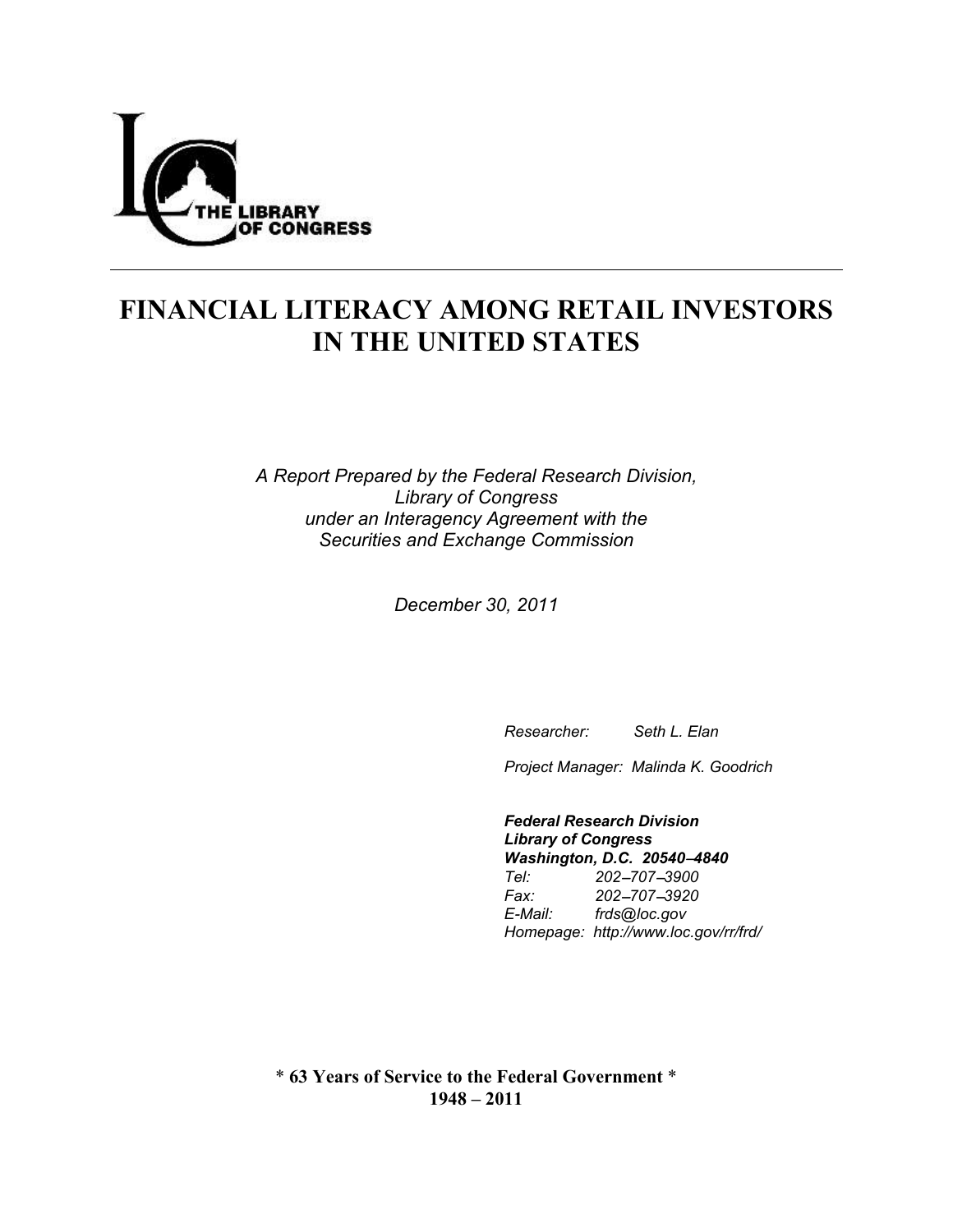#### **PREFACE**

<span id="page-1-0"></span>The purpose of this report is to respond to a requirement of Section 917 of the Dodd-Frank Wall Street Reform and Consumer Protection Act of 2010 that charges the Securities and Exchange Commission (SEC) to identify "the existing level of financial literacy of retail investors, including subgroups of investors identified by the Commission." The SEC's Office of Investor Education and Advocacy (OIEA) is the sponsor of this research. The goal is not only to assess general financial knowledge, but also to determine specific knowledge of investment fraud, fees, and risk. Besides assessing the financial literacy of retail investors in general, the research evaluates the knowledge of subgroups defined by age, gender, and race.

The researcher derived the data for this analysis from a series of quantitative studies conducted since 2006 to determine the financial literacy of U.S. retail investors. The Federal Research Division (FRD) of the Library of Congress would like to acknowledge the contributions of Annamaria Lusardi, Professor of Accountancy and Economics, George Washington University; Pamela Herd, Associate Professor of Public Affairs and Sociology, University of Wisconsin at Madison; and Lisa G. Schneider, Senior Research Associate, Mathew Greenwald and Associates, who called attention to relevant research studies.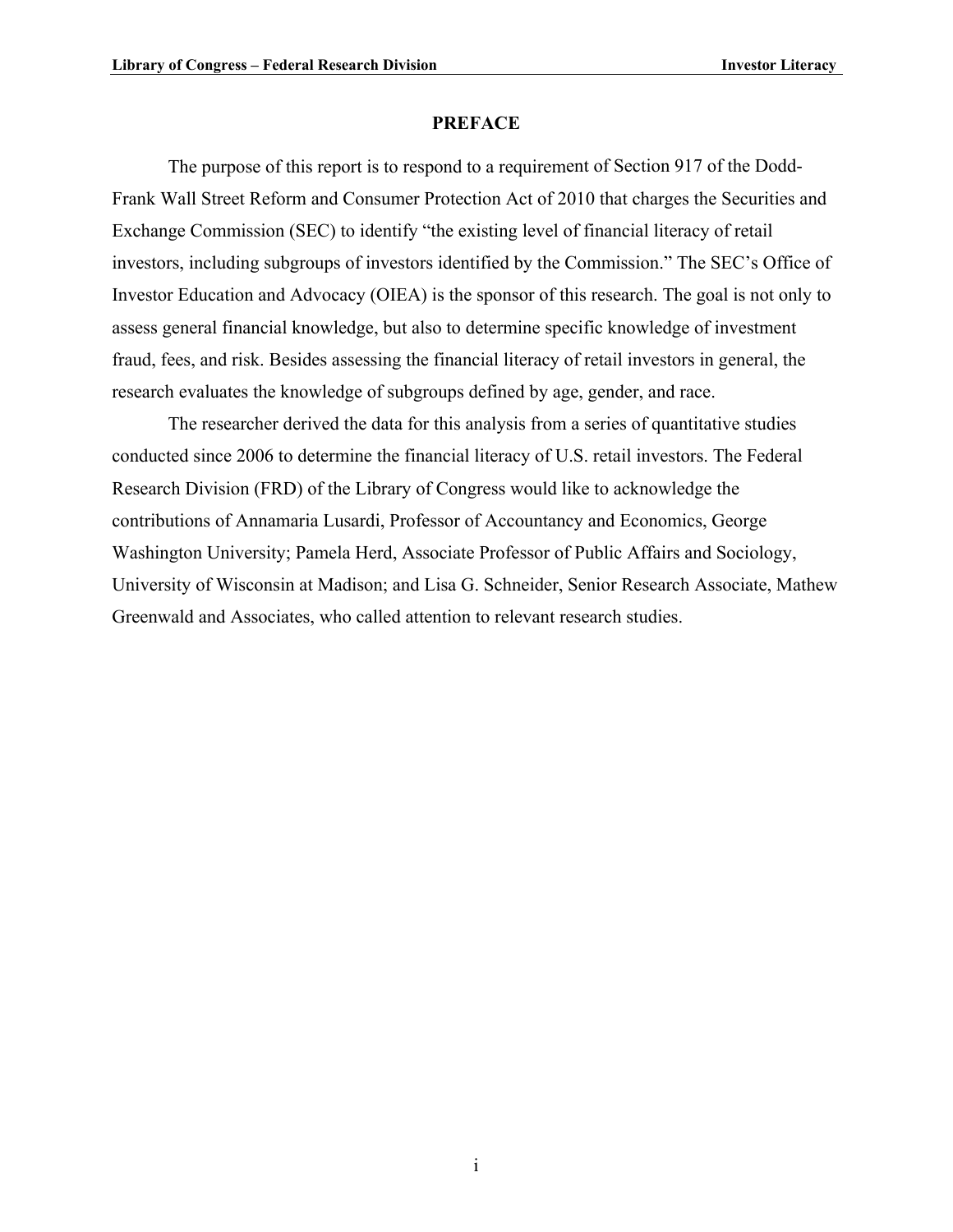# **TABLE OF CONTENTS**

| Early-Life Schooling and Cognition and Late-Life Financial Literacy in the Wisconsin   |    |
|----------------------------------------------------------------------------------------|----|
|                                                                                        |    |
|                                                                                        |    |
|                                                                                        |    |
| 2008 Jump\$tart National Survey of High-School Seniors and College Students 18         |    |
|                                                                                        |    |
|                                                                                        |    |
| Ariel Education Initiative and Hewitt Associates—401(k) Plans in Living Color Study 21 |    |
|                                                                                        |    |
| 2006 National Association of Securities Dealers Investor Fraud Study 22                |    |
|                                                                                        |    |
|                                                                                        |    |
|                                                                                        |    |
| APPENDIX 2. 2010 NORTHWESTERN MUTUAL'S FINANCIAL MATTERS STUDY  28                     |    |
| APPENDIX 3. 2008 MANDATORY DISCLOSURE DOCUMENT TELEPHONE SURVEY 31                     |    |
| APPENDIX 4, 2010 MILITARY SURVEY OF THE FINANCIAL CAPABILITY IN THE                    |    |
|                                                                                        | 33 |
| APPENDIX 5. 2008 HEALTH AND RETIREMENT SURVEY-FOCUS ON OLDER                           |    |
| AMERICANS                                                                              | 34 |
| APPENDIX 6. 2008 JUMP\$TART NATIONAL SURVEYOF HIGH-SCHOOL SENIORS AND                  |    |
|                                                                                        |    |
| APPENDIX 7. 2007 MONEYTRACK/IPT INVESTING SECRETS SURVEY  41                           |    |
| APPENDIX 8. 2006 NATIONAL ASSOCIATION OF SECURITIES DEALERS (NASD)                     |    |
|                                                                                        |    |
|                                                                                        |    |

## **TABLES**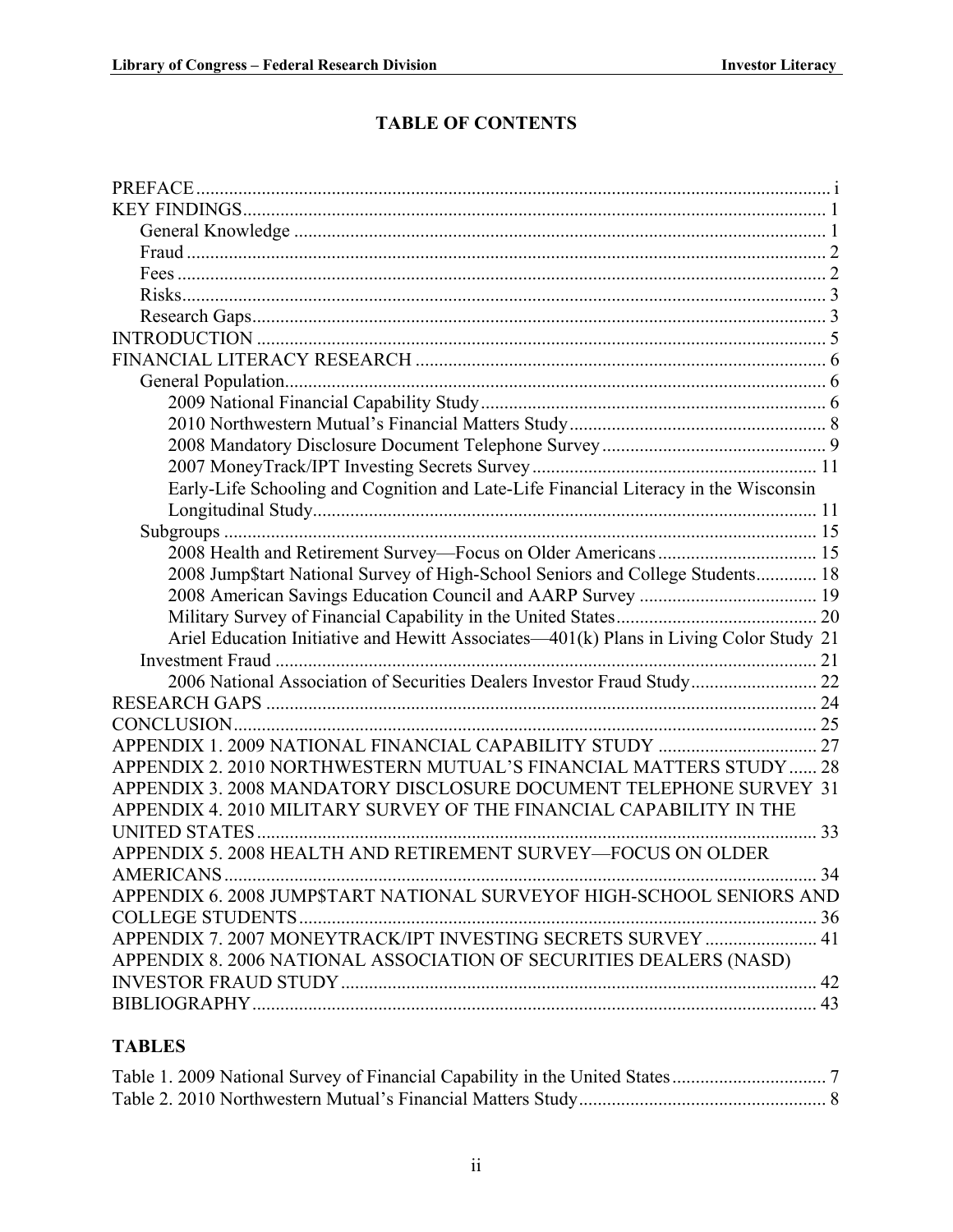| Table 5. Wisconsin Longitudinal Study: The Relationship of Financial Knowledge Variables to |  |
|---------------------------------------------------------------------------------------------|--|
|                                                                                             |  |
| Table 6. 2008 Health and Retirement Survey—Focus on Older Americans 15                      |  |
|                                                                                             |  |
|                                                                                             |  |
|                                                                                             |  |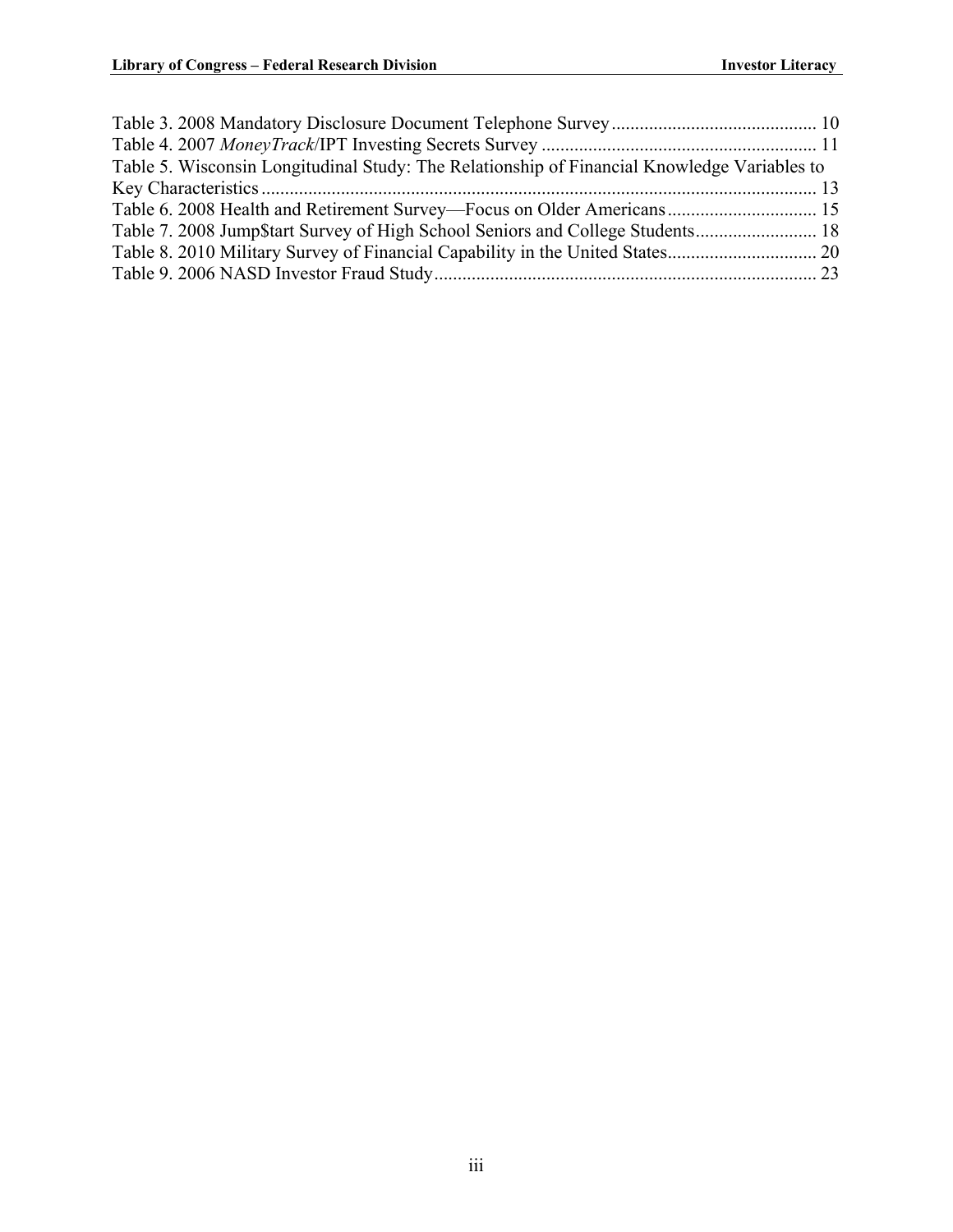#### <span id="page-4-0"></span>**KEY FINDINGS**

#### <span id="page-4-1"></span>**General Knowledge**

- According to the Financial Industry Regulatory Authority (FINRA) Investor Education Foundation's 2009 National Financial Capability Study, which consisted of a national sample of 1,488 respondents, Americans lack basic financial literacy. FINRA is a nongovernmental self-regulatory organization for the financial services industry that monitors broker-dealers and their associated persons. Although a significant majority of respondents indicated that they were knowledgeable about finance and highly competent in handling day-to-day financial matters, they performed poorly on basic financial literacy questions requiring an understanding of inflation, bond prices, interest rates, mortgages, and risk.<sup>[1](#page-4-3)</sup> A series of later surveys confirmed this finding.
- FINRA's predecessor organization, the National Association of Securities Dealers (NASD), investors in the earlier survey. These results implied that financial literacy improves with older, while young adults performed the worst. $4$ • In general, financial literacy increases with age. For example, in a 2008 survey for the American Savings Education Council (ASEC) and the AARP, Mathew Greenwald and Associates surveyed young Americans from the demographic groups known as Generation X (born between 1968 and 1979) and Generation Y (born between 1980 and 1988).<sup>[2](#page-4-4)</sup> The survey included questions used in the 2003 Investor Literacy Research survey prepared for by Applied Research and Consulting.<sup>[3](#page-4-5)</sup> Comparing the results from both surveys, the researchers found that young people tested in 2008 did not perform as well as the adult financial experience. However, other studies showed a drop-off in performance among the elderly. For example, in FINRA's 2009 National Financial Capability Study, adults from 45 to 49 years old performed the best of all age-groups, including respondents ages 50 and
- An analysis of the 2008 Health and Retirement Survey (HRS) identified several categories of respondents who performed worse than average on the survey. These respondents included women, the elderly, African Americans, Hispanics, and those with less education than the general sample.<sup>[5](#page-4-2)</sup> This finding was consistent across several studies.

http://www.ebri.org/surveys/preparing.pdf (accessed October 21, 2011).

<span id="page-4-3"></span><sup>1</sup> <sup>1</sup> Applied Research and Consulting, "Financial Capability in the United States: Initial Report of Research Findings from the 2009 National Survey" (survey prepared for the Financial Industry Regulatory Authority (FINRA) Investor Education Foundation, New York, December 1, 2009), 1–58, http://www.finrafoundation.org/web/groups/ foundation/@foundation/documents/foundation/p120536.pdf (accessed September 9, 2011).

<span id="page-4-4"></span><sup>&</sup>lt;sup>2</sup> American Savings Education Council (ASEC) and AARP, "Preparing for Their Future; A Look at the Financial State of Gen X and Gen Y" (survey, Washington, DC, March 2008), 1-59,

<span id="page-4-5"></span><sup>&</sup>lt;sup>3</sup> Applied Research and Consulting, "NASD Investor Literacy Research Executive Summary" (survey prepared for the National Association of Securities Dealers (NASD), New York, 2003), 1-10,

http://www.finra.org/web/groups/investors/@inv/@protect/documents/investors/ p011459.pdf (accessed November 9, 2011).

<sup>&</sup>lt;sup>4</sup> "Financial Capability in the United States: Initial Report of Research Findings from the 2009 National Survey," 41. <sup>5</sup> Annamaria Lusardi, Olivia S. Mitchell, and Vilsa Curto, "Financial Literacy and Financial Sophistication Among

<span id="page-4-2"></span>Older Americans" (NBER Working Paper No. 15469, National Bureau of Economic Research, Cambridge, MA, November 2009), 11–15, http://www.nber.org/papers/w15469.pdf (accessed September 12, 2011).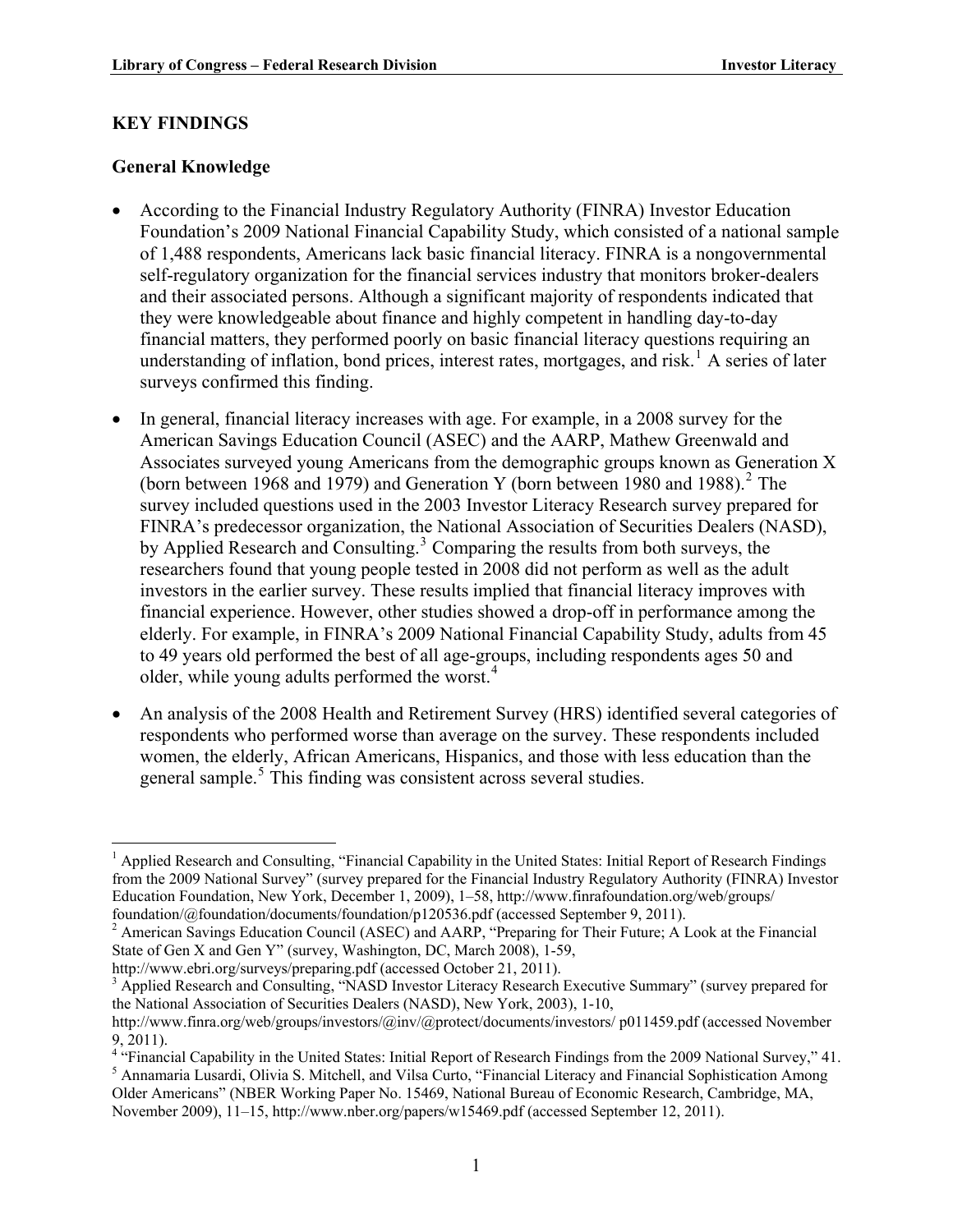#### <span id="page-5-0"></span>**Fraud**

- In 2006 the NASD Investor Education Foundation (now known as the FINRA Investor Education Foundation) conducted a study that focused on consumer fraud directed at older Americans. The NASD Investor Fraud Study distinguished between victims and nonvictims of financial fraud. Contrary to expectations, the study found that fraud victims actually scored higher than nonvictims on a financial literacy quiz, indicating that even knowledgeable investors are susceptible to fraud. $<sup>6</sup>$  $<sup>6</sup>$  $<sup>6</sup>$ </sup>
- The elderly are especially susceptible to fraud because, according to a 2007 study by the Investor Protection Trust, almost half of them erroneously believe that securities registered with the Securities and Exchange Commission (SEC) are safe.<sup>[7](#page-5-4)</sup>
- According to the 2009 National Financial Capability Study, only 15 percent of respondents indicated that they had "checked an advisor's background or credentials with a state or federal regulator."[8](#page-5-5)
- Certain demographic groups are more vulnerable to fraud. The Investor Protection Trust's 2007 survey found that con artists more frequently target individuals who are young, Southern, or poorly educated.<sup>[9](#page-5-6)</sup>

#### <span id="page-5-1"></span>**Fees**

1

- According to the Mandatory Disclosure Document Telephone Survey conducted by Abt SRBI for the SEC in 2008, only 25 percent of respondents knew that classes of mutual funds vary by the levels of fees they charge.<sup>[10](#page-5-7)</sup>
- Among older Americans (at least 55 years old) questioned in the 2008 Health and Retirement Survey, two-thirds understood the significant impact of mutual-fund fees on long-term returns. Slightly fewer than 40 percent considered it easy to find mutual funds charging annual fees of less than 1 percent of assets, suggesting that a large number of respondents may have been unaware of the existence of index funds.<sup>[11](#page-5-2)</sup>

<span id="page-5-3"></span><sup>&</sup>lt;sup>6</sup> National Association of Securities Dealers (NASD) Investor Education Foundation, "Investor Fraud Study Final Report" (survey prepared by Consumer Fraud Research Group for WISE Senior Services and the NASD Investor Education Foundation, Washington, DC, May 12, 2006), 5–6, http://www.sec.gov/news/press/extra/seniors/ nasdfraudstudy 051206.pdf (accessed September 9, 2011).

<span id="page-5-4"></span><sup>&</sup>lt;sup>7</sup> Infogroup/ORC, "Elder Investment Fraud and Financial Exploitation" (survey, Infogroup, Papillion, NE, July 15, 2010), 42, http://www.investorprotection.org/downloads/pdf/learn/research/EIFFE\_Survey\_Report.pdf (accessed September 9, 2011).

<span id="page-5-5"></span><sup>&</sup>lt;sup>8</sup> Applied Research and Consulting, "Financial Capability in the United States: Initial Report of Research Findings," 46.

<span id="page-5-6"></span><sup>9</sup> *MoneyTrack* and Investor Protection Trust, "The *MoneyTrack*/IPT Investing Secrets Survey" (survey prepared by Opinion Research Corporation, Washington, DC, May 10, 2007), 21, http://www.investorprotection.org/downloads/ pdf/learn/research/Secrets\_Survey\_Report.pdf (accessed September 9, 2011).<br><sup>10</sup> U.S. Securities and Exchange Commission (SEC), "Mandatory Disclosure Documents Telephone Survey" (survey

<span id="page-5-7"></span>prepared by Abt SRBI, Washington, DC, July 30, 2008), 100, http://www.sec.gov/pdf/disclosuredocs.pdf (accessed September 9, 2011).

<span id="page-5-2"></span><sup>&</sup>lt;sup>11</sup> Lusardi, Mitchell, and Curto, "Financial Literacy and Financial Sophistication Among Older Americans," 8–9.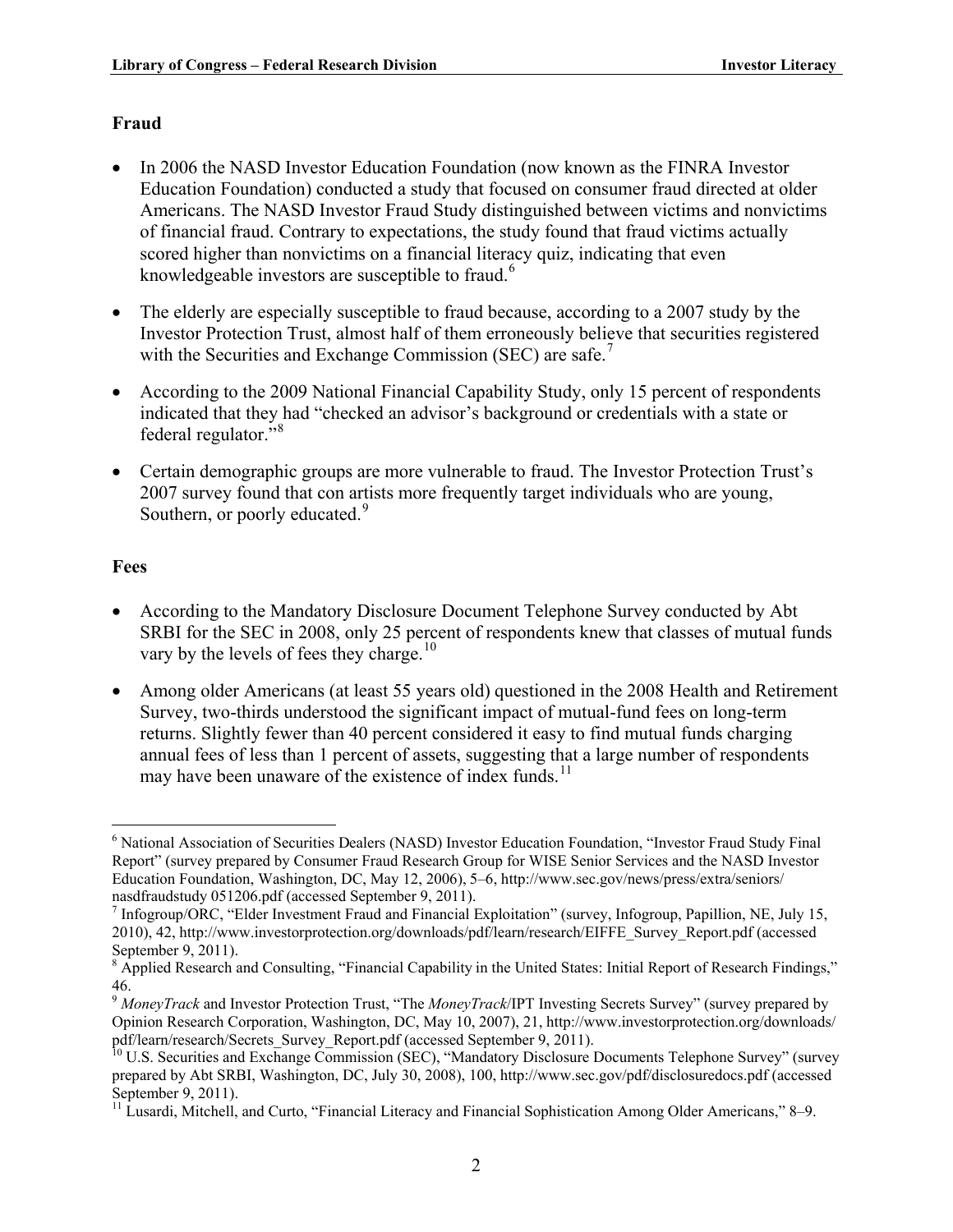• Surprisingly, the 2006 NASD Investor Fraud Study found that fraud victims were more likely than nonvictims to know that no-load mutual funds actually do involve sales charges or other fees. However, only 45 percent of victims and 21 percent of nonvictims answered the corresponding question correctly.<sup>[12](#page-6-3)</sup>

#### <span id="page-6-0"></span>**Risks**

- In FINRA's 2009 National Financial Capability Study, a slight majority (52 percent) of respondents understood that mutual funds provide a safer return than a single company stock.<sup>[13](#page-6-4)</sup> This is a fundamental tenet of diversification theory.
- In the 2008 Mandatory Disclosure Document Telephone Survey conducted for the SEC, 79 percent of respondents understood that high-risk investments are expected to provide higher returns over time. In the same survey, 62 percent recognized that if a company files for bankruptcy, the company's common stock is most at risk of becoming virtually worthless.<sup>[14](#page-6-5)</sup>
- The 2008 Health and Retirement Survey included a series of questions designed to determine the sophistication of older Americans (average age of 67) regarding the impact of diversification on risk. Of the sample, 64.8 percent agreed that investing in many stocks rather than just a few stocks reduces risk (risk spread); 61.0 percent correctly answered a similar question about risk spread; and a bare majority of 50.2 percent understood that diversification enables an investor to invest in more stocks. Finally, 68.2 percent correctly disagreed that it would be a wise strategy to invest all of one's money in the safest asset.<sup>[15](#page-6-6)</sup>
- In the 2007 *MoneyTrack*/IPT Investing Secrets Survey of adult Americans, 39 percent selected the correct definition of diversification: balancing both risk and return in pursuit of financial returns. $16$
- In the 2006 NASD Investor Fraud Study, 33.8 percent of victims and 28.7 percent of nonvictims realized that diversification reduces risk.<sup>[17](#page-6-2)</sup>

#### <span id="page-6-1"></span>**Research Gaps**

- Researchers have identified several categories of respondents who performed worse than average on investor-literacy surveys. These respondents included women, African Americans and Hispanics, the oldest segment of the elderly population, and individuals with low levels of educational attainment. It would be helpful to investigate the root causes of these patterns.
- In particular, researchers have no plausible explanation for why women consistently perform worse than men on investor-literacy quizzes. One study determined that women

<sup>&</sup>lt;u>.</u>  $12$  NASD Investor Education Foundation, "Investor Fraud Study Final Report,"  $1-31$ .

<span id="page-6-4"></span><span id="page-6-3"></span><sup>&</sup>lt;sup>13</sup> Applied Research and Consulting, "Financial Capability in the United States: Initial Report of Research Findings," 40.

<span id="page-6-5"></span><sup>&</sup>lt;sup>14</sup> SEC, "Mandatory Disclosure Documents Telephone Survey," 102, 107.

<sup>&</sup>lt;sup>15</sup> Lusardi, Mitchell, and Curto, "Financial Literacy and Financial Sophistication Among Older Americans," 23.

<span id="page-6-7"></span><span id="page-6-6"></span><sup>&</sup>lt;sup>16</sup> *MoneyTrack* and Investor Protection Trust, "The *MoneyTrack*/IPT Investing Secrets Survey," 20.<br><sup>17</sup> NASD Investor Education Foundation, "Investor Fraud Study Final Report," 18–19.

<span id="page-6-2"></span>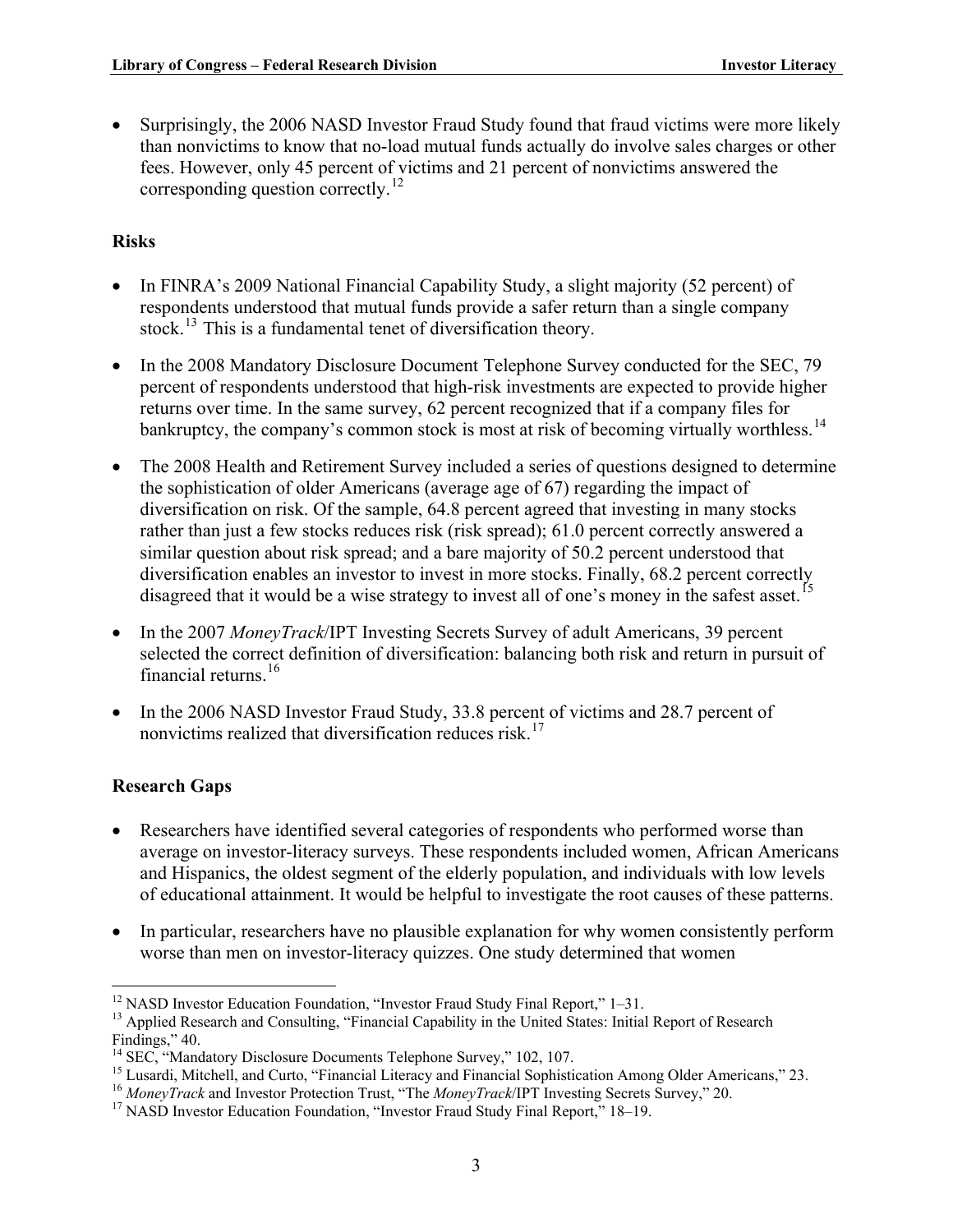underperform men by 0.7 standard deviations. Differences in male and female attitudes toward risk offer a partial explanation of this discrepancy. However, while some questions involve investor behavior, others deal with objective knowledge. One preliminary finding is that men and women may follow different paths to becoming financially literate. These differences merit further study.<sup>18</sup>

<sup>1</sup> <sup>18</sup> Lusardi, Mitchell, and Curto, "Financial Literacy and Financial Sophistication among Older Americans."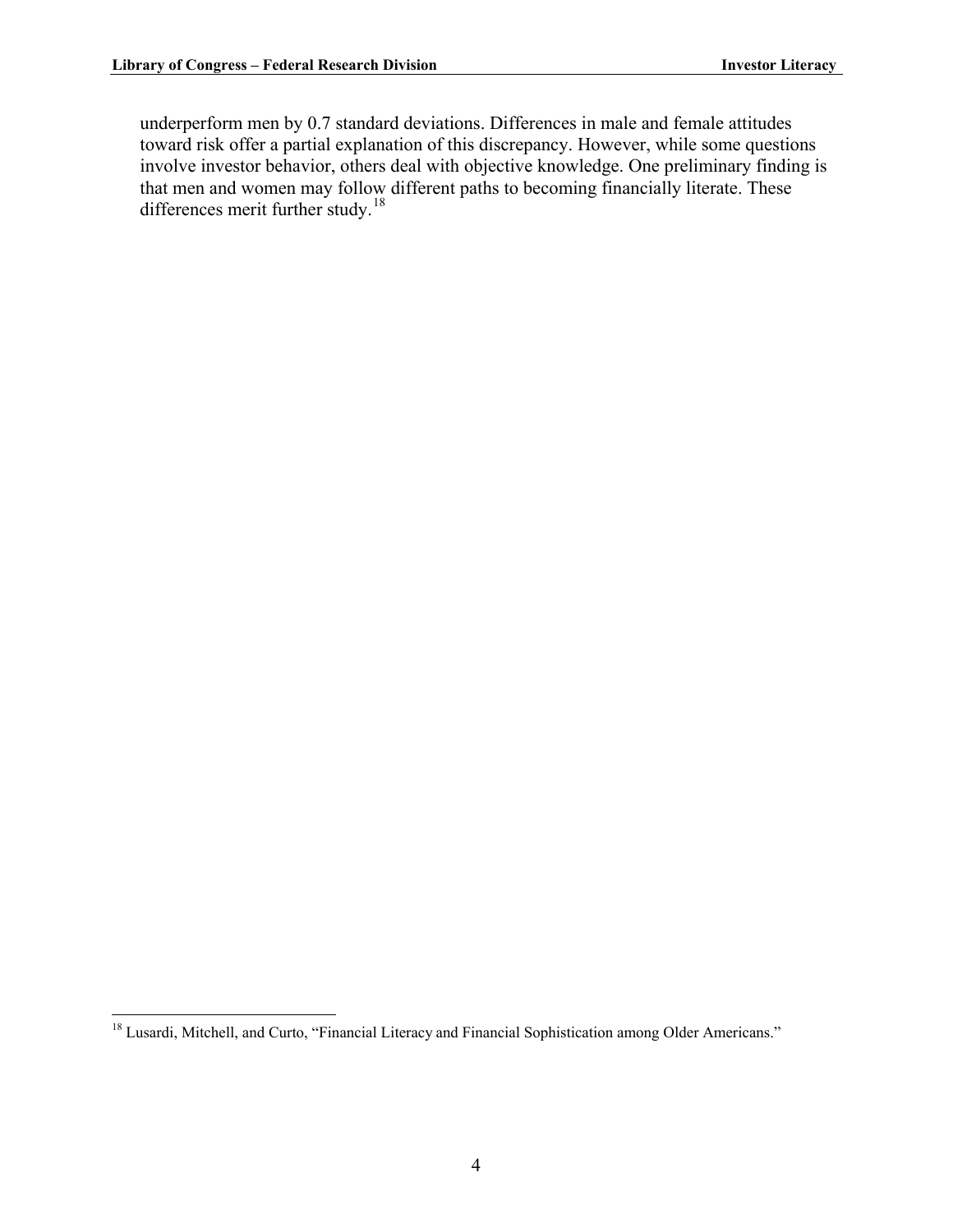#### <span id="page-8-0"></span>**INTRODUCTION**

This report assesses the financial literacy of retail investors in the United States. Economists have developed various definitions of financial literacy. In an article in the *Journal of Consumer Affairs* published in 2010, Sandra J. Huston, associate professor of personal financial planning at Texas Tech University, reviewed these definitions, seeking to arrive at a consensus definition.[19](#page-8-2) Huston distinguished between "financial knowledge" and "literacy." Financial knowledge denotes a "stock of knowledge acquired through education and/or experience specifically related to essential personal finance concepts and products."<sup>[20](#page-8-3)</sup> Literacy involves the "ability and confidence to effectively apply or use knowledge related to personal finance concepts and products."[21](#page-8-4) She went on to explain that financial literacy leads to "personal financial behaviors," which in turn have an impact on "financial well-being."<sup>[22](#page-8-1)</sup> The crux of the matter is that a lack of financial literacy can have a very harmful effect on financial well-being. However, the focus of this report is on investor knowledge narrowly defined, rather than on Huston's expanded, behavior-based definition.

Investor knowledge is particularly important in an age in which retirement programs in the United States have moved from defined-benefit plans, in which the employer bears investment responsibility, to defined-contribution plans, in which this responsibility has shifted to employees. If employees do not have the requisite knowledge, they will not be prepared to make informed decisions regarding the management of their financial affairs, including investing for a secure retirement. Given the stakes in the defined-contribution age, quantifying the level of financial literacy of retail investors is critical.

Since 2006, academic researchers, financial-industry associations, and other interested organizations have conducted various surveys of financial literacy among retail investors in the United States. These studies have consistently found that American investors do not understand the most basic financial concepts, such as the time value of money, compound interest, and inflation. Investors also lack essential knowledge about more sophisticated financial concepts, such as the meaning of stocks and bonds; the role of interest rates in the pricing of securities; the

1

<span id="page-8-2"></span><sup>19</sup> Sandra J. Huston, "Measuring Financial Literacy," *Journal of Consumer Affairs* 44, no. 2 (Summer 2010): 296– 316, http://onlinelibrary.wiley.com/doi/10.1111/j.1745-6606.2010.01170.x/pdf (accessed September 9, 2011). 20 Huston, "Measuring Financial Literacy," 307.

<span id="page-8-4"></span><span id="page-8-3"></span><sup>&</sup>lt;sup>21</sup> Huston, "Measuring Financial Literacy," 307.

<span id="page-8-1"></span><sup>22</sup> Huston, "Measuring Financial Literacy," 308.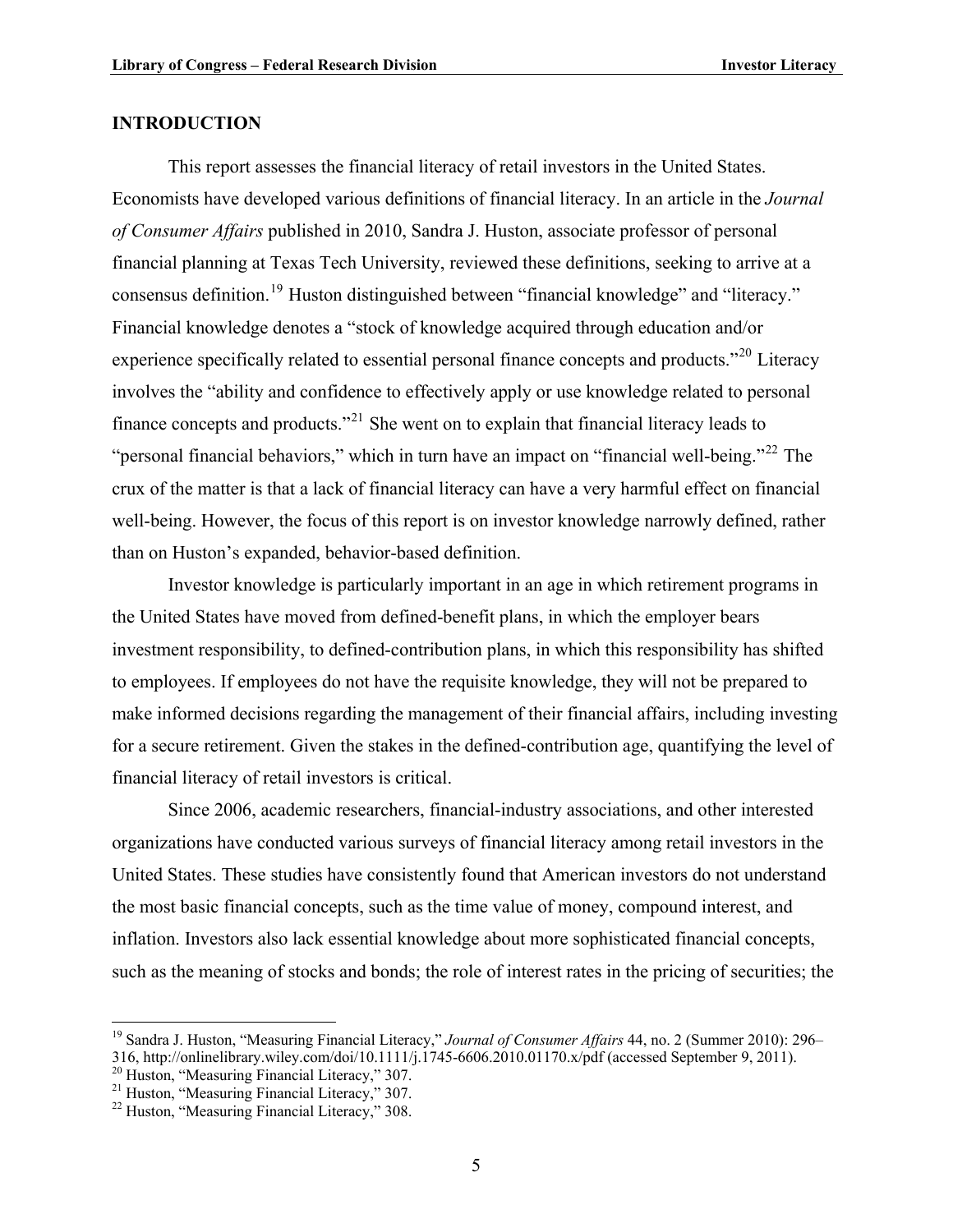function of the stock market; and the value of portfolio diversification (spreading investments across asset classes to reduce risk). Surveys also demonstrate that investors lack essential knowledge about investment fraud and the importance of investment costs and expenses.

Two researchers, Annamaria Lusardi of George Washington University's School of Business and Olivia S. Mitchell of the University of Pennsylvania's Wharton School of Business, have conducted many years of focused research in this area. Lusardi and Mitchell devised a financial-literacy module, which subsequent researchers have incorporated into a number of surveys, such as the 2008 Health and Retirement Study and the FINRA Investor Education Foundation's 2009 National Financial Capability Study. This module initially consisted of a few questions about basic financial concepts, but later surveys covered more sophisticated concepts.

#### <span id="page-9-0"></span>**FINANCIAL LITERACY RESEARCH**

Financial literacy studies fall into three categories, depending on the population or special topic under investigation. Most studies survey the general population. Others focus on particular subgroups, such as women, or specific age-groups or minority groups. A third type of study deals specifically with investment fraud. Accordingly, the researcher has grouped the studies selected for analysis in this report according to these three categories: general population, subgroups, and investment fraud.

#### <span id="page-9-1"></span>**General Population**

1

#### <span id="page-9-2"></span>*2009 National Financial Capability Study*

The FINRA Investor Education Foundation's 2009 National Financial Capability Study, which consisted of a national sample of 1,488 respondents, included four self-assessment questions and five basic financial literacy questions—the latter derived from the questionnaire designed by Lusardi and Mitchell.<sup>[23](#page-9-3)</sup> The responses to the self-assessment questions indicated that 70 percent of those surveyed rated themselves highly in terms of overall financial knowledge. They also considered themselves highly competent in using mathematics, dealing with day-to-day financial matters (such as checking accounts, credit and debit cards, and

<span id="page-9-3"></span><sup>&</sup>lt;sup>23</sup> Applied Research and Consulting, "Financial Capability in the United States: Initial Report of Research Findings," 1–58.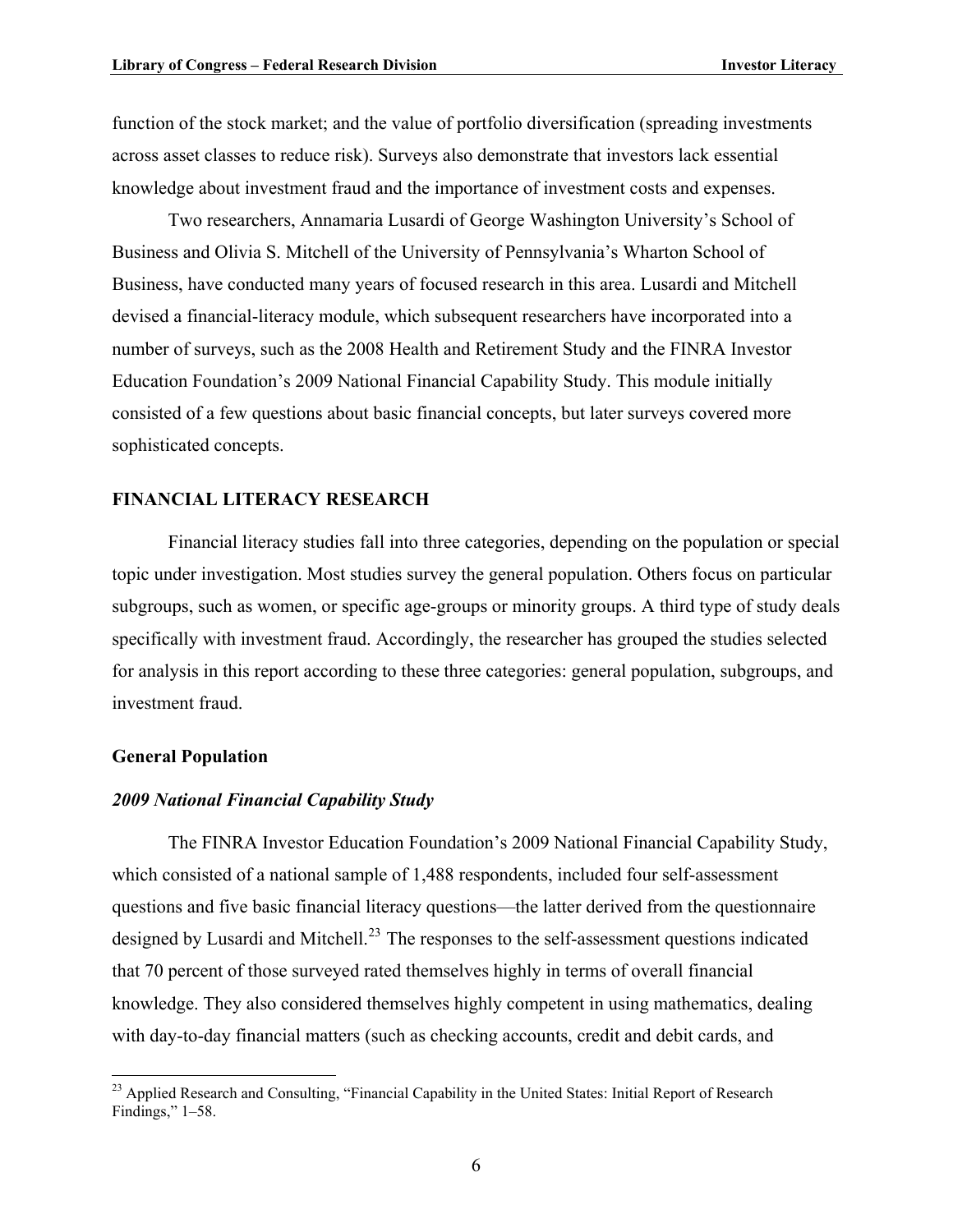between self-reported knowledge and the knowledge demonstrated in responses to the survey's five basic financial-literacy questions. In their answers to these five questions, the respondents expenses), and following economic and financial news. However, FINRA found a disparity demonstrated their lack of understanding of inflation, bond prices, interest rates, mortgages, and risk  $^{24}$  $^{24}$  $^{24}$ 

Table 1 summarizes the results of this survey, and Appendix 1 shows the original wording of the survey questions and the correct answers.

<span id="page-10-0"></span>

| Table 1. 2009 National Survey of Financial Capability in the United States                                         |           |             |              |  |  |  |
|--------------------------------------------------------------------------------------------------------------------|-----------|-------------|--------------|--|--|--|
| <b>Question</b>                                                                                                    | % Correct | % Incorrect | % Don't Know |  |  |  |
| Inflation                                                                                                          | 64        |             |              |  |  |  |
| Bond price                                                                                                         | 21        | 44          | 34           |  |  |  |
| Compound interest                                                                                                  | 65        | 21          | 13           |  |  |  |
| Mortgage                                                                                                           | 70        | 16          | 12           |  |  |  |
| <b>Risk</b>                                                                                                        | 52        |             | 34           |  |  |  |
| Source: Financial Industry Regulatory $\Delta$ uthority (FINR $\Delta$ ) Investor Education Foundation "Financial" |           |             |              |  |  |  |

ial Industry Regulatory Authority (FINRA) Investor Education Foundation, " Capability in the United States: National Survey—Executive Summary" (Washington, DC, December 2009), http://www.finrafoundation.org/web/groups/foundation/@foundation/documents/foundation/ p120535.pdf (accessed October 31, 2011).

The average number of correct answers to the five questions was 2.72. Men averaged 3.00 correct answers, versus 2.46 for women. According to age-group, young adults performed the worst, answering an average of 2.16 questions correctly, and adults aged 45 to 49 performed the best (3.04 correct answers). Performance correlated closely with income and educational level. The average number of correct answers was 3.42 for both high-income and collegegraduate respondents. In terms of ethnic background, Asian Americans scored the highest, averaging 2.99 correct answers, followed by Caucasians (2.91), African Americans (2.28), and Hispanics  $(2.07)$ <sup>[25](#page-10-3)</sup>

FINRA concluded that these results demonstrated "relatively low levels of financial literacy among Americans."[26](#page-10-1) FINRA's explanation for these results provides additional analytic

<span id="page-10-2"></span> $\overline{a}$ <sup>24</sup> FINRA Investor Education Foundation, "Financial Capability in the United States: National Survey—Executive Summary" (Washington, DC, December 2009), 19, http://www.finrafoundation.org/web/groups/foundation/

<span id="page-10-3"></span><sup>@</sup>foundation/documents/foundation/p120535.pdf (accessed October 31, 2011).<br><sup>25</sup> Applied Research and Consulting, "Financial Capability in the United States: Initial Report of Research Findings," 41.

<span id="page-10-1"></span><sup>&</sup>lt;sup>26</sup> FINRA Investor Education Foundation, "Financial Capability in the United States: National Survey—Executive Summary," 18.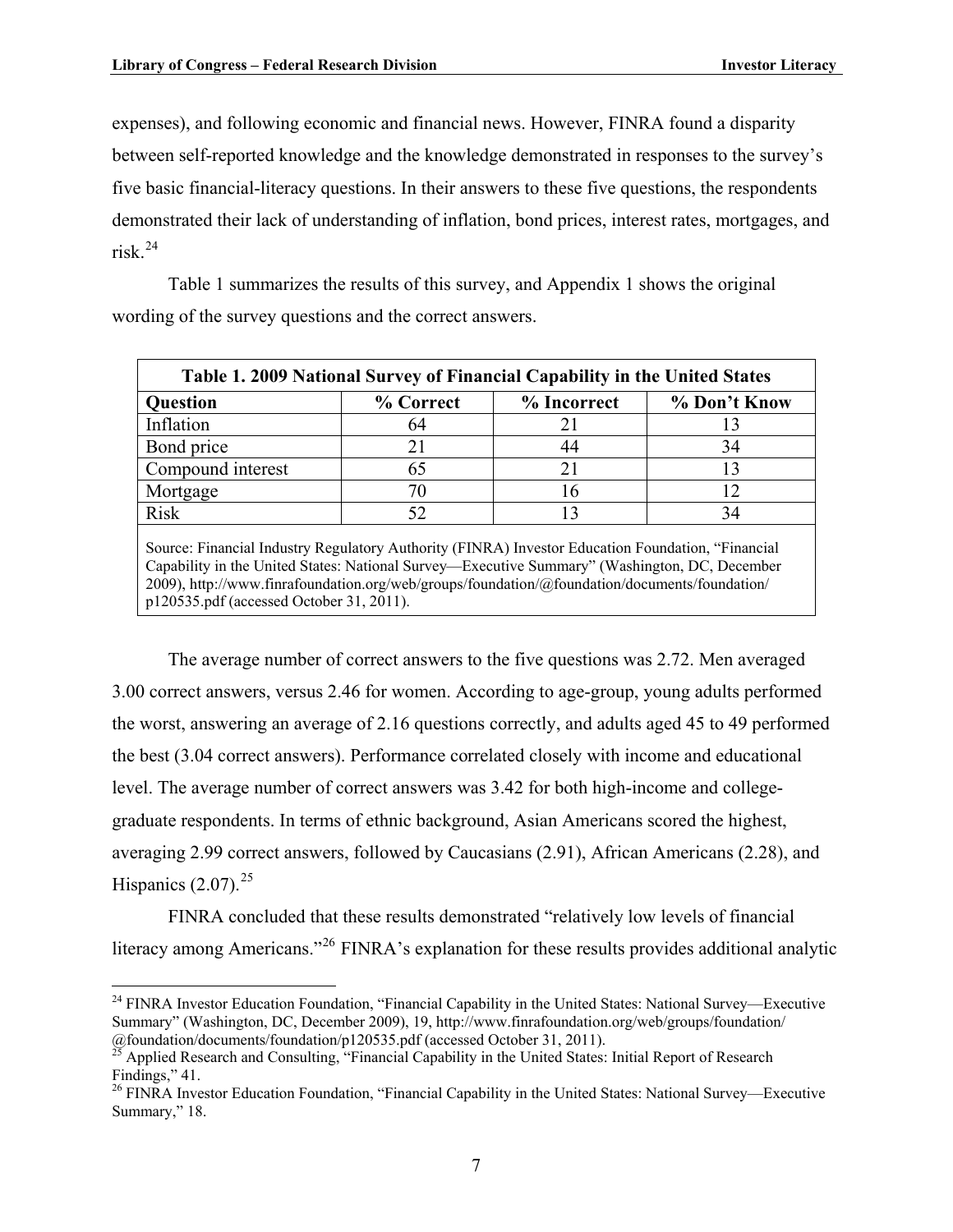insights: "While the correct answer to any single question sometimes exceeded 60 percent, fewer than half of respondents (46 percent) correctly answered both a question about interest rates and a question about inflation. Less than one-third (30 percent) correctly answered those questions plus a question about risk and diversification correctly. And fewer than 10 percent of respondents were able to answer all questions correctly."[27](#page-11-3)

#### <span id="page-11-1"></span>*2010 Northwestern Mutual's Financial Matters Study*

 $\overline{a}$ 

In 2010 Mathew Greenwald and Associates conducted a study for Northwestern Mutual Life Insurance to determine Americans' general financial knowledge and, especially, their knowledge of insurance products. The sample consisted of 1,664 Americans aged  $25-65$ .<sup>[28](#page-11-2)</sup> This report analyzes only the questions that the researchers used to compute an overall financial literacy score, excluding those dealing with the fine points of insurance coverage. Table 2 summarizes the results of this survey. Appendix 2 shows the original wording of the survey questions.

<span id="page-11-0"></span>

| Table 2. 2010 Northwestern Mutual's Financial Matters Study |           |             |              |  |  |  |
|-------------------------------------------------------------|-----------|-------------|--------------|--|--|--|
| <b>Question</b>                                             | % Correct | % Incorrect | % Don't Know |  |  |  |
| Asset allocation                                            | 79        | 11          | 10           |  |  |  |
| Diversification question                                    | 88        | 5           | 6            |  |  |  |
| Dollar cost averaging                                       | 57        | 18          | 25           |  |  |  |
| Rate of inflation                                           | 35        | 45          | 19           |  |  |  |
| Protection against inflation                                | 28        | 60          | 13           |  |  |  |
| Bond price                                                  | 41        | 39          | 20           |  |  |  |
| Index fund                                                  | 32        | 33          | 34           |  |  |  |
| Money market funds                                          | 35        | 44          | 20           |  |  |  |
| 529 plans                                                   | 61        | 14          | 25           |  |  |  |
| Disability income insurance                                 | 84        | 10          |              |  |  |  |
| Group disability insurance                                  | 61        | N/A         | N/A          |  |  |  |
| portability                                                 |           |             |              |  |  |  |
| Group life insurance portability                            | 53        | N/A         | N/A          |  |  |  |
| Life-long insurance                                         | 53        | N/A         | N/A          |  |  |  |
| Term life insurance                                         | 49        | N/A         | N/A          |  |  |  |

<span id="page-11-3"></span><sup>&</sup>lt;sup>27</sup> FINRA Investor Education Foundation, "Financial Capability in the United States: National Survey—Executive Summary," 18.

<span id="page-11-2"></span> $^{28}$  Northwestern Mutual Life Insurance, "Northwestern Mutual's Financial Matters Study; Report of Findings" (prepared by Mathew Greenwald and Associates, Milwaukee, WI, June 2010), 1–35, http://www.

northwesternmutual.com/learning-center/studies-and-reports/financial-matters-study.aspx (accessed October 21, 2011).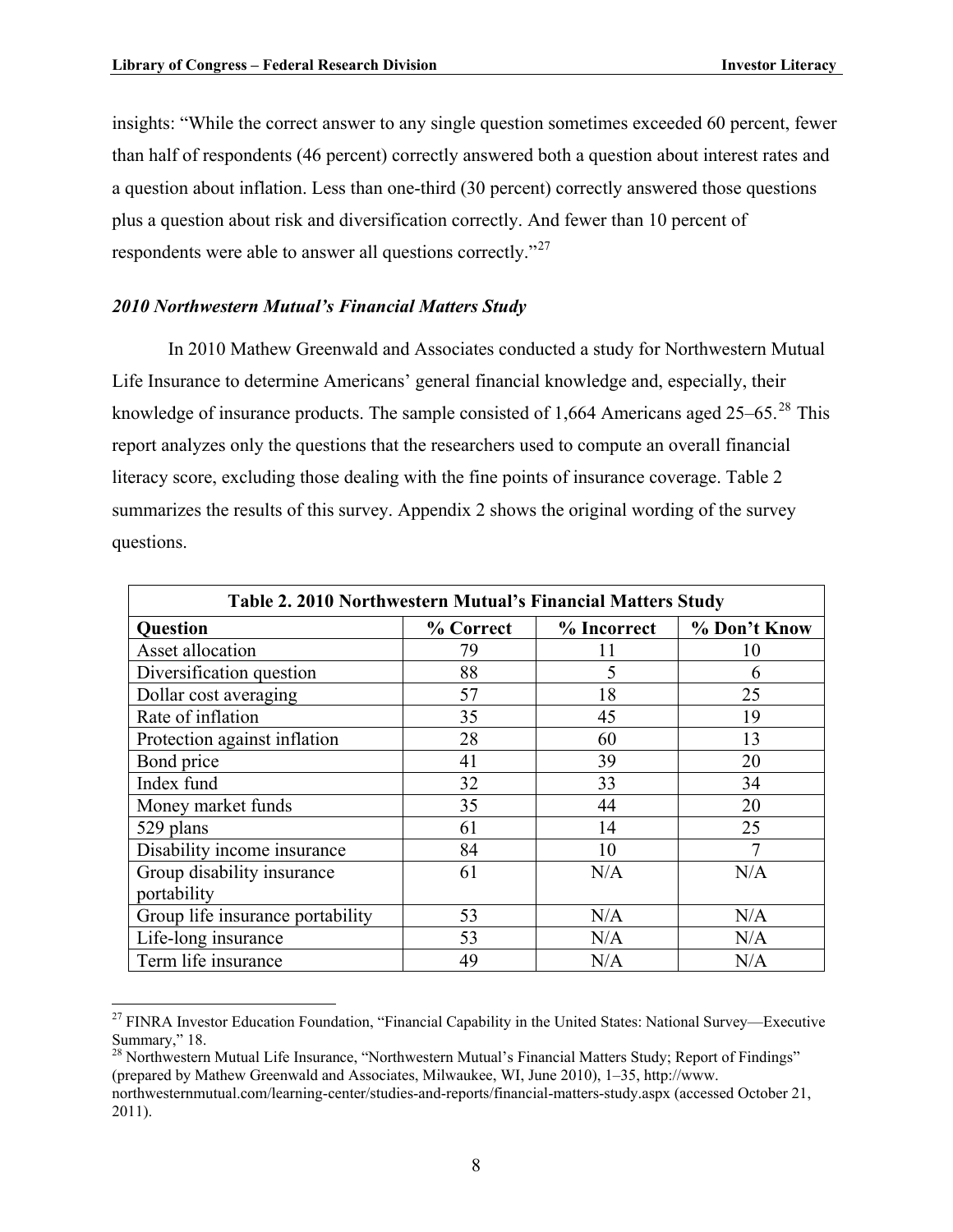| <b>Question</b>          | % Correct |     | % Don't Know |  |
|--------------------------|-----------|-----|--------------|--|
| Roth IRA                 | 49        | N/A | N/A          |  |
| Intermediate annuity     | 26        | 25  | 49           |  |
| Fixed annuity            | 48        | 15  | 37           |  |
| Variable annuity         | 35        | 22  | 43           |  |
| Long-term care insurance | 63        | 15  | 21           |  |
| Medicare                 | 48        | 27  | 25           |  |
| Nursing home cost        |           | 72  | 23           |  |

Findings" (prepared by Mathew Greenwald and Associates, Milwaukee, WI, June 2010), http://www. northwesternmutual.com/learning-center/studies-and-reports/financial-matters-study.aspx (accessed October 21, 2011).

The researchers computed an overall financial-literacy score based on the survey data. They found that only 1 percent of the sample answered 90–100 percent of the questions correctly, earning a grade of A. Only 5 percent earned a B (correctly answering 80–89 percent of the questions), 10 percent earned a C (70–79 percent correct answers), and 15 percent earned a D (60–69 percent correct answers). More than two-thirds (69 percent) failed the quiz. Older Americans scored higher than younger ones. In this study, respondents' scores implied that financial literacy steadily increases with age. $^{29}$  $^{29}$  $^{29}$ 

#### <span id="page-12-0"></span>*2008 Mandatory Disclosure Document Telephone Survey*

In 2008 Abt SRBI conducted the Mandatory Disclosure Document Telephone Survey for the SEC, based on a national sample of 1,000 "adults who invest in stocks, bonds, and/or mutual funds, outside of an employer-sponsored retirement plan."[30](#page-12-3) The primary goal of the survey was to determine the usefulness of SEC-mandated disclosure documents and whether they conform to "plain English" requirements. $31$  However, the survey also sought to measure investor literacy.

The 10 investor-literacy questions, which were similar to those developed by Lusardi and Mitchell, tested respondents' understanding of the meaning of stock and bond ownership, the differences among mutual-fund classes, the relative safety of various types of bonds, the relationship between long-term investment risk and return, the impact of interest rates on bond

1

<span id="page-12-2"></span> $29$  Northwestern Mutual, "Financial Matters Study," 26.

<span id="page-12-3"></span><sup>30</sup> SEC, "Mandatory Disclosure Documents Telephone Survey," 1–163.

<span id="page-12-1"></span><sup>&</sup>lt;sup>31</sup> SEC, "Mandatory Disclosure Documents Telephone Survey," v.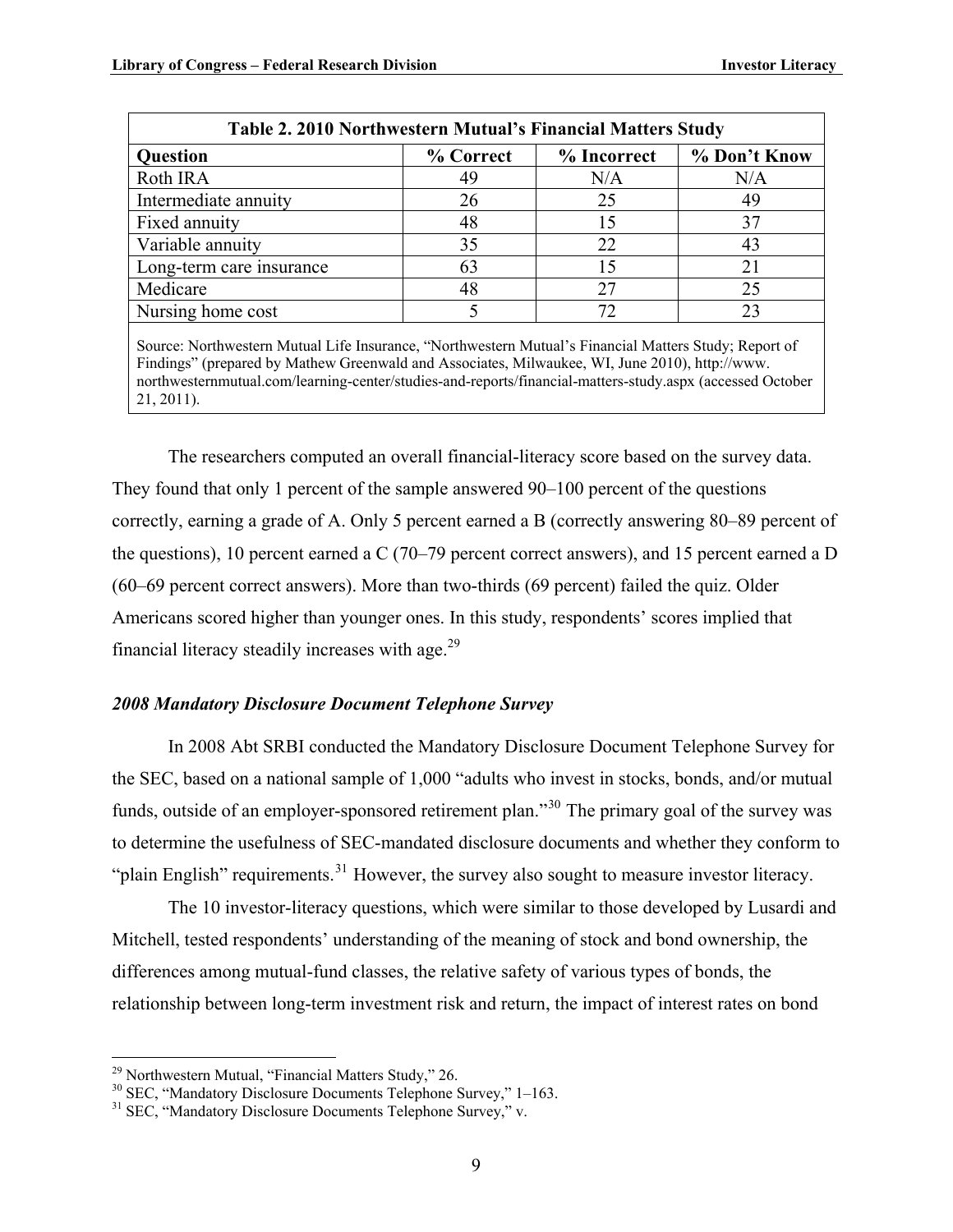prices, the expected long-term return of a diversified stock mutual fund, the identification of the best average returns by asset class, the lack of any organization insuring investors against investment losses, and the identification of securities most at risk in bankruptcy.<sup>[32](#page-13-2)</sup>

Table 3 summarizes the results of this survey. Appendix 3 shows the original wording of the survey questions and the correct answers.

<span id="page-13-0"></span>

| Table 3. 2008 Mandatory Disclosure Document Telephone Survey |           |             |                                 |  |  |
|--------------------------------------------------------------|-----------|-------------|---------------------------------|--|--|
| <b>Question</b>                                              | % Correct | % Incorrect | % Don't Know/<br><b>Refused</b> |  |  |
| Stock ownership                                              | 70        | 24          |                                 |  |  |
| Bond ownership                                               | 57        | 27          | 16                              |  |  |
| Mutual fund share class                                      | 25        | 48          | 28                              |  |  |
| Relative safety of bonds                                     | 76        | 14          | 10                              |  |  |
| Risk-return relationship                                     | 79        | 17          | $\overline{4}$                  |  |  |
| Relationship of bond<br>prices and yields                    | 40        | 44          | 16                              |  |  |
| Expectation of returns on<br>a stock mutual fund             | 53        | 40          | 7                               |  |  |
| Returns by asset class                                       | 60        | 31          | 10                              |  |  |
| Insurance against<br>investment losses                       | 43        | 40          | 17                              |  |  |
| Securities at risk in<br>bankruptcy                          | 62        | 22          | 16                              |  |  |
|                                                              |           |             |                                 |  |  |

Source: U.S. Securities and Exchange Commission (SEC), "Mandatory Disclosure Documents Telephone Survey" (prepared by Abt SRBI, Washington DC, July 30, 2008), http://www.sec.gov/pdf/disclosuredocs. pdf (accessed September 9, 2011).

The average number of correct answers to the 10 questions was 5.6. The distribution of total correct answers was relatively normal, with a standard deviation of 2.2.<sup>[33](#page-13-1)</sup> Respondents did well on questions about the direct relationship between risk and reward, the relative safety of different types of bonds, and the meaning of stock ownership. They did poorly on questions about the inverse relationship between bond prices and yields and the common misperception that certain organizations provide insurance against investment losses.

<span id="page-13-2"></span><sup>&</sup>lt;sup>32</sup> SEC, "Mandatory Disclosure Documents Telephone Survey," 98-109.

<span id="page-13-1"></span><sup>&</sup>lt;sup>33</sup> SEC, "Mandatory Disclosure Documents Telephone Survey," 108.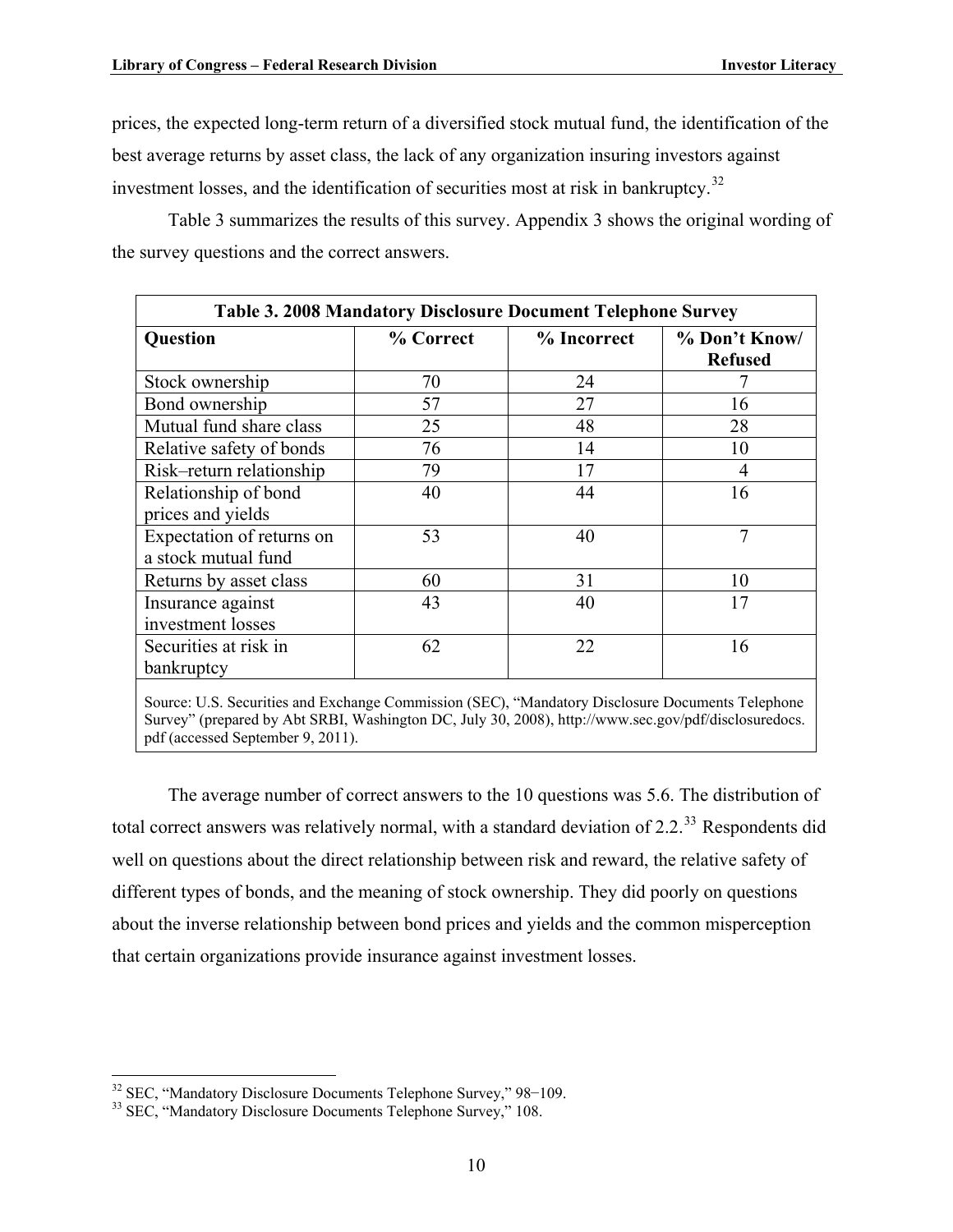#### <span id="page-14-0"></span>*2007 MoneyTrack/IPT Investing Secrets Survey*

In April 2007, Opinion Research Corporation conducted a survey of 1,255 adult investors in the continental United States. The study defined "investors" as those who make "decisions about where their savings are placed, including CDs, stocks, bonds, and mutual funds."<sup>[34](#page-14-4)</sup> The survey consisted of 10 questions, but only four dealt directly with investor literacy. Table 4 summarizes the results of the survey. Appendix 6 shows the original wording of the survey questions.

<span id="page-14-2"></span>

| Table 4. 2007 MoneyTrack/IPT Investing Secrets Survey                                           |           |             |                                  |  |  |  |
|-------------------------------------------------------------------------------------------------|-----------|-------------|----------------------------------|--|--|--|
| <b>Question</b>                                                                                 | % Correct | % Incorrect | % Don't Know/<br><b>Not Sure</b> |  |  |  |
| Long-term returns                                                                               | 56        | 34          | 10                               |  |  |  |
| Nest egg                                                                                        | 58        | 35          |                                  |  |  |  |
| Compound interest                                                                               | 39        | 59          |                                  |  |  |  |
| Concept of diversification                                                                      | 39        |             | $\overline{4}$                   |  |  |  |
| Source: MoneyTrack and Investor Protection Trust, "The MoneyTrack/IPT Investing Secrets Survey" |           |             |                                  |  |  |  |

(prepared by Opinion Research Corporation, Washington, DC, May 10, 2007), http://www.investorprotection. org/downloads/pdf/learn/research/Secrets\_ Survey\_Report.pdf (accessed September 9, 2011).

Investors did well on two questions asking them to affirm the superior long-term performance of stocks, compared to other asset classes. However, it is worth noting that while it was true that stocks outperformed bonds over the long term at the time the survey was administered, bonds outperformed stocks for the first time since before the Civil War in the 30 year period through September 30, 2011, according to Professor Jeremy Siegel of the University of Pennsylvania's Wharton School.<sup>[35](#page-14-3)</sup> Therefore, future surveys probably should exclude this question. Investors did poorly on questions about compound interest and diversification.

#### <span id="page-14-1"></span>*Early-Life Schooling and Cognition and Late-Life Financial Literacy in the Wisconsin Longitudinal Study*

In September 2010, the University of Wisconsin at Madison's Center for Financial Security released a study on "Early-Life Schooling and Cognition and Late-Life Financial

<span id="page-14-4"></span><sup>&</sup>lt;sup>34</sup> MonevTrack and Investor Protection Trust, "The MonevTrack/IPT Investing Secrets Survey," 7.

<span id="page-14-3"></span><sup>&</sup>lt;sup>35</sup> Cordell Eddings, "Say What? In 30-Year Race, Bonds Beat Stocks," *Bloomberg News*, October 31, 2011, http://www.bloomberg.com/news/2011-10-31/bonds-beating-u-s-stocks-over-30-years-for-first-time-since-19thcentury.html (accessed November 18, 2011).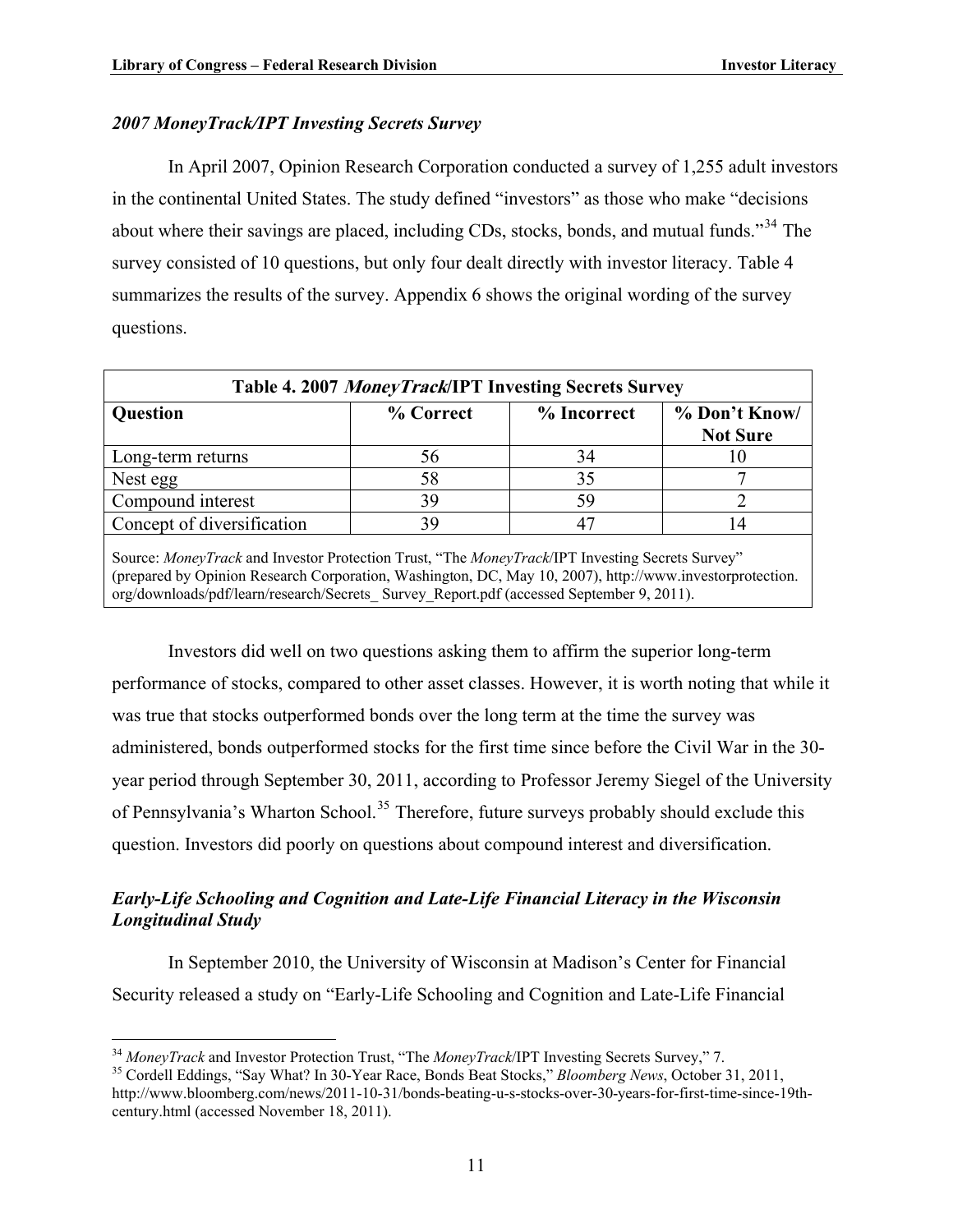<u>.</u>

Literacy in the Wisconsin Longitudinal Study." Pamela Herd and Karen Holden conducted the study, which took an unconventional approach to investigating investor literacy. Instead of determining the respondents' knowledge of fundamental financial concepts, the study sought to measure respondents' awareness of their own financial situation, such as their knowledge of how much money they held in retirement and bank accounts. This alternative, behavior-based measure of financial literacy assumes that such awareness is a "prerequisite for making good financial decisions."[36](#page-15-1)

The sample consisted of 6,276 cases from the Wisconsin Longitudinal Survey (WLS), which tracked a cohort of 10,317 Wisconsin high school graduates, mostly born in 1939, over time. The researchers had collected the latest survey data in 2004. The WLS is not only the longest-running longitudinal survey of its kind in the United States, but also unusually detailed. The survey identifies the respondents by high school class rank, curriculum, IQ range, and educational attainment. The data collected in this study enabled the researchers to explore potential correlations between financial literacy, as defined by the study, and early-life schooling and cognition. One limitation to the data is the sample's homogeneity—the survey reflects a predominantly white, non-Hispanic population.<sup>[37](#page-15-0)</sup>

The researchers asked respondents whether they knew the amounts in their retirement and bank accounts. Table 5 summarizes the results.

<span id="page-15-1"></span><sup>&</sup>lt;sup>36</sup> Pamela Herd and Karen Holden, "Early-Life Schooling and Cognition and Late-Life Financial Literacy in the Wisconsin Longitudinal Study" (Working Paper No. WP 10-1, Center for Financial Security, University of Wisconsin at Madison, Madison, WI, September 2010), http://www.rand.org/content/dam/rand/www/ external/events/2010/11/18/early-life-schooling-cognition-late-life-financial-literacy.pdf (accessed September 12, 2011).

<span id="page-15-0"></span><sup>&</sup>lt;sup>37</sup> Herd and Holden, "Early-Life Schooling and Cognition and Late-Life Financial Literacy" (Working Paper WP No. 10-1).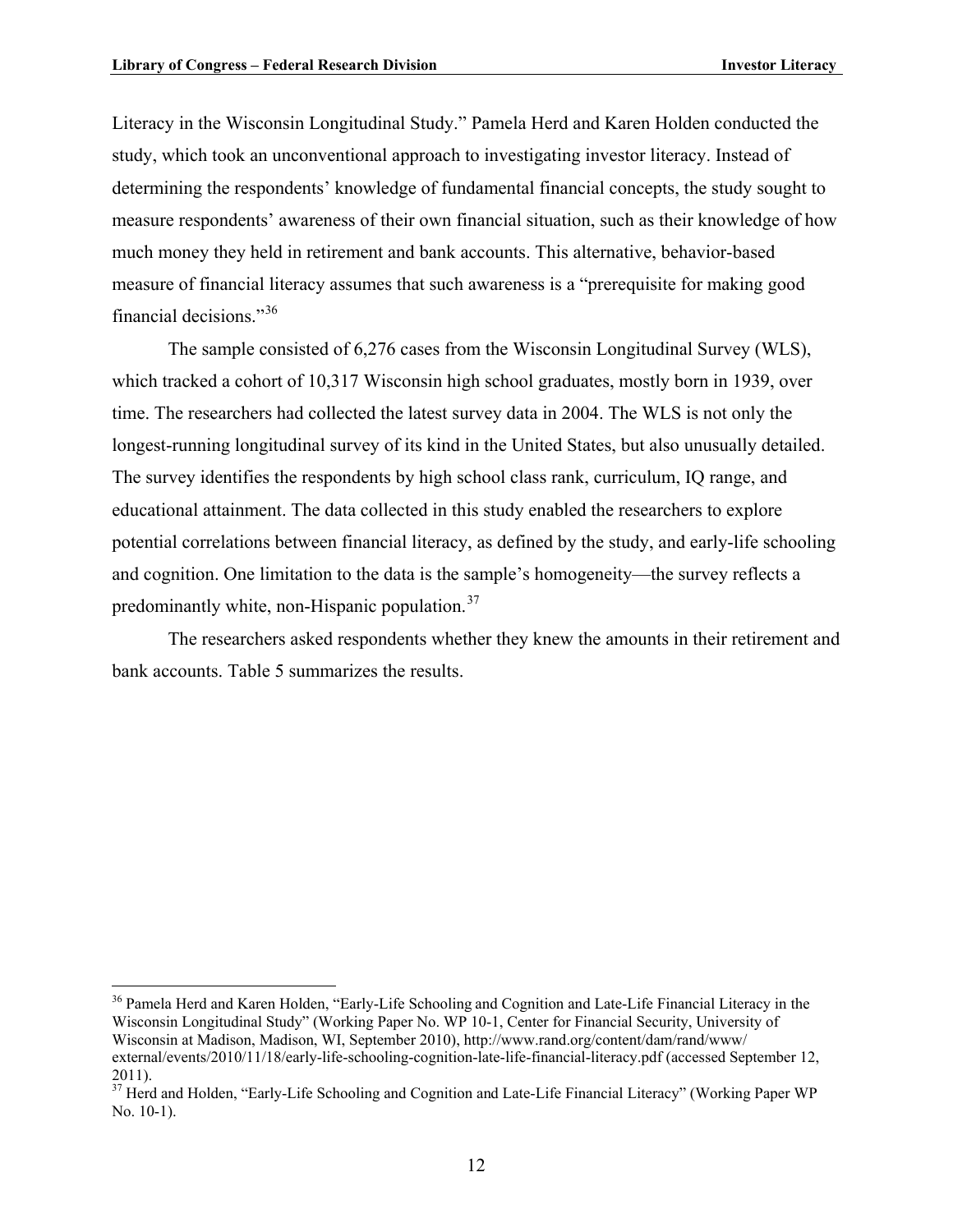| галс э. үгэсөнэш цондцийнаг эшиү. Тис кстанонынр ог гиганстаг киомсидс ү атталсу ю<br><b>Key Characteristics</b> |                              |                                                                                                                                          |                                 |                              |                                       |                                 |                       |                  |
|------------------------------------------------------------------------------------------------------------------|------------------------------|------------------------------------------------------------------------------------------------------------------------------------------|---------------------------------|------------------------------|---------------------------------------|---------------------------------|-----------------------|------------------|
|                                                                                                                  |                              | <b>Percentage of Assets</b><br><b>Retirement Plans Amounts</b><br><b>Bank Account Amounts</b><br><b>Precisely Reported</b> <sup>38</sup> |                                 |                              |                                       |                                 |                       |                  |
|                                                                                                                  | $\frac{0}{0}$<br><b>Know</b> | $\frac{0}{0}$<br>Don't<br><b>Know</b>                                                                                                    | $\frac{0}{0}$<br><b>Refused</b> | $\frac{0}{0}$<br><b>Know</b> | $\frac{0}{0}$<br>Don't<br><b>Know</b> | $\frac{0}{0}$<br><b>Refused</b> | Mean<br>$\frac{0}{0}$ | <b>Frequency</b> |
| <b>Proportion</b><br>of the whole<br>sample                                                                      | 71.79                        | 18.65                                                                                                                                    | 9.57                            | 80.66                        | 12.76                                 | 6.58                            | 89                    | 6,276            |
| Male                                                                                                             | 81.38                        | 9.96                                                                                                                                     | 8.66                            | 85.51                        | 8.5                                   | 5.99                            | 93                    | 2,958            |
| Female                                                                                                           | 63.06                        | 26.55                                                                                                                                    | 10.39                           | 76.4                         | 16.51                                 | 7.09                            | 84                    | 3,318            |
| College<br>degree                                                                                                | 76.9                         | 14.43                                                                                                                                    | 8.67                            | 82.9                         | 10.47                                 | 6.63                            | 91                    | 1,760            |
| Non-college<br>degree                                                                                            | 69.63                        | 20.42                                                                                                                                    | 9.94                            | 79.79                        | 13.66                                 | 6.56                            | 87                    | 4,516            |
| IO < 90                                                                                                          | $\overline{63.25}$           | 24.7                                                                                                                                     | 12.05                           | 75.74                        | 16.34                                 | 7.92                            | 85                    | 1,254            |
| IQ 90-110                                                                                                        | 71.86                        | 19.13                                                                                                                                    | 9.01                            | 81.12                        | 12.97                                 | 5.9                             | 89                    | 3,241            |
| IQ 110-120                                                                                                       | 75.15                        | 15.24                                                                                                                                    | 9.61                            | 83.48                        | 9.62                                  | 6.9                             | 92                    | 942              |
| IO > 120                                                                                                         | 78.89                        | 12.87                                                                                                                                    | 8.24                            | 83.28                        | 9.99                                  | 6.73                            | $\overline{92}$       | 839              |
| 2 Semesters<br>of high-<br>school<br>Algebra                                                                     | 70.18                        | 20.71                                                                                                                                    | 9.12                            | 80.01                        | 13.59                                 | 6.4                             | 88                    | 3,449            |
| $<$ 2 Semesters<br>of high-<br>school<br>Algebra                                                                 | 65.31                        | 22.51                                                                                                                                    | 12.18                           | 77.79                        | 14.49                                 | 7.72                            | 86                    | 1,412            |
| >2 Semesters<br>of high-<br>school<br>Algebra                                                                    | 81.1                         | 10.61                                                                                                                                    | 8.29                            | 85.18                        | 8.97                                  | 5.85                            | 93                    | 1,415            |
| 8 Semesters<br>of high-<br>school<br>English                                                                     | 72.35                        | 18.42                                                                                                                                    | 9.24                            | 81.3                         | 12.05                                 | 6.65                            | 0.89                  | 4,351            |

# <span id="page-16-0"></span>**Table 5. Wisconsin Longitudinal Study: The Relationship of Financial Knowledge Variables to**

 $\overline{a}$ 

<span id="page-16-1"></span><sup>&</sup>lt;sup>38</sup> Proportion of the total sample.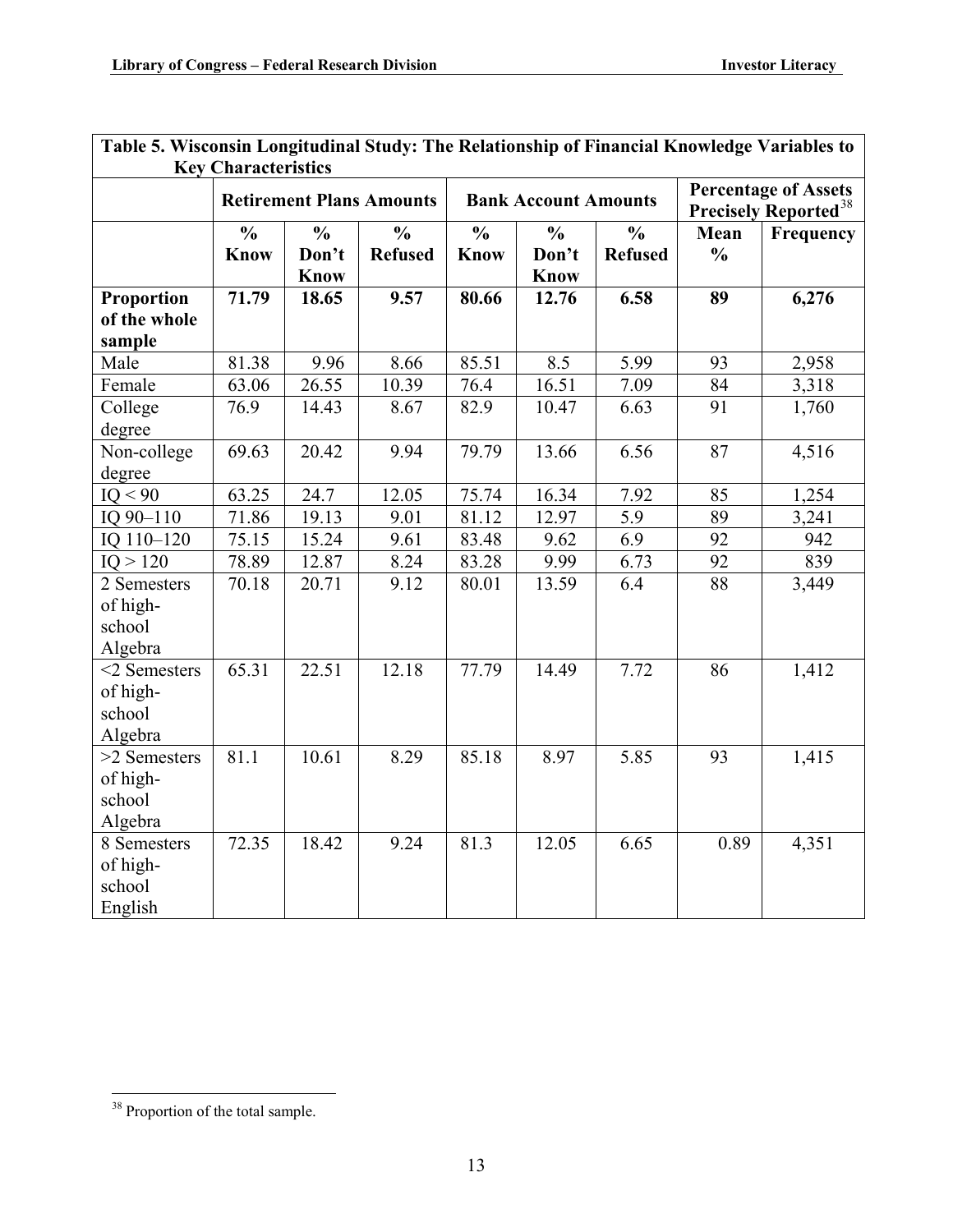|                                                   | $1000$ $1000$ $1000$ $1000$<br><b>Key Characteristics</b> |                                       |                                 |                              |                                |                                 |                       |                                                                        |
|---------------------------------------------------|-----------------------------------------------------------|---------------------------------------|---------------------------------|------------------------------|--------------------------------|---------------------------------|-----------------------|------------------------------------------------------------------------|
|                                                   |                                                           | <b>Retirement Plans Amounts</b>       |                                 |                              | <b>Bank Account Amounts</b>    |                                 |                       | <b>Percentage of Assets</b><br><b>Precisely Reported</b> <sup>38</sup> |
|                                                   | $\%$<br><b>Know</b>                                       | $\frac{6}{9}$<br>Don't<br><b>Know</b> | $\frac{6}{9}$<br><b>Refused</b> | $\frac{0}{0}$<br><b>Know</b> | $\frac{0}{0}$<br>Don't<br>Know | $\frac{6}{9}$<br><b>Refused</b> | Mean<br>$\frac{6}{6}$ | Frequency                                                              |
| Proportion<br>of the whole<br>sample              | 71.79                                                     | 18.65                                 | 9.57                            | 80.66                        | 12.76                          | 6.58                            | 89                    | 6,276                                                                  |
| $6 - 7$<br>Semesters of<br>high-school<br>English | 71.63                                                     | 19.1                                  | 9.27                            | 79.2                         | 14.37                          | 6.43                            | 0.88                  | 1,569                                                                  |
| $<6$ Semesters<br>of high-<br>school<br>English   | 65.45                                                     | 19.6                                  | 14.95                           | 79.29                        | 14.39                          | 6.31                            | 0.88                  | 356                                                                    |

**Table 5. Wisconsin Longitudinal Study: The Relationship of Financial Knowledge Variables to** 

Source: Pamela Herd and Karen Holden, "Early-Life Schooling and Cognition and Late-Life Financial Literacy in the Wisconsin Longitudinal Study" (Working Paper WP No. 10-1, Center for Financial Security, University of Wisconsin at Madison, Madison, WI, September 2010), http://www.rand.org/content/dam/rand/www/external/events/2010/11/18/ early-life-schooling-cognition-late-life-financial-literacy.pdf (accessed September 12, 2011).

Based on a statistical analysis of these results, the authors concluded that, particularly for those in the lowest IQ range, schooling and cognition in early life are related to financial literacy later in life. Specifically, they found that low intelligence and the lack of exposure to mathematics courses in high school correlate with difficulty later in life managing finances and saving for retirement. However, they did not establish a causal relationship between early-life learning and later-life financial literacy. The researchers determined that the number of mathematics classes taken in high school was a statistically significant factor, whereas English classes had no measurable impact on financial literacy. Gender was also a significant factor, with men outperforming women on the test. The authors called for additional study of the impact of gender on financial literacy.<sup>[39](#page-17-0)</sup> In view of the importance of developing basic cognitive and quantitative skills early in life, the authors called attention to the study's policy implications: "If

1

<span id="page-17-0"></span><sup>&</sup>lt;sup>39</sup> Herd and Holden, "Early Life Schooling and Cognition and Late Life Financial Literacy in the Wisconsin Longitudinal Study," (CFS Research Brief No. FLRC 10-1).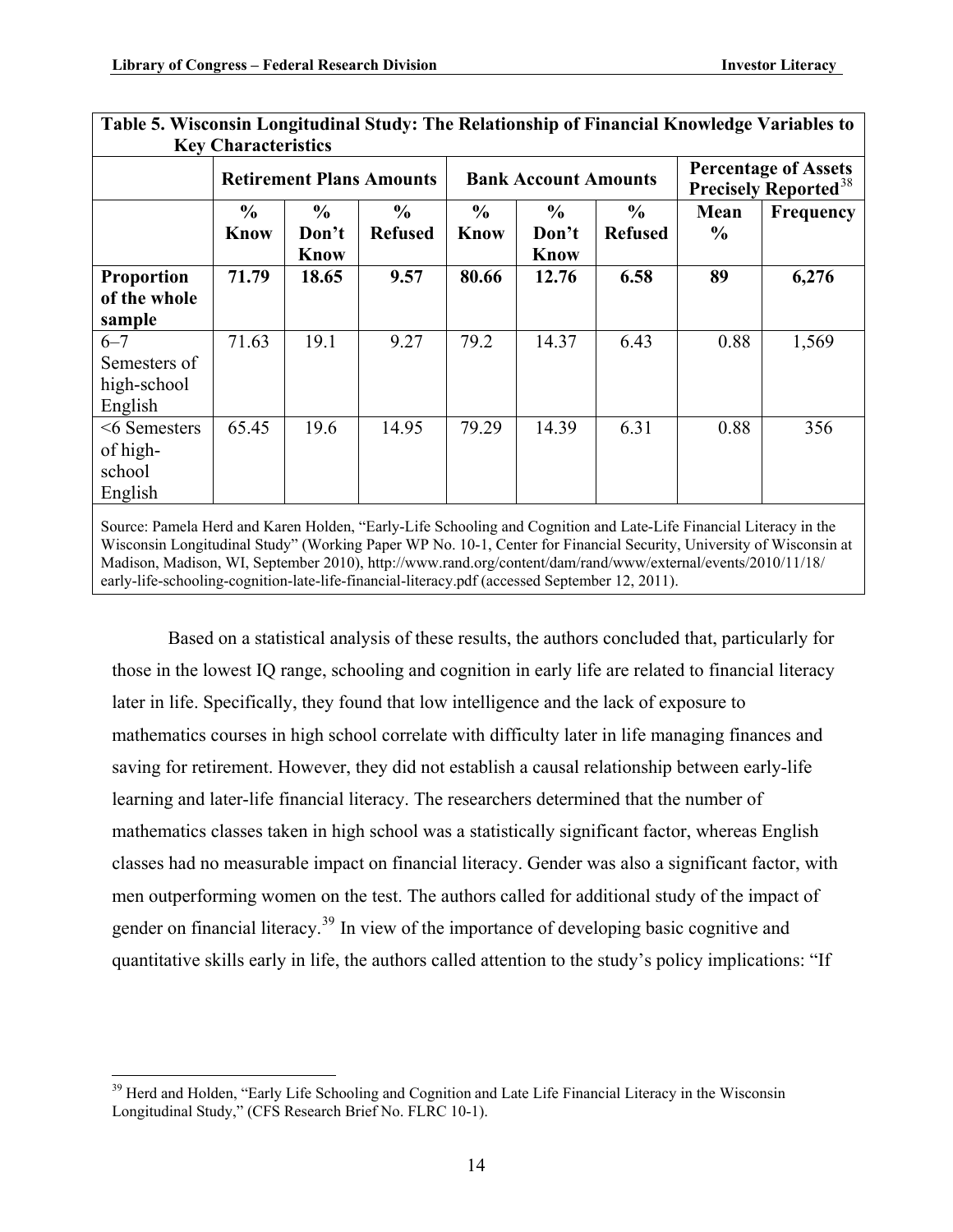the trend toward more complex retirement planning continues, scholars and policy makers must generate strategies to help those with limited cognitive functioning to manage their finances."<sup>[40](#page-18-4)</sup>

#### <span id="page-18-0"></span>**Subgroups**

#### <span id="page-18-1"></span>*2008 Health and Retirement Survey—Focus on Older Americans*

In research published in October 2009, Annamaria Lusardi, Olivia Mitchell, and Vilsa Curto focused on older Americans (average age 67) who had participated in the 2008 Health and Retirement Study.<sup>[41](#page-18-3)</sup> A subset of 1,332 participants from this age range responded to a set of questions designed to measure their financial sophistication. These questions went beyond the customary basic financial literacy questions. The 18 questions in the survey instrument belonged to five different categories: knowledge of capital markets, understanding of risk diversification, knowledge of fees, investment savvy/numeracy, and attitudes toward investing and risk. The questions required true or false responses to statements. The researchers varied the wording of each question to ensure the survey's integrity. Table 6 summarizes the results of this survey. Appendix 4 shows the original wording of the survey questions.

<span id="page-18-2"></span>

| Table 6. 2008 Health and Retirement Survey-Focus on Older Americans |                 |                   |                                 |  |  |  |
|---------------------------------------------------------------------|-----------------|-------------------|---------------------------------|--|--|--|
| <b>Question</b>                                                     | % Sophisticated | % Unsophisticated | % Don't Know/<br><b>Refused</b> |  |  |  |
| Knowledge of Capital Markets                                        |                 |                   |                                 |  |  |  |
| Stock-market                                                        | 29.9            | 69.4              | 0.8                             |  |  |  |
| understanding                                                       |                 |                   |                                 |  |  |  |
| Company stock                                                       | 52.0            | 39.3              | 8.7                             |  |  |  |
| Foreign stocks                                                      | 50.9            | 41.7              | 7.4                             |  |  |  |
| Bond value vs. interest                                             | 40.0            | 38.0              | 22.0                            |  |  |  |
| rate                                                                |                 |                   |                                 |  |  |  |
| <b>Risk Diversification</b>                                         |                 |                   |                                 |  |  |  |
| Few or many stocks                                                  | 64.8            | 26.6              | 8.6                             |  |  |  |
| Stock risk spread                                                   | 61.0            | 26.9              | 12.1                            |  |  |  |
| Stock diversification                                               | 50.2            | 29.0              | 20.8                            |  |  |  |
| Knowledge of Fees                                                   |                 |                   |                                 |  |  |  |
| Importance of annual fees                                           | 66.0            | 20.7              | 13.3                            |  |  |  |
| Index funds                                                         | 39.4            | 31.2              | 29.5                            |  |  |  |

<span id="page-18-4"></span> $\overline{a}$ <sup>40</sup> Herd and Holden, "Early Life Schooling and Cognition and Late Life Financial Literacy" (CFS Research Brief No. FLRC 10-1).

<span id="page-18-3"></span><sup>&</sup>lt;sup>41</sup> Lusardi, Mitchell, and Curto, "Financial Literacy and Financial Sophistication among Older Americans."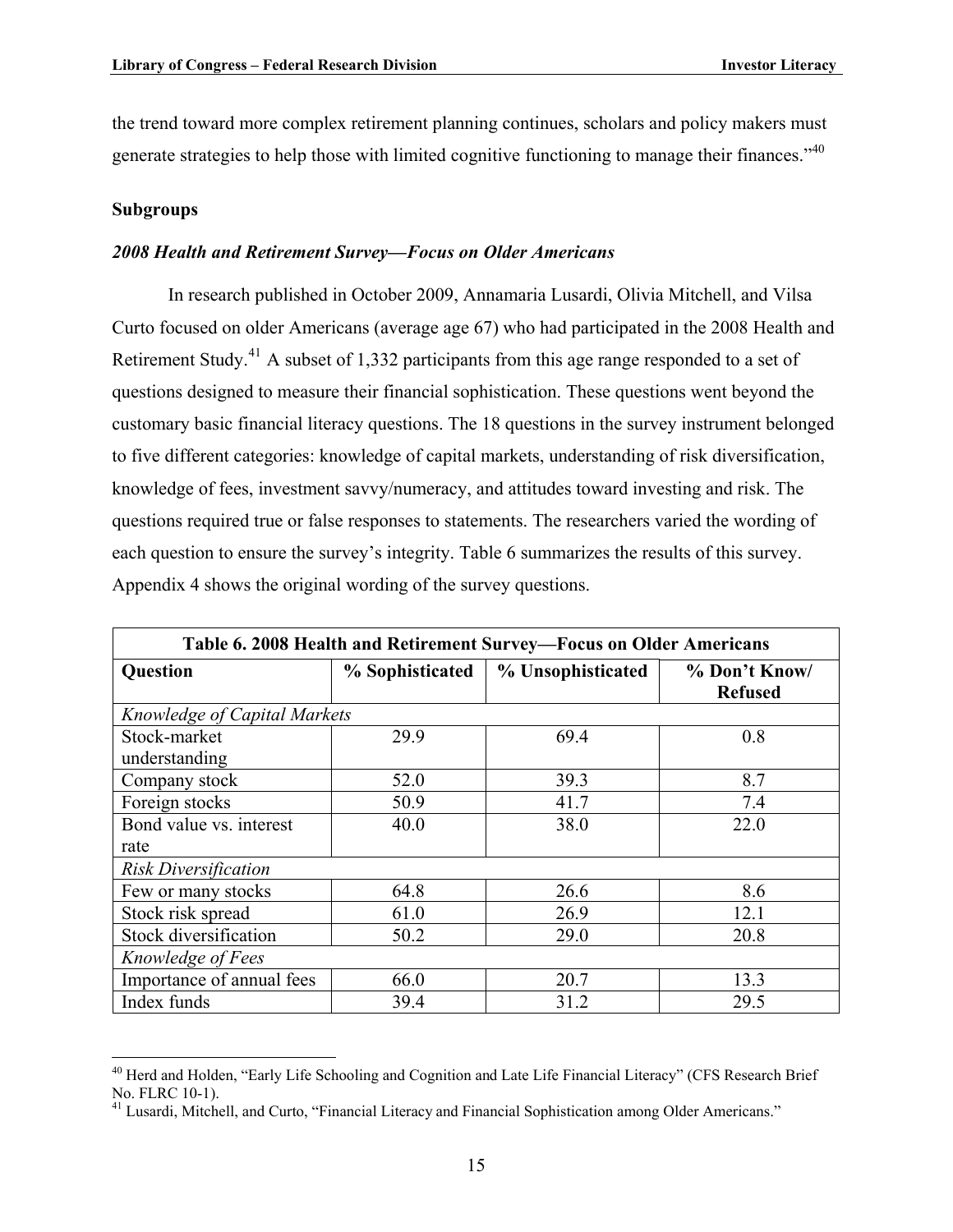| Question                                       | % Sophisticated | % Unsophisticated | % Don't Know/<br><b>Refused</b> |
|------------------------------------------------|-----------------|-------------------|---------------------------------|
| Savvy/Numeracy                                 |                 |                   |                                 |
| Buy/sell stocks often                          | 62.8            | 29.1              | 8.0                             |
| Enough life insurance                          | 69.7            | 22.7              | 7.5                             |
| Use savings in bank to pay<br>off credit cards | 58.3            | 36.4              | 5.3                             |
| Power of compound<br>interest                  | 61.4            | 21.1              | 15.9                            |
| Attitudes toward investing and risk            |                 |                   |                                 |
| All money in safest asset                      | 68.2            | 28.8              | 3.0                             |
| Older retired people<br>should hold stocks     | 74.8            | 20.2              | 5.0                             |
| Smart people select stock<br>with good returns | 56.2            | 31.7              | 12.1                            |
| Stock market equals<br>lottery                 | 75.4            | 19.0              | 5.6                             |
| Advisers take unfair<br>advantage              | 57.9            | 28.7              | 13.3                            |

Among Older Americans" (NBER Working Paper No. 15469, National Bureau of Economic Research, Cambridge, MA, November 2009), http://www.nber.org/papers/w15469.pdf (accessed September 12, 2011).

In terms of knowledge of the capital markets, 52.0 percent recognized the risk associated with investing in company stock, while 50.9 percent appreciated the diversification benefits of investing in foreign equities. In addition, 40.0 percent understood the relationship between bond prices and yields.[42](#page-19-1) Performance on a series of questions measuring knowledge of risk diversification was more encouraging. Some 64.8 percent agreed that investing in many stocks through a mutual fund is better than investing in a few stocks, while 61.0 percent understood that investing in more stocks reduces risk. A slight majority—50.2 percent—agreed that diversification enables a greater investment in stocks.<sup>[43](#page-19-0)</sup>

Regarding knowledge of mutual-fund fees, approximately two-thirds—66 percent understood that fees have a significant impact on fund returns over the long run. In response to another question about mutual-fund fees, many respondents appeared to be unaware of the existence of index funds because only 39.4 percent found it easy to find mutual funds with

<span id="page-19-1"></span><sup>&</sup>lt;sup>42</sup> Lusardi, Mitchell, and Curto, "Financial Literacy and Financial Sophistication Among Older Americans,"6-8.

<span id="page-19-0"></span><sup>&</sup>lt;sup>43</sup> Lusardi, Mitchell, and Curto, "Financial Literacy and Financial Sophistication Among Older Americans," 8.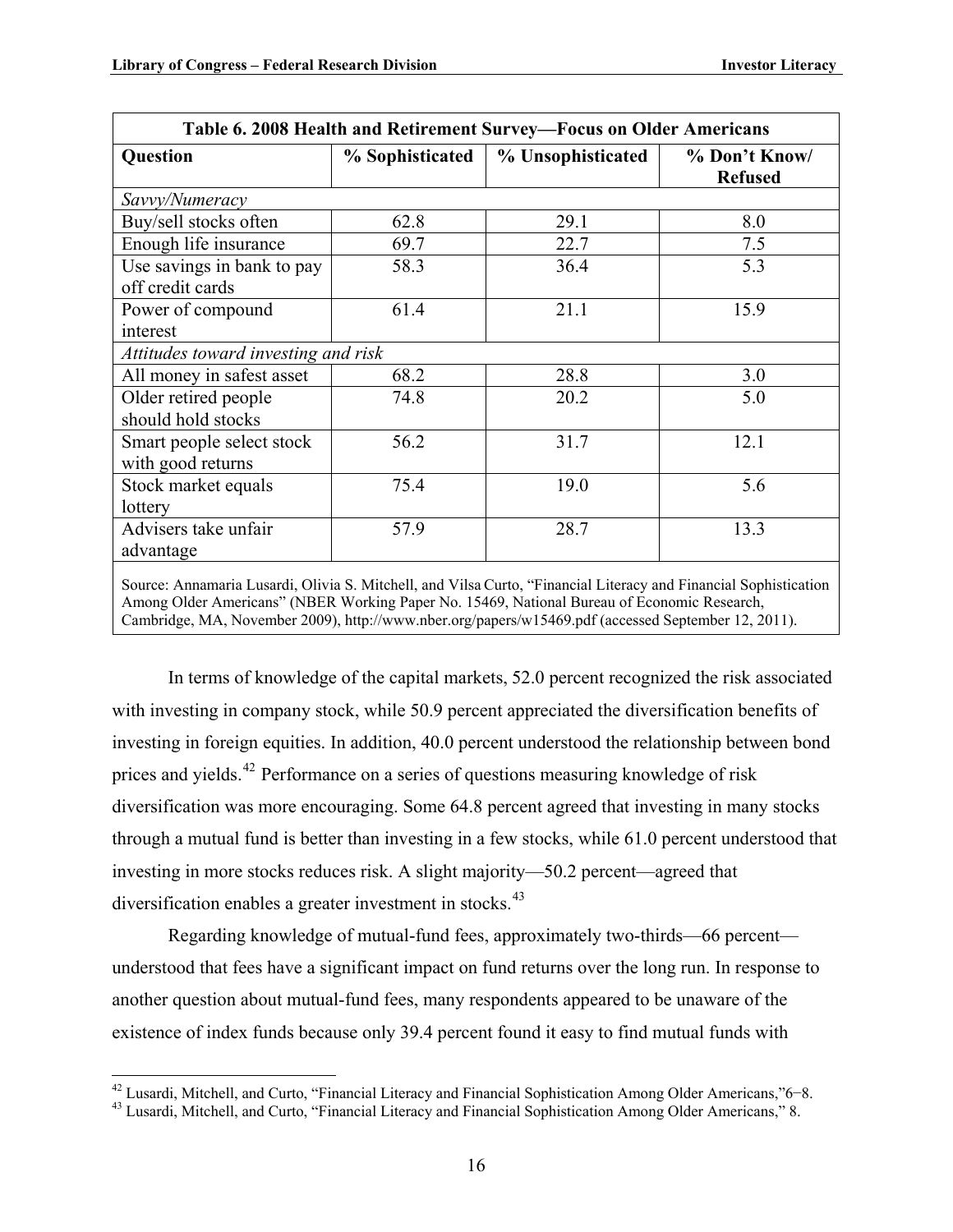1

annual fees representing less than 1 percent of assets.<sup>[44](#page-20-1)</sup> With respect to investment savvy/numeracy, 62.8 percent of respondents recognized that buying and selling stocks frequently is ill advised; 69.7 percent properly estimated the need for life insurance; 58.3 percent realized that using savings in the bank to pay off credit card debt is beneficial; and 61.4 percent correctly calculated the answer to a complex, compound-interest calculation.<sup>[45](#page-20-2)</sup>

Regarding attitudes toward investment risks, 68.2 percent considered it disadvantageous for investors to place all their money in the safest asset; 74.8 percent agreed with the notion that older retirees should hold some stocks; and 56.2 percent rejected the notion that smart people are able to identify stocks with above-average returns. In addition, 75.4 percent declined to equate investing in the stock market with buying a lottery ticket, and 57.9 percent disagreed with the statement that there is no way to avoid people taking advantage of you if you invest in the stock market.<sup>[46](#page-20-3)</sup>

The researchers concluded that older Americans "lack even a rudimentary understanding of stock and bond prices, risk diversification, portfolio choice, and investment fees. Furthermore, people that got one question correct were not particularly likely to get others correct, and 'do not know' responses were quite widespread."<sup>[47](#page-20-4)</sup> The researchers also identified several categories of respondents who performed worse than average on the survey. These respondents included women, African Americans and Hispanics, the oldest segment of the elderly population, and individuals with less education than other respondents.<sup>[48](#page-20-5)</sup> Women's incorrect responses to some questions may reflect their attitudes toward risk. The respondents' performance on the survey correlated with their educational level on all questions except the one determining their knowledge of index funds. To conclude, the researchers recommended greater emphasis on investor education programs. However, they also suggested that educators customize financial literacy programs to suit the needs of different demographic groups.<sup>[49](#page-20-0)</sup>

<span id="page-20-3"></span>

<span id="page-20-2"></span><span id="page-20-1"></span><sup>&</sup>lt;sup>44</sup> Lusardi, Mitchell, and Curto, "Financial Literacy and Financial Sophistication among Older Americans," 8–9.<br><sup>45</sup> Lusardi, Mitchell, and Curto, "Financial Literacy and Financial Sophistication among Older Americans,"

<span id="page-20-5"></span><span id="page-20-4"></span>

<span id="page-20-0"></span>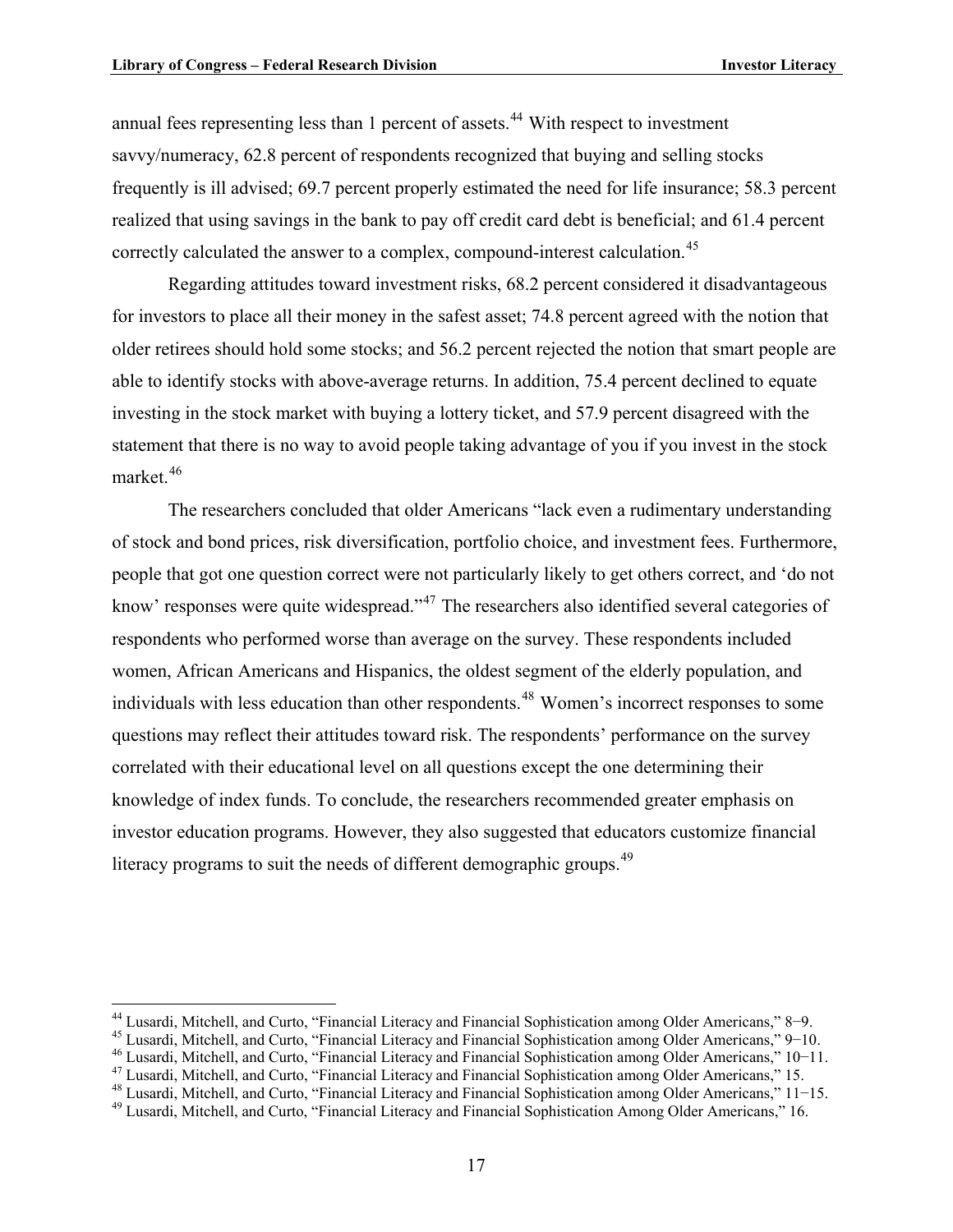#### <span id="page-21-0"></span>*2008 Jump\$tart National Survey of High-School Seniors and College Students*

The Jump\$tart Coalition for Personal Financial Literacy began conducting a financial literacy survey of high school seniors and college students in the 1997–98 school year.<sup>[50](#page-21-3)</sup> Since then, the coalition has conducted the same 31-question survey every two years, most recently in 2008. In the 2008 survey, the average score had declined to an all-time low of 48.3 percent from an all-time high of 57.3 percent in 1997–98.<sup>[51](#page-21-2)</sup> Table 7 summarizes the results of this survey. Appendix 5 shows the original wording of the survey questions and the correct answers.

<span id="page-21-1"></span>

| Table 7. 2008 Jump\$tart Survey of High School Seniors and College Students |           |             |  |  |  |
|-----------------------------------------------------------------------------|-----------|-------------|--|--|--|
| <b>Question</b>                                                             | % Correct | % Incorrect |  |  |  |
| Inflation                                                                   | 40.0      | 59.5        |  |  |  |
| Sales tax                                                                   | 41.9      | 57.6        |  |  |  |
| Savings safety                                                              | 87.7      | 12.2        |  |  |  |
| Purchasing-power protection                                                 | 35.8      | 62.8        |  |  |  |
| Beneficial borrowing                                                        | 55.8      | 44.3        |  |  |  |
| Right to know credit history                                                | 47.7      | 52.3        |  |  |  |
| Take-home pay                                                               | 56.4      | 43.6        |  |  |  |
| Pension                                                                     | 36.2      | 63.8        |  |  |  |
| <b>Emergency savings</b>                                                    | 40.1      | 59.9        |  |  |  |
| Personal budgeting                                                          | 60.2      | 39.8        |  |  |  |
| Long-term investing                                                         | 16.8      | 83.3        |  |  |  |
| Lack of credit history                                                      | 45.9      | 54.0        |  |  |  |
| Income tax                                                                  | 47.1      | 52.9        |  |  |  |
| Sources of income                                                           | 75.3      | 24.7        |  |  |  |
| Credit counseling                                                           | 70.5      | 29.5        |  |  |  |
| Compound interest                                                           | 51.1      | 49.0        |  |  |  |
| Health insurance                                                            | 40.4      | 59.6        |  |  |  |
| Continuing education                                                        | 67.9      | 32.1        |  |  |  |
| Stolen credit card                                                          | 13.0      | 87.0        |  |  |  |
| <b>ATM</b>                                                                  | 68.0      | 32.0        |  |  |  |
| State business tax rate                                                     | 57.3      | 42.8        |  |  |  |
| Automotive insurance                                                        | 36.8      | 63.2        |  |  |  |
| Finance charge                                                              | 43.1      | 56.9        |  |  |  |
| Value of college degree                                                     | 47.6      | 52.5        |  |  |  |
| Federally insured savings                                                   | 28.4      | 71.6        |  |  |  |
| Life insurance                                                              | 51.1      | 48.8        |  |  |  |

<span id="page-21-3"></span><sup>&</sup>lt;sup>50</sup> Lewis Mandell, "The Financial Literacy of Young American Adults: Results of the 2008 National Jump\$tart Survey of High School Seniors and College Students" (survey, Jump\$tart Coalition for Personal Financial Literacy, Washington, DC, 2008), 7, http://www.jumpstart.org/assets/files/2008SurveyBook.pdf (accessed September 9, 2011).

 $\overline{a}$ 

<span id="page-21-2"></span><sup>&</sup>lt;sup>51</sup> Mandell, "The Financial Literacy of Young American Adults," 12.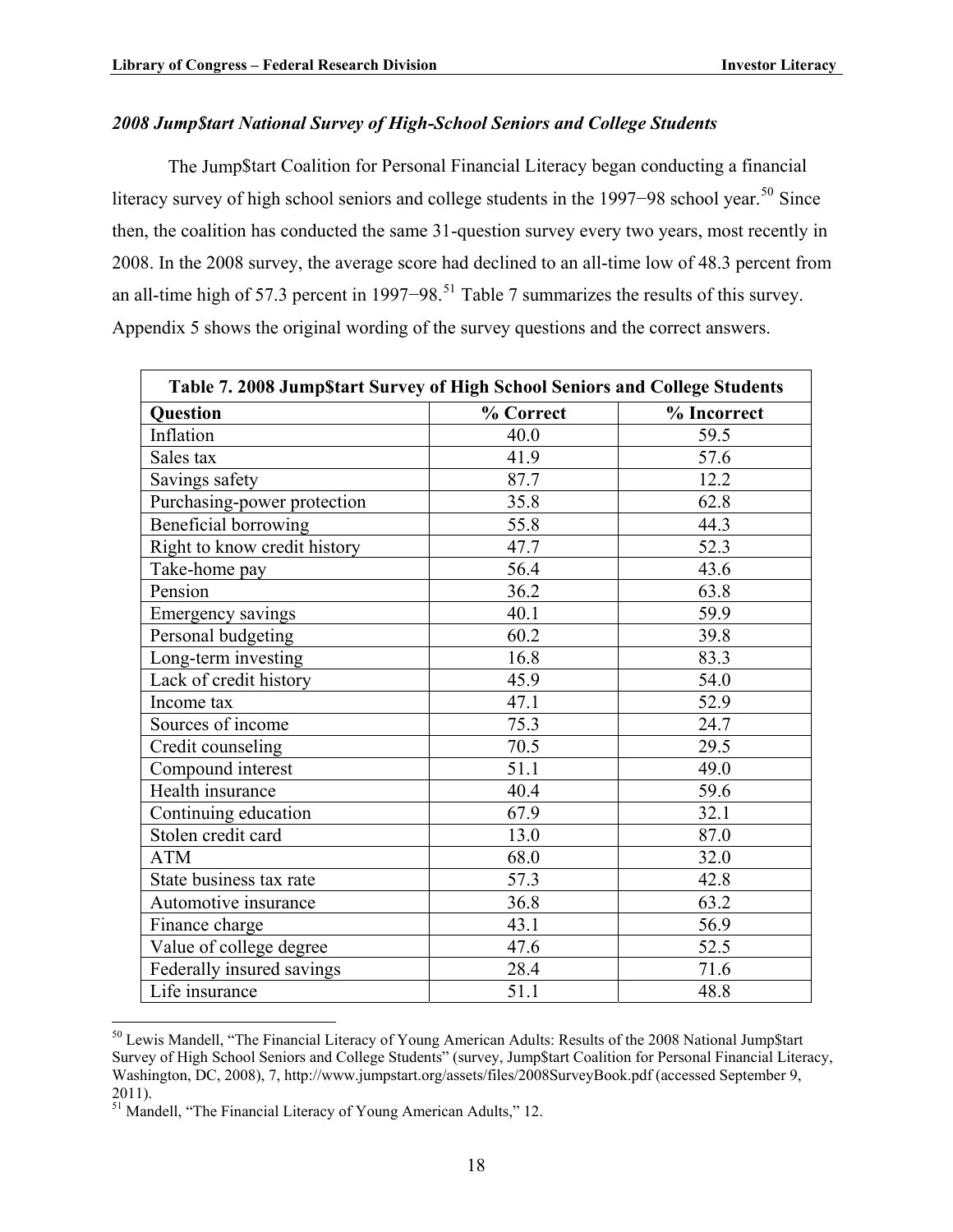| Table 7. 2008 Jump\$tart Survey of High School Seniors and College Students<br>% Correct<br>% Incorrect<br><b>Question</b>                                                                        |      |      |  |  |  |  |
|---------------------------------------------------------------------------------------------------------------------------------------------------------------------------------------------------|------|------|--|--|--|--|
| Accounts for spending                                                                                                                                                                             | 82.1 | 17.9 |  |  |  |  |
| Credit card finance charge                                                                                                                                                                        | 48.0 | 52.1 |  |  |  |  |
| Missed loan payments                                                                                                                                                                              | 53.7 | 46.3 |  |  |  |  |
| College borrowing                                                                                                                                                                                 | 32.5 | 67.5 |  |  |  |  |
| Savings account interest                                                                                                                                                                          | 27.3 | 72.7 |  |  |  |  |
| Source: Lewis Mandell, "The Financial Literacy of Young American Adults: Results of the 2008<br>National Jump\$tart Survey of High School Seniors and College Students" (Jump\$tart Coalition for |      |      |  |  |  |  |

Personal Financial Literacy, Washington, DC, 2008), http://www.jumpstart.org/assets/files/ 2008SurveyBook.pdf (accessed September 9, 2011).

This survey analyzed respondents' performance according to demographic group. Among high school seniors, the groups ranked in descending order, as follows: white (52.5 percent), Asian American (47.2 percent), Hispanic American (45.1 percent), African American (41.3 percent), and Native American (37.7 percent).<sup>[52](#page-22-2)</sup> Among college students, the groups ranked as follows: white (63.3 percent), Hispanic American (59.8 percent), Asian American (57.1 percent), and African American (56.3 percent).<sup>[53](#page-22-3)</sup>

#### <span id="page-22-0"></span>*2008 American Savings Education Council and AARP Survey*

In 2008 Mathew Greenwald and Associates conducted a survey for the American Savings Education Council (ASEC) and the AARP to assess the financial state of young Americans. The survey sample consisted of 1,752 Americans born between 1968 and 1979 (Generation X) and between 1980 and 1988 (Generation Y).<sup>[54](#page-22-1)</sup> Although the actual wording of the survey questions and the data regarding the responses are not available, one of the areas addressed in the survey was financial literacy.

Only 15 percent of young people in the sample considered themselves knowledgeable about saving for retirement, but their performance on the actual quiz showed that they knew more than they thought. The quiz featured questions from the 2003 NASD Investor Literacy Research survey prepared for the National Association of Securities Dealers (NASD) by Applied

1

<span id="page-22-2"></span><sup>52</sup> Mandell, "The Financial Literacy of Young American Adults," 14.

<span id="page-22-3"></span><sup>53</sup> Mandell, "The Financial Literacy of Young American Adults," 31.

<span id="page-22-1"></span><sup>54</sup> ASEC and AARP, "A Look at the Financial State of Gen X and Gen Y," 2.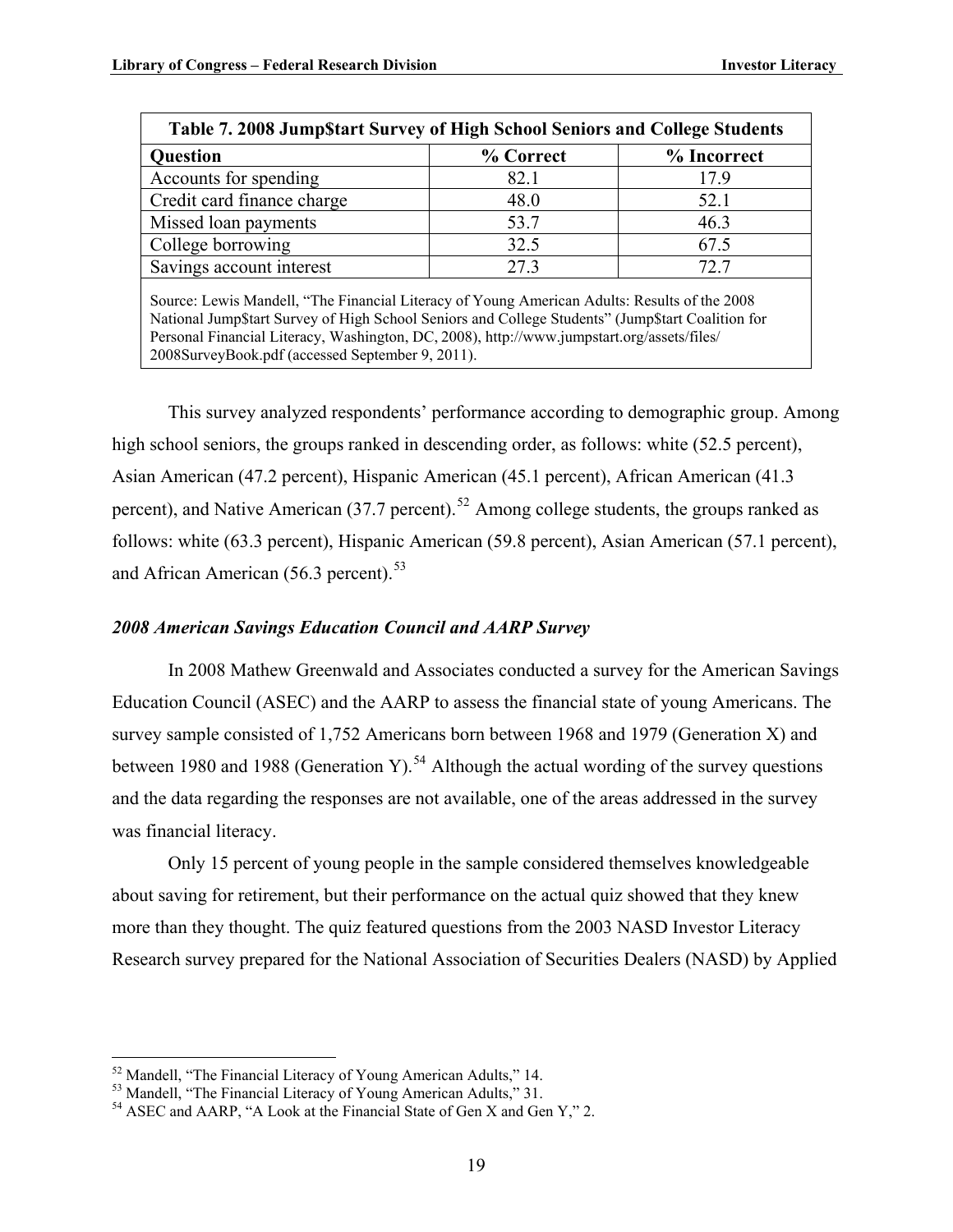Research and Consulting. In that survey, the researchers asked 1,086 adult investors more than 50 questions about investing in stocks, bonds, and mutual funds.<sup>[55](#page-23-3)</sup>

The ASEC and AARP study found that 57 percent of their young respondents understood that when a person buys a company stock, he or she owns part of the company.<sup>[56](#page-23-4)</sup> However, only 28 percent correctly identified stocks as the investment vehicle that has "historically generated the best annual returns."[57](#page-23-5) Only 24 percent understood the inverse relationship between interest rates and bond prices.<sup>[58](#page-23-6)</sup> The relative performance of the young people questioned in this survey as compared to the adult population tested in the 2003 NASD Investor Literacy Research survey implies that financial literacy increases with experience.<sup>[59](#page-23-7)</sup>

#### <span id="page-23-0"></span>*Military Survey of Financial Capability in the United States*

Separately from the national survey, the FINRA Investor Education Foundation conducted an online survey of 700 current military servicemembers and 100 spouses. In contrast to the civilian population, a high percentage of military respondents were younger than 50, male, high school graduates, and employed full-time.<sup>[60](#page-23-8)</sup> The survey consisted of both behavioral and financial literacy questions. The focus here is on the latter. On FINRA's financial literacy quiz, the military survey respondents performed better on all five questions than civilian respondents in an identical survey.[61](#page-23-2) Table 8 summarizes the results of this survey, and Appendix 4 shows the original wording of the survey questions and the correct answers.

<span id="page-23-1"></span>

| Table 8. 2010 Military Survey of Financial Capability in the United States |             |            |                  |            |  |  |
|----------------------------------------------------------------------------|-------------|------------|------------------|------------|--|--|
| Question                                                                   | % Civilians | % Military | % Military       | % Military |  |  |
|                                                                            | Correct     | Correct    | <b>Incorrect</b> | Don't Know |  |  |
| Interest rate                                                              |             |            |                  |            |  |  |
| Inflation                                                                  | 62          |            |                  |            |  |  |
| Bond price                                                                 | 26          | 30         | 37               | 32         |  |  |
| Mortgage                                                                   | 73          | 88         |                  |            |  |  |
| <b>Risk</b>                                                                |             |            |                  |            |  |  |

<span id="page-23-3"></span><sup>&</sup>lt;sup>55</sup> Applied Research and Consulting, "NASD Investor Literacy Research Executive Summary," 1–10.

 $\overline{a}$ 

<span id="page-23-4"></span><sup>56</sup> ASEC and AARP, "A Look at the Financial State of Gen X and Gen Y," 48.

<span id="page-23-5"></span> $57$  ASEC and AARP, "A Look at the Financial State of Gen X and Gen Y," 49.

<span id="page-23-6"></span> $58$  ASEC and AARP, "A Look at the Financial State of Gen X and Gen Y," 49.

<span id="page-23-7"></span><sup>59</sup> ASEC and AARP, "A Look at the Financial State of Gen X and Gen Y," 50.

<span id="page-23-8"></span> $60$  Financial Industry Regulatory Authority (FINRA) Investor Education Foundation, "Financial Capability in the United States—Military Survey—Executive Summary," Washington, DC, October 2010, 7,

http://www.finra.org/web/groups/foundation/@foundation/documents/foundation/p122257.pdf (accessed December 21, 2011).

<span id="page-23-2"></span><sup>61 &</sup>quot;Financial Capability in the United States—Military Survey—Executive Summary," 20.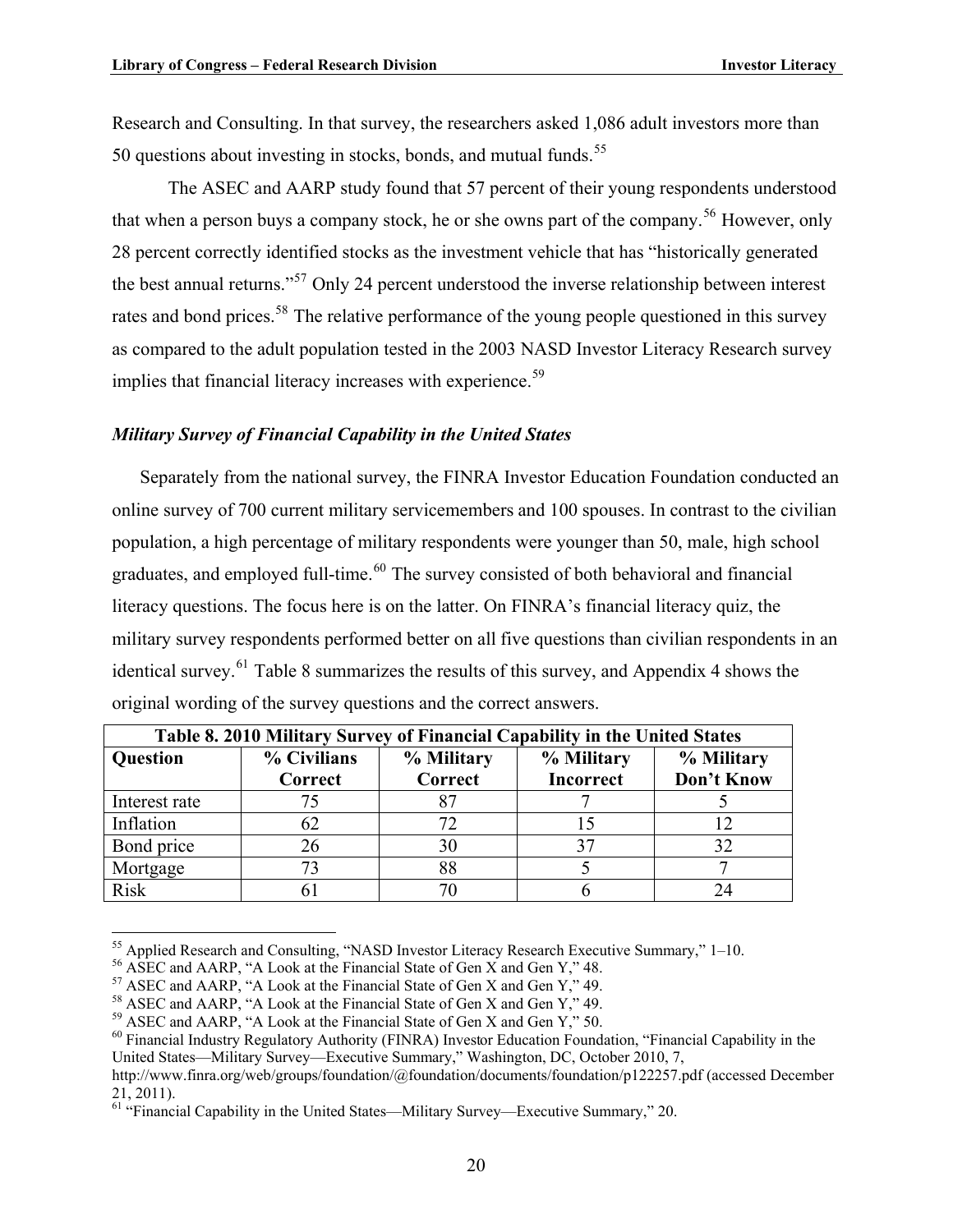Overall 58 percent of military respondents answered at least four questions correctly.<sup>[62](#page-24-3)</sup> The following demographic segments performed below average on the quiz: women, the young, enlisted personnel, and junior NCOs.<sup>[63](#page-24-4)</sup>

#### <span id="page-24-0"></span>*Ariel Education Initiative and Hewitt Associates—401(k) Plans in Living Color Study*

This study of  $401(k)$  savings disparities across racial and ethnic groups focuses on the financial status and behavior of minority investors. The main finding of this study by the Ariel Education Initiative and Hewitt Associates is that African-American and Hispanic workers in the United States have lower 401(k) balances and participation rates than their white and Asian counterparts.[64](#page-24-5) Although financial status and behavior lie outside the purview of this report, the study is noteworthy due to its recommendation to address these disparities through financial education. Specifically, the study recommends the introduction of mandatory K-12 financial literacy curricula in public and private schools.<sup>[65](#page-24-6)</sup>

#### <span id="page-24-1"></span>**Investment Fraud**

1

Some 43 percent of investors canvassed in the 2007 *MoneyTrack*/IPT Investing Secrets Survey demonstrated a susceptibility to investment fraud. These respondents indicated that they would be likely to invest in one of three get-rich-quick schemes promoted as "can't lose" opportunities.[66](#page-24-7) Among those most likely to invest in such schemes were young people from age 18 to 24 (79 percent), Southerners (47 percent), and people with less than a high school education (63 percent).<sup>[67](#page-24-2)</sup> The elderly are also a popular target for investor fraud. According to Infogroup/ORC's survey for the Investor Protection Trust, conducted on May  $20-24$ ,  $2010$ , almost half of the 2,022 elderly Americans who responded believe, erroneously, that securities

 $62$  "Financial Capability in the United States—Military Survey," 20.

<span id="page-24-4"></span><span id="page-24-3"></span><sup>&</sup>lt;sup>63</sup> "Financial Capability in the United States—Military Survey," 21.

<span id="page-24-5"></span> $64$  Ariel Education Initiatives and Hewitt Associates, "401(k) Plans in Living Color—A Study of 401(k) Savings Disparities across Racial and Ethnic Groups," July 2009, 4, http://www.arielinvestments.com/images/stories/PDF/arielhewittstudy\_finalweb\_7.3.pdf (accessed December 22,

<sup>2011).</sup>   $65$  "401(k) Plans in Living Color," 15.

<span id="page-24-7"></span><span id="page-24-6"></span><sup>&</sup>lt;sup>66</sup> MoneyTrack and Investor Protection Trust, "The *MoneyTrack*/IPT Investing Secrets Survey," 21–22 <sup>67</sup> *MoneyTrack* and Investor Protection Trust, "The *MoneyTrack*/IPT Investing Secrets Survey," 21.

<span id="page-24-2"></span>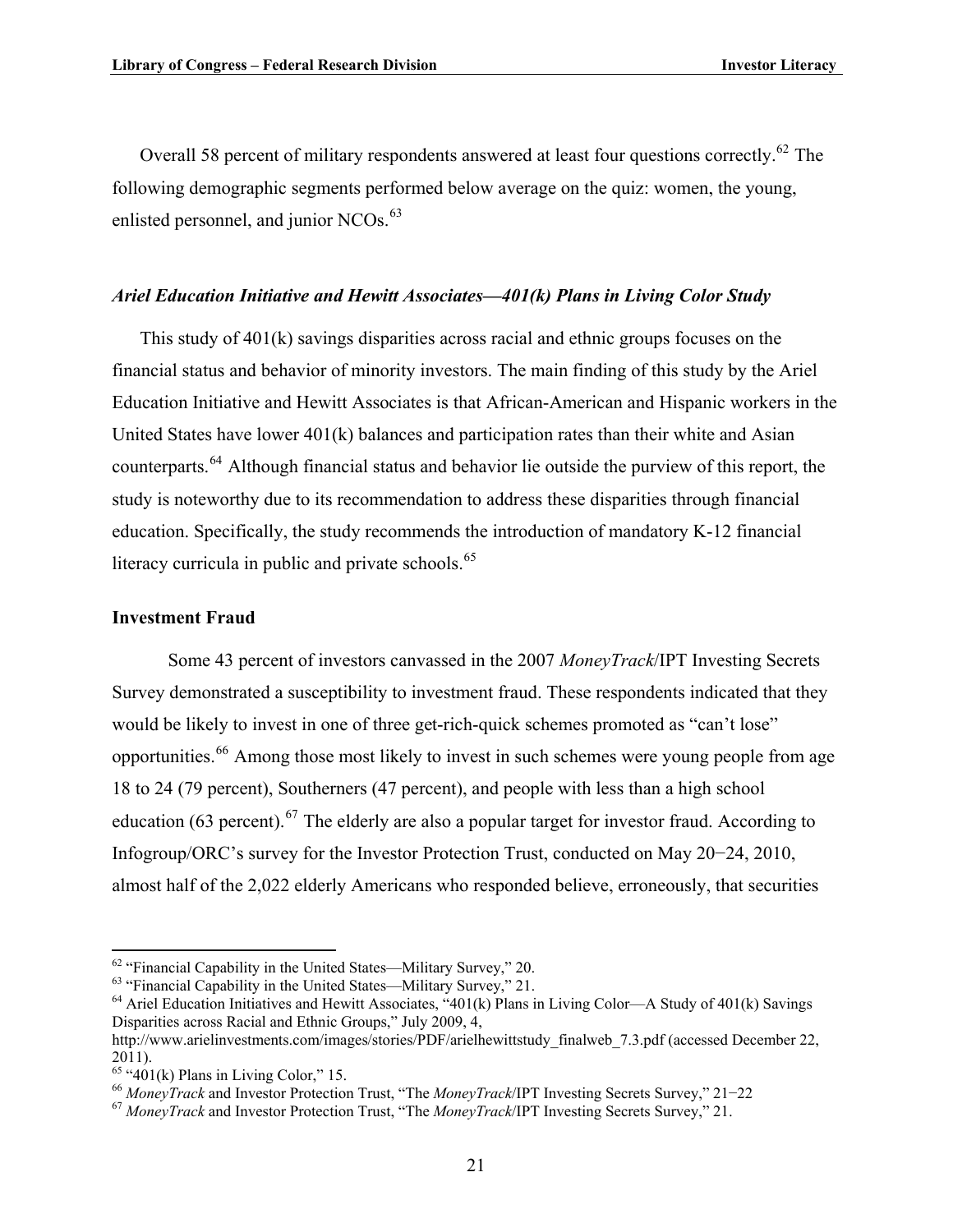registered with the SEC are safe.<sup>[68](#page-25-2)</sup> According to the 2006 AARP Michigan Investor Protection Trust Survey, 25 percent of AARP members in Michigan mistakenly believed that the law protects them against losses on stock and bond investments.<sup>[69](#page-25-3)</sup>

Investors who fail to check the credentials of their financial advisers leave themselves vulnerable to fraud. According to the 2009 National Financial Capability Study, only 15 percent of respondents indicated that they had "checked an advisor's background or credentials with a state or federal regulator."<sup>[70](#page-25-4)</sup> Among the 55 percent of respondents who indicated that they had used a financial professional in the past five years, the tendency to interview advisers before selecting one tended to decline with age.<sup>[71](#page-25-5)</sup> According to the 2008 Mandatory Disclosure Documents Telephone Survey conducted by Abt SRBI for the SEC, investors rely on their financial advisers for investment information more than on any other source. Just under half (48 percent) regarded their financial advisers as their most important source of investment information, compared to the 11 percent who said that they obtained their investment information from the Internet or the computer—the second most popular choice.<sup>[72](#page-25-6)</sup>

#### <span id="page-25-0"></span>*2006 National Association of Securities Dealers Investor Fraud Study*

In May 2006, the National Association of Securities Dealers (NASD) Investor Education Foundation published the results of its Investor Fraud Study, which focused on consumer fraud directed at older Americans.<sup>[73](#page-25-7)</sup> Contrary to expectations, the NASD Investor Fraud Study found that fraud victims actually scored higher on a financial-literacy quiz than nonvictims. Fraud victims answered 57.75 percent of the questions correctly, while nonvictims did so for only 41 percent.<sup>[74](#page-25-8)</sup> Fraud victims even scored higher than a subgroup of nonvictims who were "likely" active investors." They answered 48.29 percent of the questions correctly.<sup>[75](#page-25-1)</sup>

1

<span id="page-25-2"></span><sup>68</sup> Infogroup/ORC, "Elder Investment Fraud and Financial Exploitation," 5.

<span id="page-25-3"></span> $^{69}$  Susan L. Silberman, "2006 AARP Michigan Investor Protection Trust Survey" (AARP, September 2006), http://assets.aarp.org/rgcenter/econ/mi invest 2006.pdf (accessed September 12, 2011), 2.

<span id="page-25-4"></span><sup>&</sup>lt;sup>70</sup> Applied Research and Consulting, "Financial Capability in the United States: Initial Report of Research Findings," 46.

<span id="page-25-5"></span><sup>&</sup>lt;sup>71</sup> Applied Research and Consulting, "Financial Capability in the United States: Initial Report of Research Findings,"  $45-46$ .

<span id="page-25-6"></span> $72$  SEC, "Mandatory Disclosure Documents Telephone Survey," 5.

<sup>&</sup>lt;sup>73</sup> NASD Investor Education Foundation, "Investor Fraud Study Final Report," 3.

<span id="page-25-8"></span><span id="page-25-7"></span><sup>74</sup> NASD Investor Education Foundation, "Investor Fraud Study Final Report," 17.

<span id="page-25-1"></span> $75$  NASD Investor Education Foundation, "Investor Fraud Study Final Report,"  $5-6$ .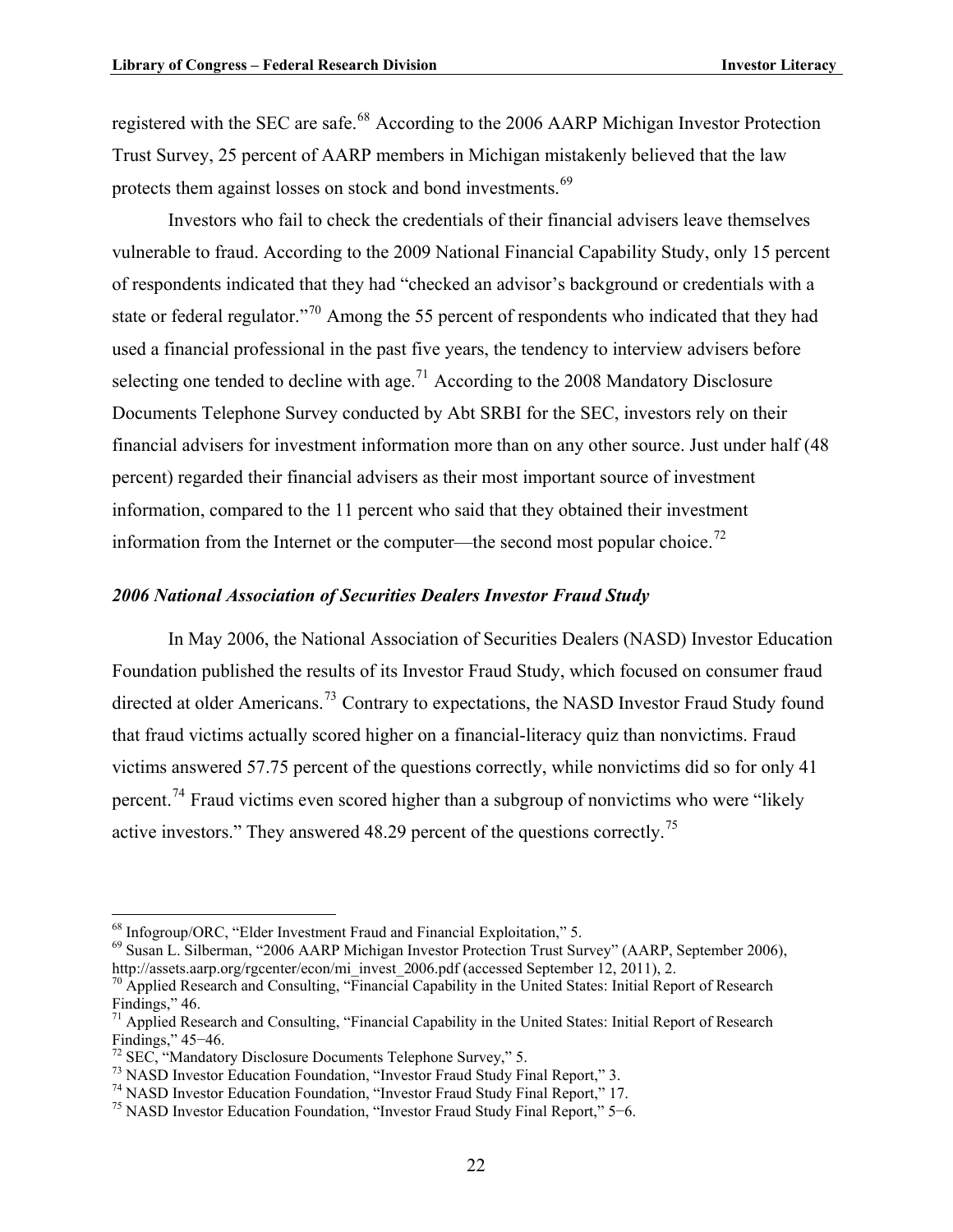NASD reported the results of this survey according to the following respondent categories: all nonvictims (the entire sample), likely active investor (LAI) nonvictims, investor victims, and lottery fraud victims. Table 9 summarizes the survey results. Appendix 7 shows the original wording of the survey questions.

<span id="page-26-0"></span>

| Table 9. 2006 NASD Investor Fraud Study                                                                 |                   |                   |                |                      |  |  |
|---------------------------------------------------------------------------------------------------------|-------------------|-------------------|----------------|----------------------|--|--|
| Question                                                                                                | % All             | % LAI             | % Investor     | % Lottery            |  |  |
|                                                                                                         | <b>Nonvictims</b> | <b>Nonvictims</b> | <b>Victims</b> | <b>Fraud Victims</b> |  |  |
| Credit card                                                                                             | 49.33             | 38.36             | 49.30          | 51.06                |  |  |
| Long-term                                                                                               | 32.67             | 45.21             | 57.75          | 12.77                |  |  |
| Compound interest                                                                                       | 60.67             | 75.34             | 73.24          | 59.67                |  |  |
| Diversification                                                                                         | 28.67             | 38.36             | 33.80          | 9.57                 |  |  |
| Mutual-fund returns                                                                                     | 39.33             | 54.79             | 73.24          | 30.85                |  |  |
| No-load mutual fund                                                                                     | 21.33             | 23.29             | 45.07          | 37.23                |  |  |
| Bond price                                                                                              | 26.67             | 35.62             | 53.52          | 6.38                 |  |  |
| Loan characteristics                                                                                    | 69.33             | 75.34             | 76.06          | 44.68                |  |  |
| <b>TOTAL</b>                                                                                            | 41.00             | 48.29             | 57.75          | 31.53                |  |  |
| Source: National Association of Securities Dealers (NASD) Investor Education Foundation "Investor Fraud |                   |                   |                |                      |  |  |

Source: National Association of Securities Dealers (NASD) Investor Education Foundation, "Investor Fraud Study Final Report" (Consumer Fraud Research Group for WISE Senior Services and the NASD Investor Education Foundation, Washington, DC, May 12, 2006), http://www.sec.gov/news/press/extra/seniors/ nasdfraudstudy051206.pdf (accessed September 9, 2011).

The NASD Investor Fraud Study addressed the implications of the survey anomaly that fraud victims scored higher on the financial literacy quiz than nonvictims. The first implication was relatively straightforward—"there is more work to do in general in educating investors on financial literacy."[76](#page-26-2) However, the second implication was rather unconventional—that the potential for increased financial literacy to prevent fraud might be limited. The tendency of some savvy investors to fall victim to con artists, failing to make use of their own knowledge, suggests that providing investors with financial information is not enough to protect them from fraud.

The "expert snare," in which con artists praise victims for their financial expertise in order to discourage them from asking questions, is one of the tactics used to lure investors into unsavory investments.<sup>[77](#page-26-1)</sup> Individuals with a high degree of financial literacy may still be vulnerable to this approach. Other common tactics of con artists are "source credibility (claiming to be from a known legitimate business); phantom fixation (dangling the prospect of wealth and

 $\overline{a}$ 

<span id="page-26-2"></span><sup>&</sup>lt;sup>76</sup> NASD Investor Education Foundation, "Investor Fraud Study Final Report," 19.

<span id="page-26-1"></span><sup>77</sup> NASD Investor Education Foundation, "Investor Fraud Study Final Report," 20.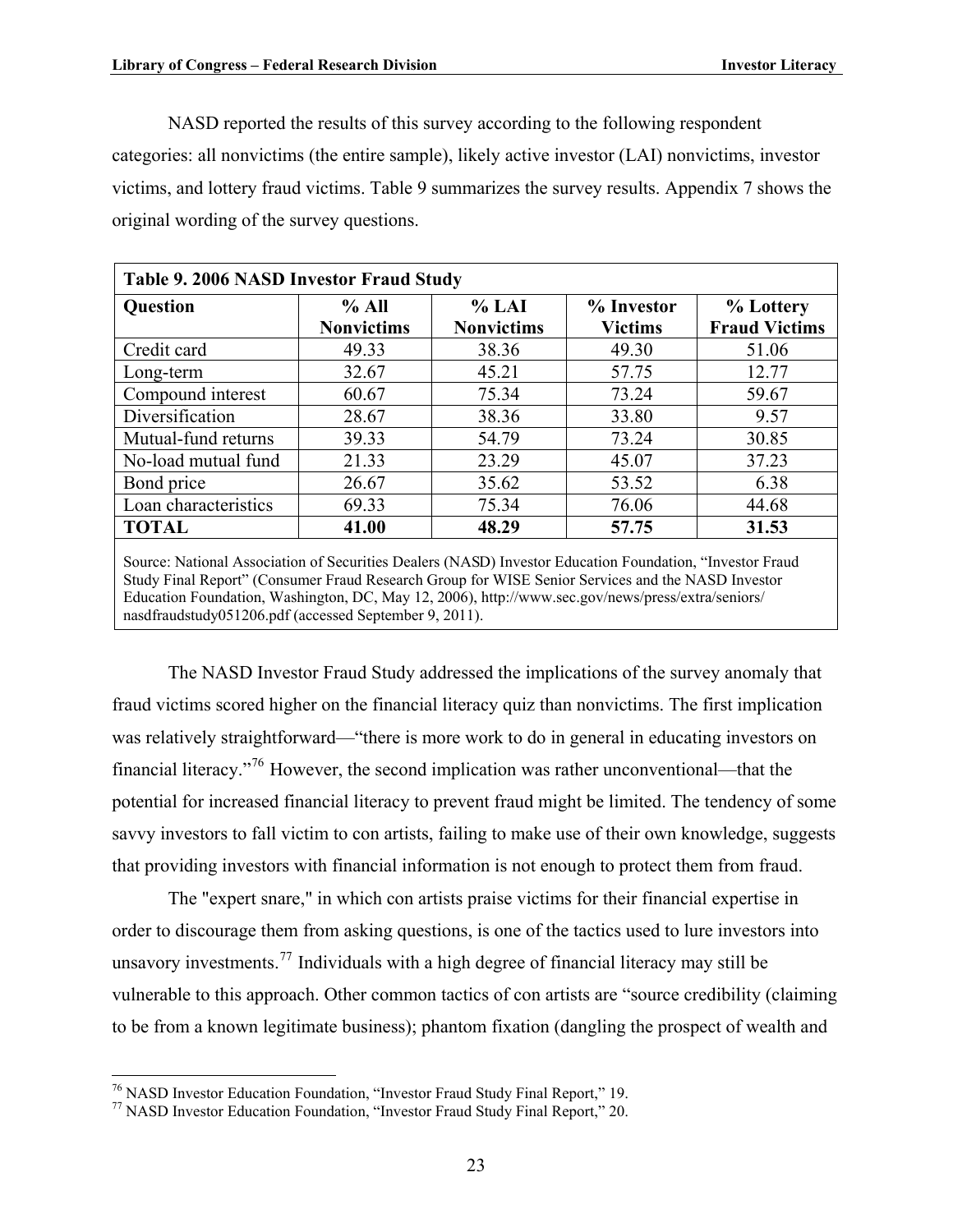riches); and social consensus (showing examples of others who have invested)."[78](#page-27-2) Other tactics include "authority role; commitment; comparison; dependent role; fear; friendship; landscaping; profiling; reciprocity and scarcity."[79](#page-27-3) Therefore, the study recommended expanding financial literacy programs to educate investors specifically about persuasion tactics. $80$ 

#### <span id="page-27-0"></span>**RESEARCH GAPS**

1

Women, African Americans and Hispanics, the elderly, and the poorly educated consistently underperform on investor literacy tests. It would be helpful for researchers to investigate the root causes of these patterns. Some of the possible explanations might be the impact of low levels of wealth on investing experience and of diminishing cognitive ability with old age. The poor performance of women may reflect men's and women's different attitudes toward risk. Women tend to be more risk-averse investors than men, who often suffer from overconfidence. However, only some of the survey questions point to a behavior-based explanation, indicating that researchers need to explore other possible causes for this finding. Pamela Herd and Karen Holden of the University of Wisconsin at Madison have specifically called for such research.<sup>[81](#page-27-5)</sup>

In 2010 Rand Corporation sponsored a study that sought to explain the gender gap in financial literacy.[82](#page-27-1) Using data from the Rand American Life Panel, the researchers found a significant gender gap in financial literacy, with women underperforming men by almost 0.7 standard deviations. Using a special statistical technique focued on explaining differences between groups, they found that "the great majority of the gender gap is due to differences in coefficients rather than differences in characteristics between men and women. Thus, men and women seem to have very different production processes for financial literacy." For the purposes of this study, "coefficients" represented the "differential *effects* of characteristics such as age,

<span id="page-27-2"></span><sup>&</sup>lt;sup>78</sup> NASD Investor Education Foundation, "Investor Fraud Study Final Report," 6.

<sup>&</sup>lt;sup>79</sup> NASD Investor Education Foundation, "Investor Fraud Study Final Report," 6.

<span id="page-27-4"></span><span id="page-27-3"></span><sup>80</sup> NASD Investor Education Foundation, "Investor Fraud Study Final Report," 20.

<span id="page-27-5"></span><sup>&</sup>lt;sup>81</sup> Herd and Holden, "Early Life Schooling and Cognition and Late Life Financial Literacy" (CFS Research Brief No. FLRC 10-1).

<span id="page-27-1"></span><sup>&</sup>lt;sup>82</sup> Raquel Fonseca et al., "What Explains the Gender Gap in Financial Literacy? The Role of Household Decision-Making" (RAND Working Paper No. WR-762, Santa Monica, CA, June 1, 2010), http://papers.ssrn.com/sol3/ papers.cfm?abstract\_id=1633689## (accessed October 20, 2011).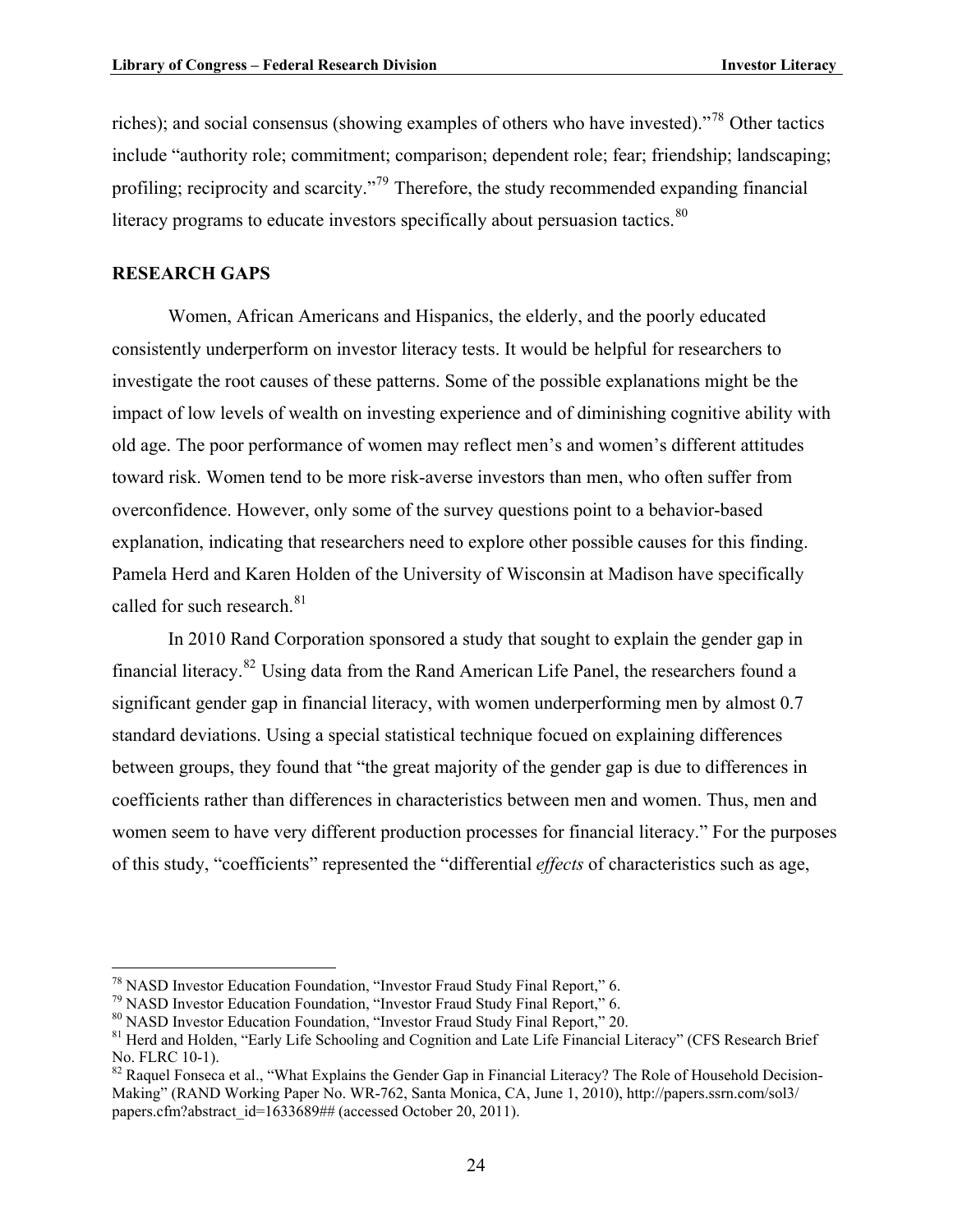education, and income,"[83](#page-28-2) and "production processes" described how men and women develop financial literacy.

The Rand study also found that 25 percent of the gender gap was attributable to "education, income and current and past marital status."[84](#page-28-1) The researchers did not find much evidence of gender specialization in financial decision making. Instead, they found that spouses or partners share this responsibility, except when one spouse has a higher level of education. In that case, the better-educated spouse assumes more responsibility. The study called for additional research to find an explanation for the differences in how men and women become financially literate.

However, before conducting such research an effort should be made to fix a methodological flaw seen in many studies: the failure to differentiate rigorously among cognitive ability, numeracy, and financial knowledge. Too often researchers take shortcuts by trying to assess numeracy through a series of questions requiring simple calculations to solve financial problems. For example, a question requiring the computation of compound interest is not strictly a math problem. No matter how sophisticated the statistical analysis may be in a given study, the study will still be flawed if it is not set up properly to make these fine distinctions.

#### <span id="page-28-0"></span>**CONCLUSION**

<u>.</u>

Quantitative studies conducted from 2006 to the present on the financial literacy of U.S. retail investors conclude overwhelmingly that American investors lack essential knowledge of the most rudimentary financial concepts: inflation, bond prices, interest rates, mortgages, and risk. Consequently, it is not surprising that investors do not understand advanced financial concepts such as differences between stocks and bonds, the role of the stock market, and the value of portfolio diversification. In addition, investors often do not appreciate the impact of mutual-fund fees on long-term returns, nor are they aware of the existence of index funds, which minimize such fees. Many investors, believing that organizations like the SEC protect them against investment losses, are susceptible to fraud. Studies consistently demonstrate that the

<span id="page-28-2"></span> $83$  Fonseca et al., "What Explains the Gender Gap in Financial Literacy? The Role of Household Decision-Making," 8–9.<br><sup>84</sup> Fonseca et al., "What Explains the Gender Gap in Financial Literacy? The Role of Household Decision-Making,"

<span id="page-28-1"></span><sup>1.</sup>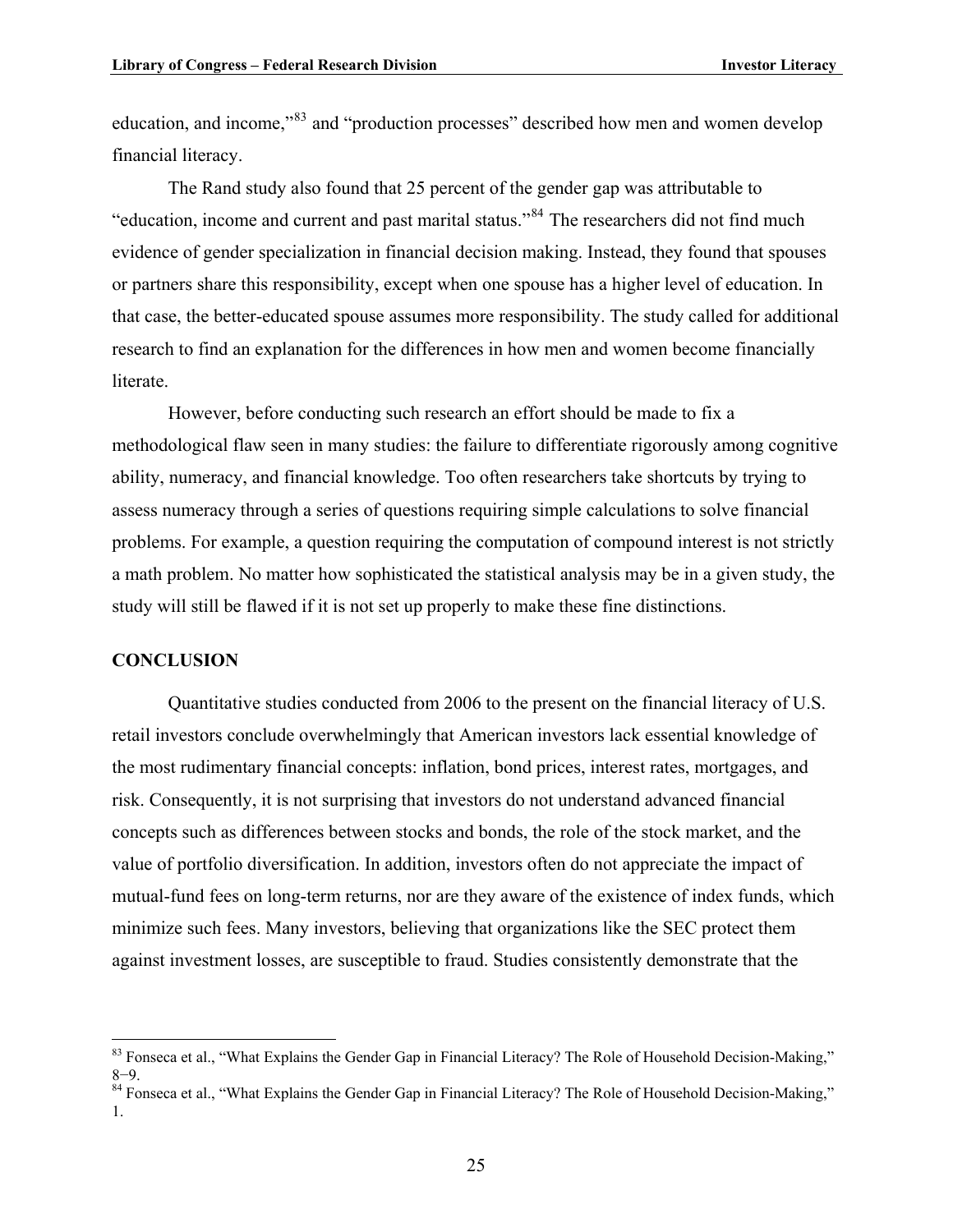young, the very elderly, the poorly educated, minorities, and women perform below average on investor-literacy quizzes.

Low levels of investor literacy have serious implications for the ability of broad segments of the population to retire comfortably, particularly in an age dominated by defined-contribution retirement plans. Therefore, intensifying efforts to educate investors is essential. However, researchers should tailor investor education programs to specific subgroups to maximize their effectiveness.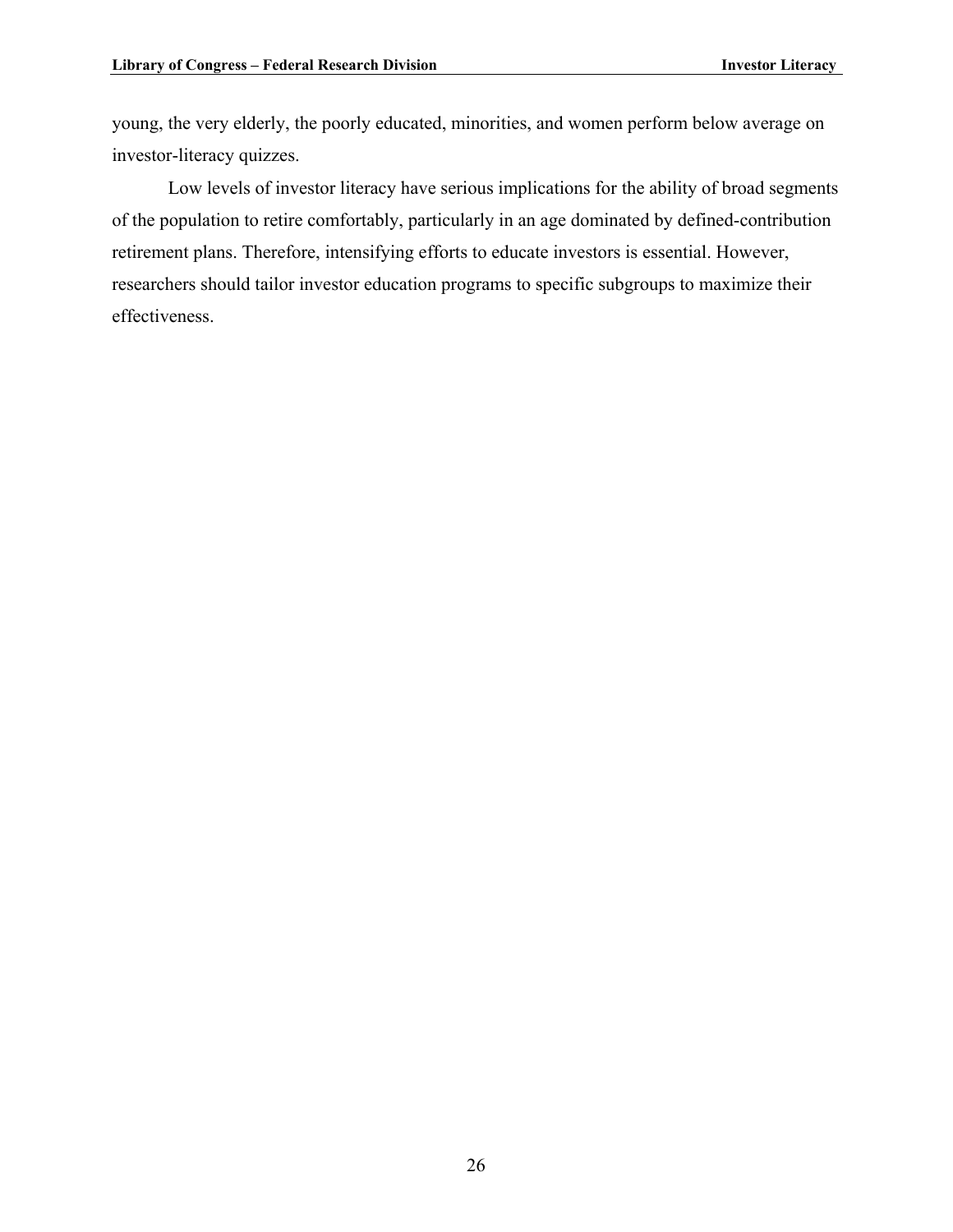# <span id="page-30-0"></span>**APPENDIX 1. 2009 NATIONAL FINANCIAL CAPABILITY STUDY**[85](#page-30-1)

FINRA's 2009 study "Financial Capability in the United States" included the following

questions. Correct answers to the questions are also below, along with the percentage of

respondents who answered correctly (in parentheses):

1) Inflation: "Imagine that the interest rate on your savings account was 1 percent per year and inflation was 2 percent per year. After 1 year, how much would you be able to buy with the money in this account?"

#### Correct answer: **Less than today (64 percent)**

2) Bond prices: "If interest rates rise, what will typically happen to bond prices?"

#### Correct answer: **They will fall (21 percent)**

3) Compound interest: "Suppose you had \$100 in a savings account and the interest rate was 2 percent per year. After 5 years, how much do you think you would have in the account if you left the money to grow?"

#### Correct answer: **More than \$102 (65 percent)**

4) Mortgages: "A 15-year mortgage typically requires higher monthly payments than a 30 year mortgage, but the total interest paid over the life of the loan will be less."

Correct answer: **True (70 percent)**

5) Risk: "Buying a single company's stock usually provides a safer return than a stock mutual fund."

Correct answer: **False (52 percent)**

<span id="page-30-1"></span><sup>1</sup> <sup>85</sup> Applied Research and Consulting, "Financial Capability in the United States: Initial Report of Research Findings."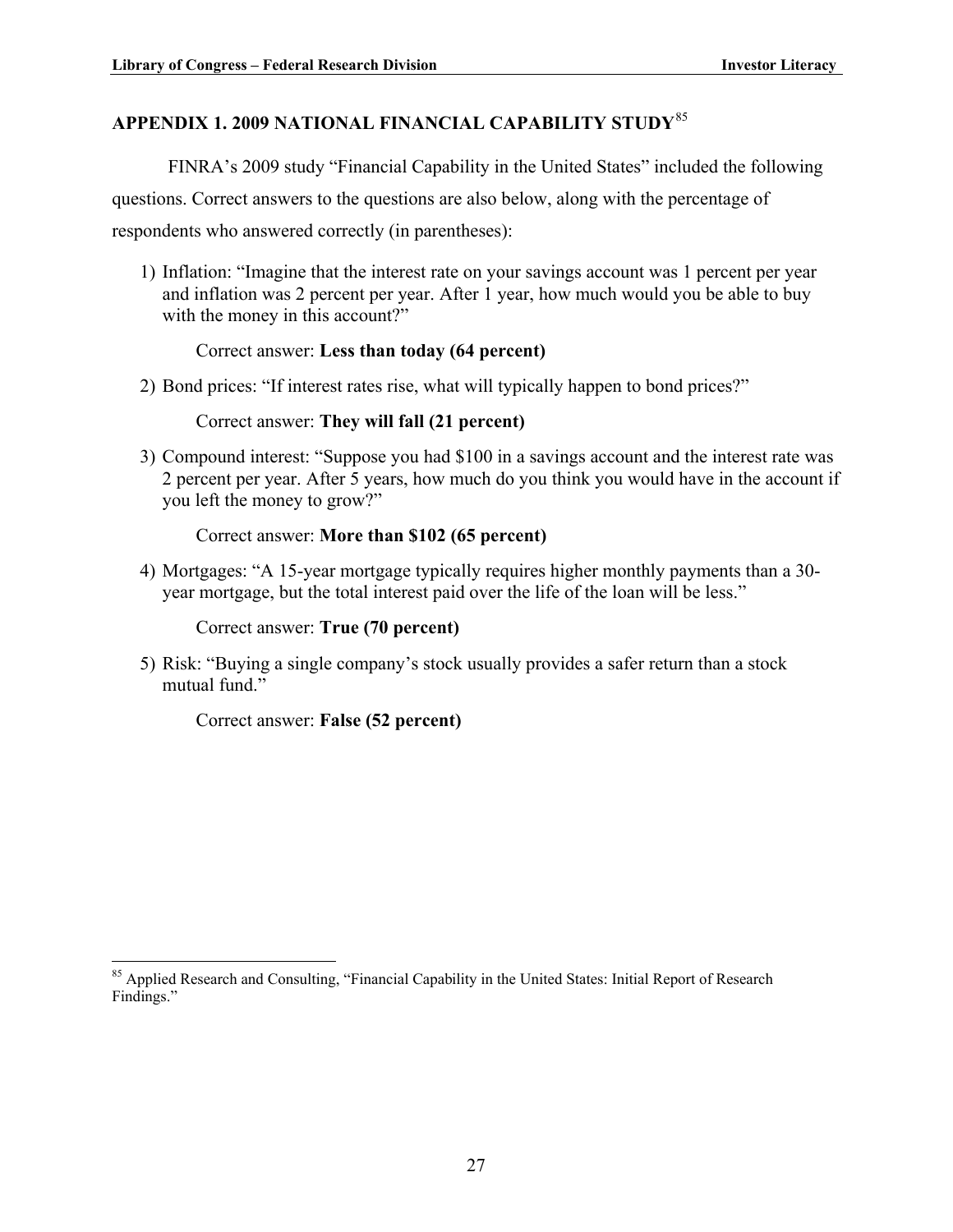#### <span id="page-31-0"></span>**APPENDIX 2. 2010 NORTHWESTERN MUTUAL'S FINANCIAL MATTERS STUDY**[86](#page-31-1)

The 2010 "Northwestern Mutual's Financial Matters Study" included the following questions. Correct answers to the questions are also below, along with the percentage of respondents who answered correctly (in parentheses):

1) Asset allocation: "Which of the following statements best describes what asset allocation is?"

#### Correct answer: **A method of assigning your financial contributions to different risk classes of investments (79 percent)**

2) Diversification: "What is the best way to minimize losses in your investments when the stock market declines?"

Correct answer: **Have a diversified portfolio (88 percent)**

3) Dollar cost averaging: "Which of the following statements best describes what dollar cost averaging is?"

Correct answer: **Purchasing the same dollar amount of investments each month so, when share prices are low, you get more shares, and when share prices are high, you get fewer shares (57 percent)**

4) Rate of inflation: "Over the past 10 years has the annual rate of inflation been closer to …?"

Correct answer: **3 percent (35 percent)**

5) Protection against inflation: "Which type of investment has historically provided the best protection against inflation over the long term?"

Correct answer: **Stocks (28 percent)**

6) Bond prices: "When interest rates decline, the price of a bond or bond fund generally …?"

Correct answer: **Increases (41 percent)**

7) Index funds: "Index funds do which of the following?"

#### Correct answer: **Seek to match the investment returns of a specified stock or bond benchmark (32 percent)**

8) Money market funds: "Which of the following types of investments are typically found in a money market fund?"

Correct answer: **Short-term instruments (35 percent)**

<span id="page-31-1"></span><sup>&</sup>lt;u>.</u> 86 Northwestern Mutual, "Financial Matters Study."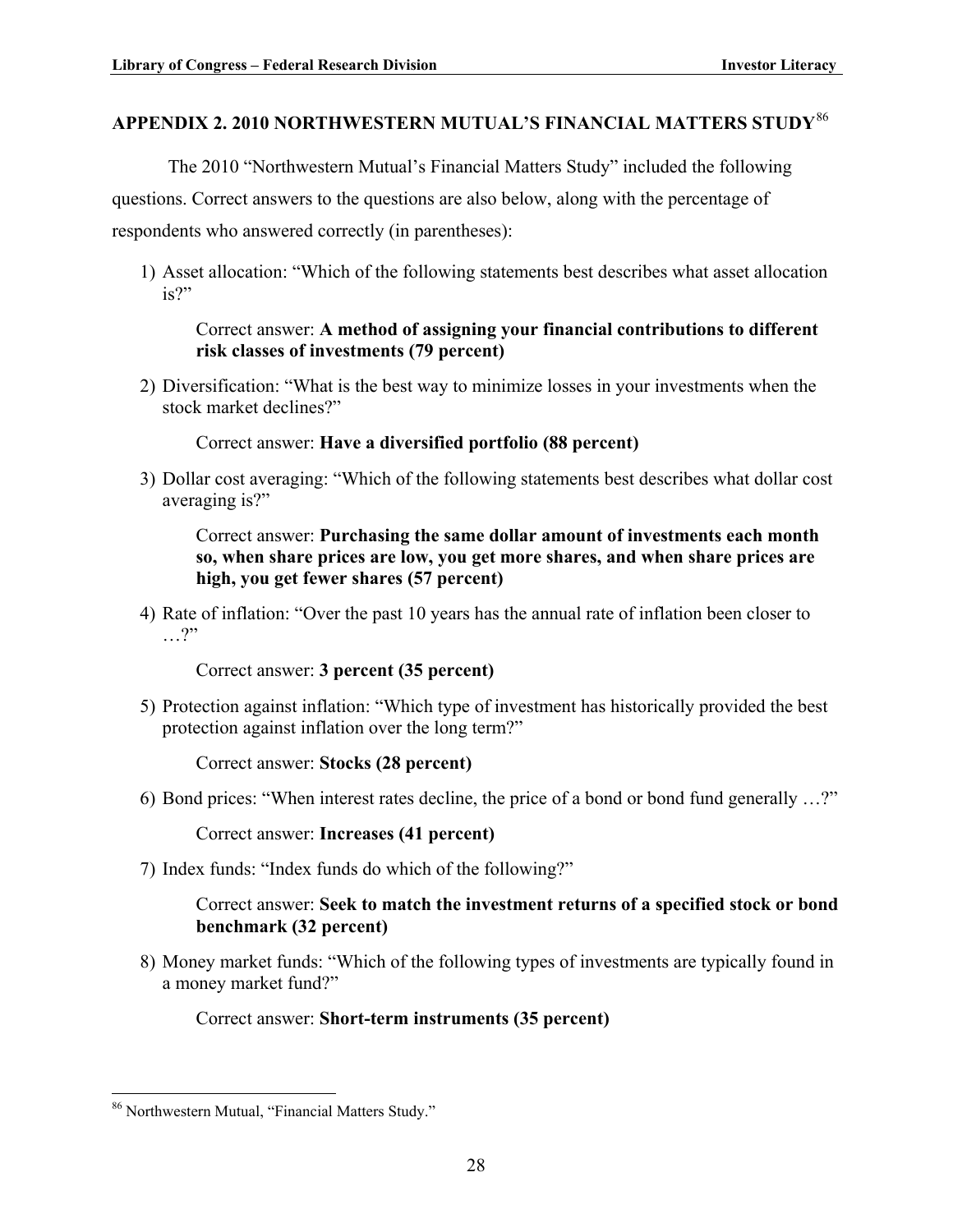9) 529 plans: "Which of the following best describes what a 529 plan is for?"

Correct answer: **Education (61 percent)**

10) Disability income insurance: "Which of the following statements is most true about disability income insurance?"

Correct answer: **It can cover part of your lost income while you are disabled (84 percent).**

11) Group disability insurance portability: "If you leave your employer, you can still keep the group disability insurance coverage you had through your job."

Correct answer: **False (61 percent)**

12) Group life insurance portability: "If you leave your employer, you can still keep the group life insurance coverage you had through your employer."

Correct answer: **False (53 percent)**

13) Life-long insurance: "For life-long insurance protection, a permanent life insurance policy would likely be the best choice."

Correct answer: **True (53 percent)**

14) Term life insurance: "Term life insurance is more likely to have cash value than is permanent life insurance."

Correct answer: **False (49 percent)**

15) Roth IRAs: "A Roth IRA is purchased with after-tax dollars."

Correct answer: **True (49 percent)**

16) Immediate annuities: "Which of the following statements is an attribute of an immediate annuity?"

Correct answer: **Guaranteed income for as long as you live (26 percent)**

17) Fixed annuities: "Fixed annuities are generally considered safe because …?"

Correct answer: **The insurance company invests conservatively and sets aside reserves of capital to make sure your investment is safe (48 percent).**

18) Variable annuities: "Variable annuities are only suitable for short-term investors."

Correct answer: **False (35 percent)**

19) Long-term care insurance: "Which of the following statements best describes long-term care insurance?"

Correct answer: **It can help protect assets from the cost of assisted living (63 percent).**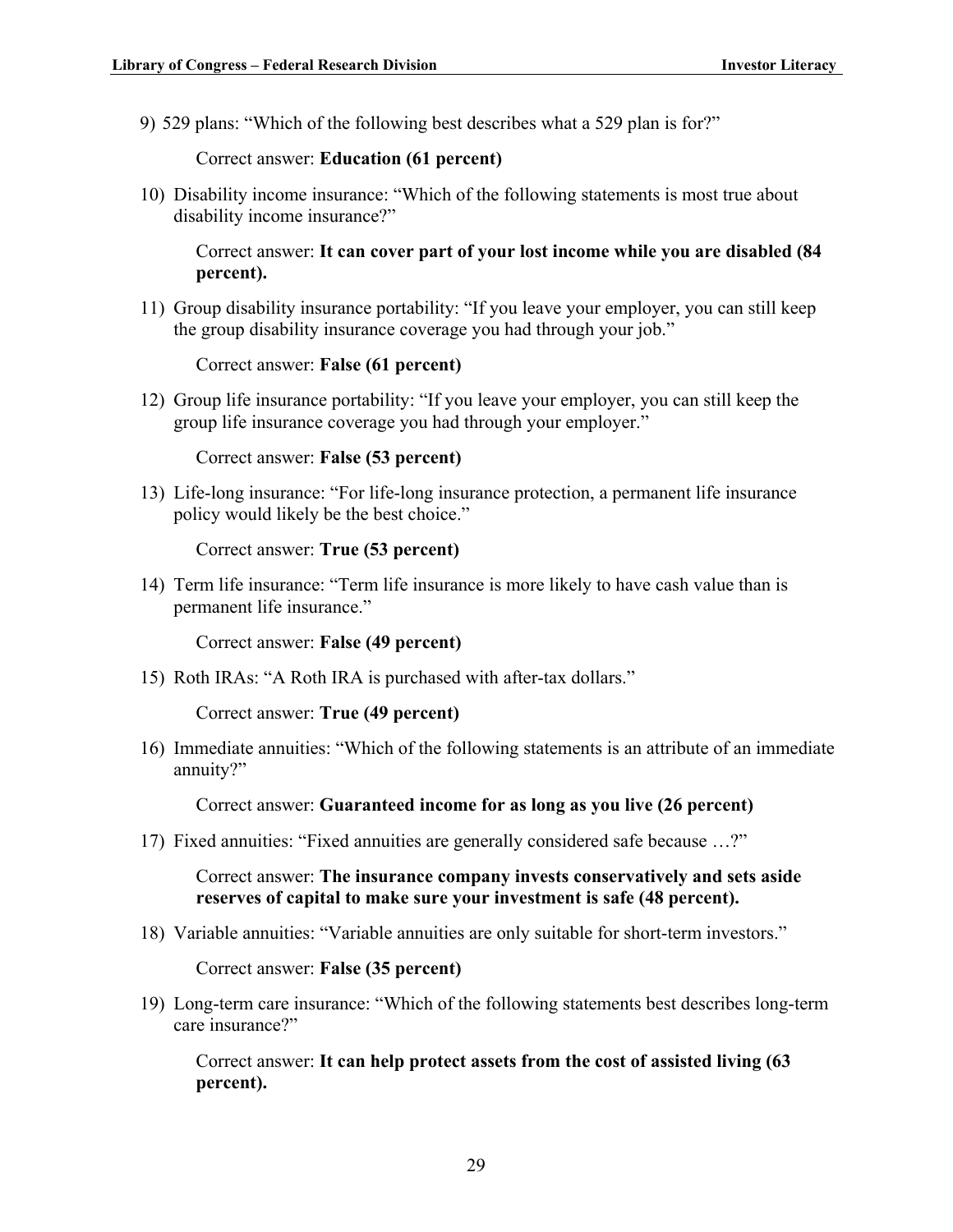20) Medicare: "To the best of your knowledge, are long-term-care expenses covered in whole or in part, by Medicare, or does Medicare not cover this type of expense?"

Correct answer: **In part (48 percent)**

21) Nursing home costs: "Approximately, how much do you think a year-long stay in a nursing home in your state costs today?"

Correct answer: **\$70,000 to \$79,999 (5 percent)**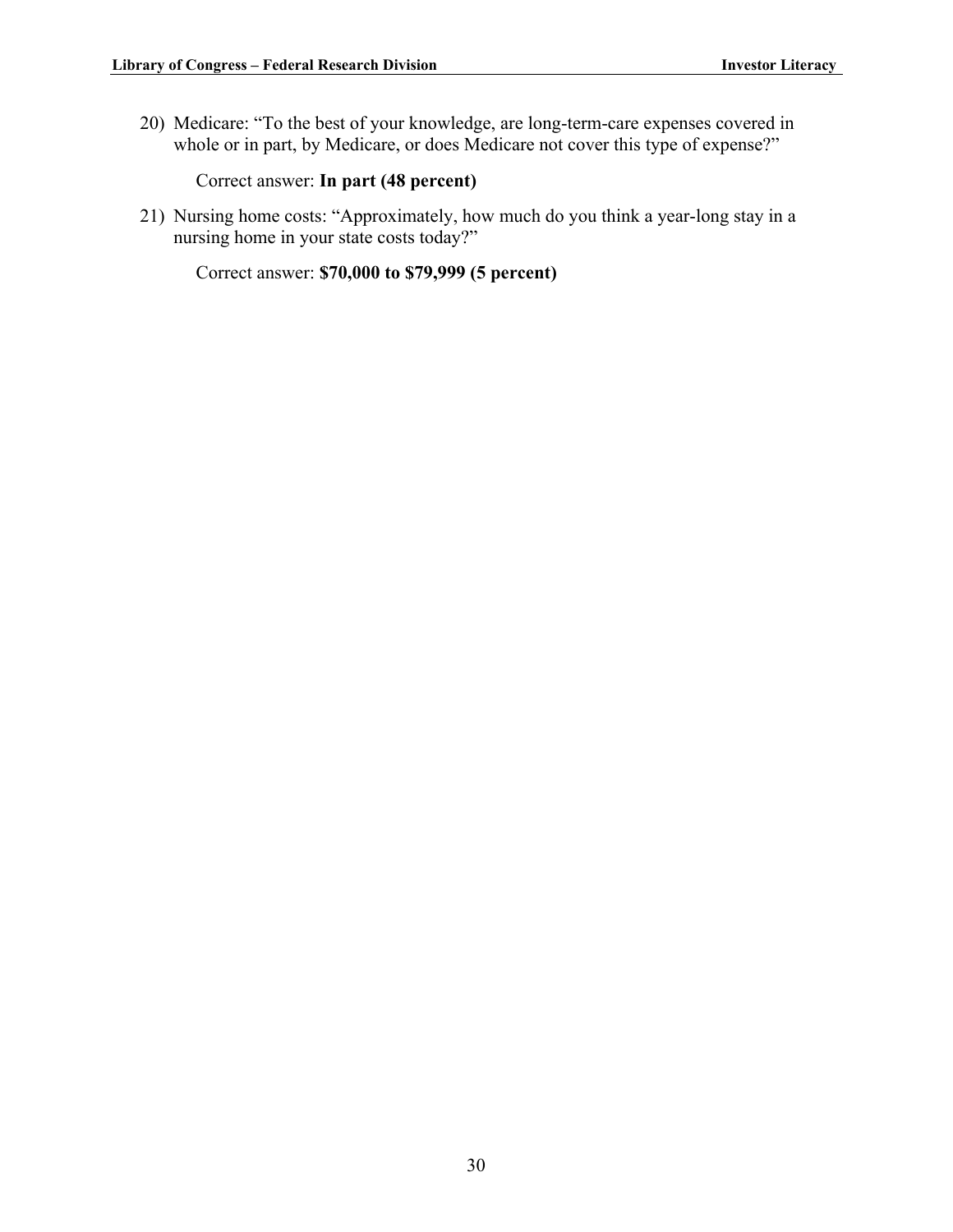#### <span id="page-34-0"></span>**APPENDIX 3. 2008 MANDATORY DISCLOSURE DOCUMENT TELEPHONE SURVEY**[87](#page-34-1)

The 2008 Mandatory Disclosure Document Telephone Survey included the following questions. Correct answers to the questions are also below, along with the percentage of respondents who answered correctly (in parentheses):

1) Stock ownership: "When you buy a company's stock, you …."

#### Correct answer: **Own a part of the company (70 percent)**

2) Bond ownership: "When you buy a company's bond, you …."

#### Correct answer: **Have lent money to the company (57 percent)**

3) Mutual fund share classes: "The principal difference between mutual fund share classes is  $\cdots$ 

Correct answer: **The fees they charge (25 percent)**

4) Relative safety of bonds: "Which of the following types of bonds are the safest?"

#### Correct answer: **A U.S. Treasury bond (76 percent)**

5) Relationship between risk and return: "Please tell me if the following statement is true or false. In general, investments that have a higher risk are expected to provide higher returns over time."

Correct answer: **True (79 percent)**

6) Relationship of bond prices and yields: "In general, if interest rates go down, the bond prices …."

Correct answer: **Go up (40 percent)**

7) Expectation of returns on a stock mutual fund: "Which of the following is the most reasonable shareholder return that you would expect from a broadly diversified U.S. stock mutual fund over the long run? Would you expect …?"

Correct answer: **10 percent (53 percent)**

8) Returns by asset class: "Over the last 20 years in the United States, the best average returns have been generated by …."

Correct answer: **Stocks (60 percent)**

9) Insurance against investment losses: "Which of the following organizations insures you against your losses in the stock market?"

Correct answer: **None of the above (43 percent)**

<u>.</u>

<span id="page-34-1"></span><sup>87</sup> SEC, "Mandatory Disclosure Documents Telephone Survey."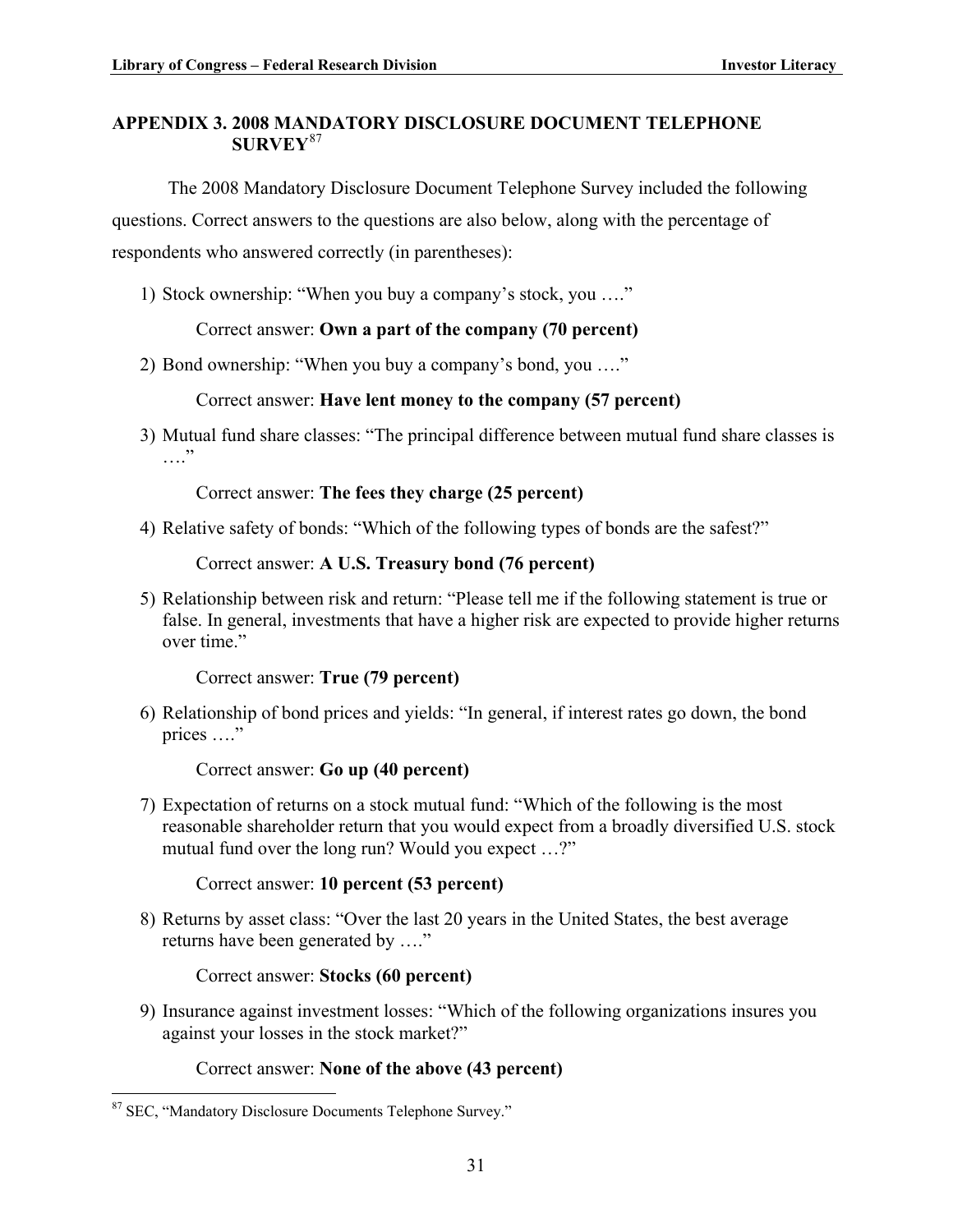10) Securities at risk in bankruptcy: "If a company files for bankruptcy, which of the following securities is most at risk of becoming virtually worthless?"

Correct answer: **The company's common stock (62 percent)**[88](#page-35-0)

<span id="page-35-0"></span><sup>1</sup> 88 SEC, "Mandatory Disclosure Documents Telephone Survey," 157-59.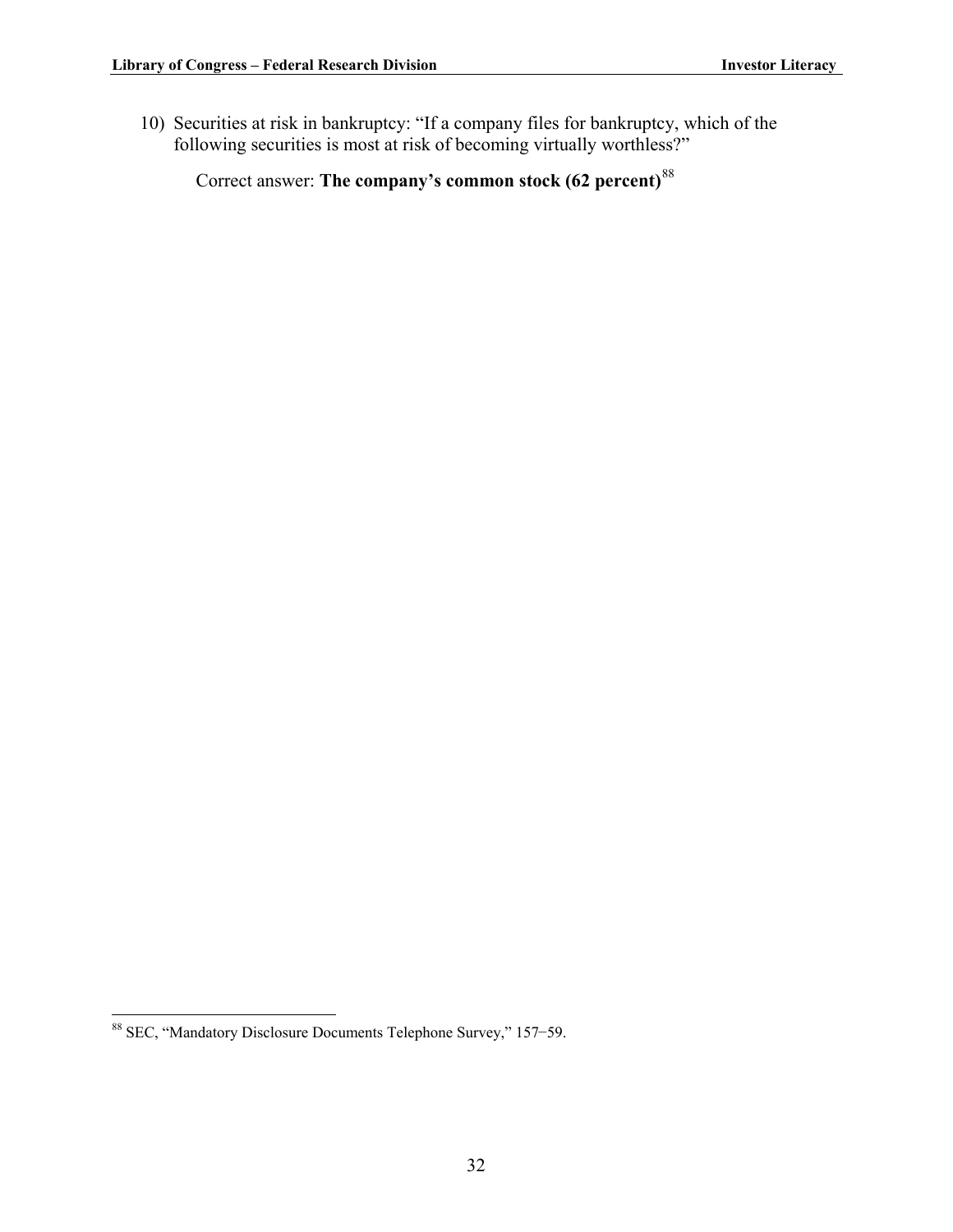#### <span id="page-36-0"></span>**APPENDIX 4. 2010 MILITARY SURVEY OF THE FINANCIAL CAPABILITY IN THE UNITED STATES**

FINRA's 2010 Military Survey of the Financial Capability in the United States included the following questions. [89](#page-36-1) Correct answers to the questions are also below, along with the

percentage of respondents who answered correctly (in parentheses):

1) Interest rate: "Supposed you have \$100 in a savings account earning 2 percent interest a year. After five years, would you have more than \$102, exactly \$102 or less than \$102?"

#### Correct answer: **More than \$102 (87%)**

2) Inflation: "Imagine that the interest rate on your savings account is 1 percent a year and inflation is 2 percent a year. After one year, would the money in the account buy more than it does today, exactly the same or less than today?"

#### Correct answer: **Less than today (72%)**

3) Bond price: "If interest rates rise, what will typically happen to bond prices? Rise, fall, stay the same, or is there no relationship?"

Correct answer: **Fall (30%)**

4) Mortgage: "True or false: A 15-year mortgage typically requires higher monthly payments than a 30-year mortgage but the total interest over the life of the loan will be less."

Correct answer: **True (88%)**

5) Risk: "True or false: Buying a single company's stock usually provides a safer return than a stock mutual fund."

Correct answer: **False (70%)** 

<span id="page-36-1"></span><sup>1</sup> <sup>89</sup> "Financial Capability in the United States—Military Survey."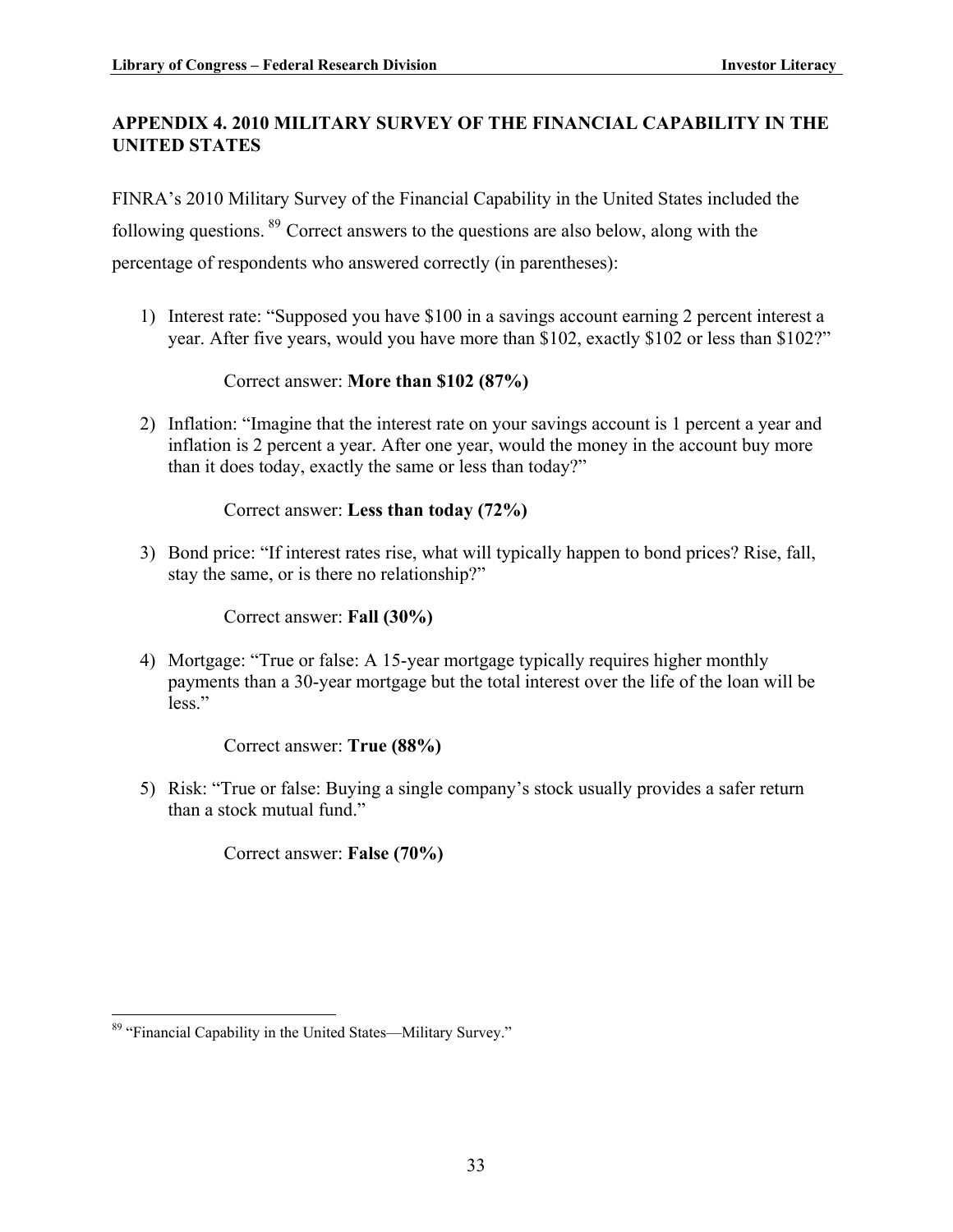#### <span id="page-37-0"></span>**APPENDIX 5. 2008 HEALTH AND RETIREMENT SURVEY—FOCUS ON OLDER AMERICANS**[90](#page-37-1)

In their study published in 2009, "Financial Literacy and Financial Sophistication Among Older Americans," researchers Annamaria Lusardi, Olivia Mitchell, and Vilsa Curto asked the following questions, which required respondents to give an answer of "True" or "False." The researchers varied the questions' wording to protect the survey's integrity. The correct answers are in bold.

#### *Knowledge of Capital Markets*

- 1) Understanding of the stock market: "I understand the stock market reasonably well."
- 2) Company stock: "An employee of a company with publicly traded stock should have [a lot/**little or none**] of his or her retirement savings in the company's stock."
- 3) Foreign stocks: "It is [best to avoid owning/**a good idea to own**] stocks of foreign companies."
- 4) Relationship between bond value and interest rates: "If the interest rate falls, bond prices will [**rise**/fall]."

#### *Risk Diversification*

- 5) Investing in few or many stocks: "You should invest [most of your money in a few good stocks that you select rather than in lots of stocks or in mutual funds/**in either mutual funds or a large number of different stocks instead of just a few stocks**]."
- 6) Stock risk spread: "When an investor spreads money between 20 stocks, rather than 2, the risk of losing a lot of money [**decreases**/increases]."
- 7) Stock diversification: "The more you diversify among stocks, the [**more**/less] of your money you [**can**/should] invest in stocks."

#### *Knowledge of Fees*

- 8) Importance of annual fees: "If you invest for the long run, the annual fees of mutual funds are [unimportant/**important**]."
- 9) Index funds: "It is [hard/**easy**] to find mutual funds that have annual fees of less than one percent of assets."

#### *Savvy/Numeracy*

<u>.</u>

10) How often to buy and sell stocks: "To make money in the stock market, you [**should not**/have to] buy and sell stocks [**too**] often."

<span id="page-37-1"></span><sup>90</sup> Lusardi, Mitchell, and Curto, "Financial Literacy and Financial Sophistication Among Older Americans."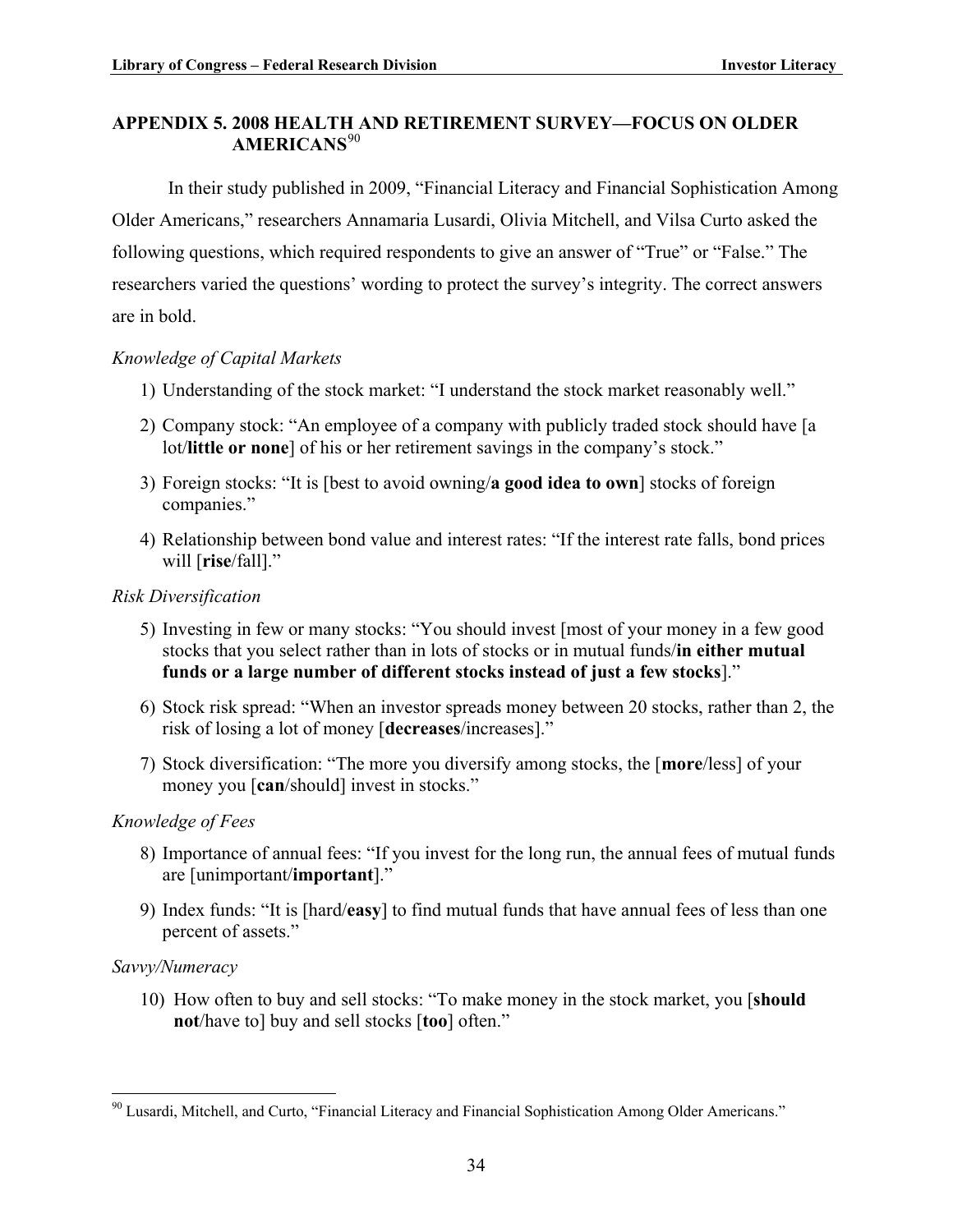- 11) How much life insurance is enough: "For a family with a working husband and a wife staying home to take care of their young children, life insurance that will replace three years of income is [**not**/more than] enough life insurance."
- 12) Using bank account savings to pay off credit cards: "Using money in a bank savings account to pay off credit card debt is usually a [**good**/bad] idea."
- 13) Power of compound interest: "If you start out with \$1,000 and earn an average return of 10 percent per year for 30 years, after compounding, the initial \$1,000 will have grown to [**more**/less] than \$6,000."
- *Attitudes toward Investing and Risk*
	- 14) Putting all one's money into the safest asset: "You should put all your money into the safest investment you can find and accept whatever return it pays." [**False**]
	- 15) Whether older retired should hold stocks: "[**Even older**/Older] retired people should [hold some/not hold any] stocks."
	- 16) Whether smart people select stocks with good returns: "[If/**Even if**] you are smart, it is [easy/**hard**] to pick individual company stocks that will have better than average returns."
	- 17) Whether the stock market is equivalent to the lottery: "Financially, investing in the stock market is [no better/**better**] than buying lottery tickets."
	- 18) Whether advisers take unfair advantage: "[There is no way to avoid people taking advantage of you if you invest in the stock market./**It is possible to invest in the stock market in a way that makes it hard for people to take unfair advantage of you.**]"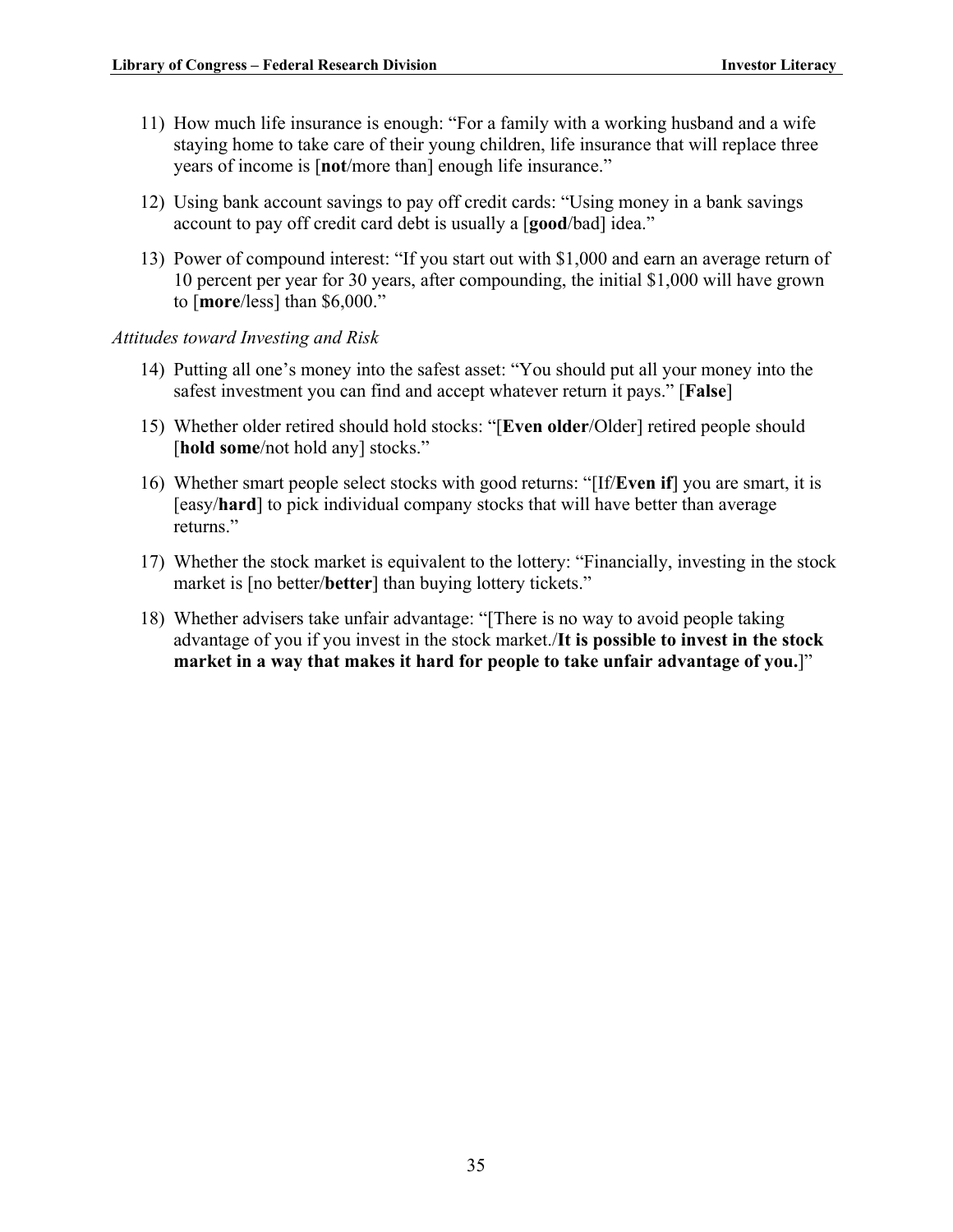#### <span id="page-39-0"></span>**APPENDIX 6. 2008 JUMP\$TART NATIONAL SURVEYOF HIGH-SCHOOL SENIORS AND COLLEGE STUDENTS**[91](#page-39-1)

The 2008 Jump\$tart National Survey of High-School Seniors and College Students

included the following questions. Correct answers to the questions are also below, along with the

percentage of respondents who answered correctly (in parentheses):

1) Inflation: Inflation can cause difficulty in many ways. "Which group would have the greatest problem during periods of high inflation that last several years?"

### Correct answer: **Older people living on fixed retirement income (40.0 percent)**

2) Sales tax: "Which of the following is true about sales taxes?"

Correct answer: **It makes things more expensive for you to buy (41.9 percent)** 

3) Savings safety: "Rebecca has saved \$12,000 for her college expenses by working parttime. Her plan is to start college next year and she needs all of the money she saved. Which of the following is the safest place for her college money?"

#### Correct answer: **A bank savings account (87.7 percent)**

4) Protecting one's purchasing power: "Which of the following types of investment would best protect the purchasing power of a family's savings in the event of a sudden increase in inflation?"

Correct answer: **A house financed with a fixed-rate mortgage (35.8 percent)**

5) Beneficial borrowing: "Under which of the following circumstances would it be financially beneficial to you to borrow money to buy something now and repay it with future income?"

#### Correct answer: **When you need to buy a car to get to a much better paying job (55.8 percent)**

6) The right to know one's credit history: "Which of the following statements best describes your right to check your credit history for accuracy?"

Correct answer: **You can check your credit record once a year for free (47.7 percent)**

7) Take-home pay: "Your take-home pay from your job is less than the total amount you earn. Which of the following best describes what amounts are taken out of your total pay?"

Correct answer: **Federal income tax, Social Security, and Medicare contributions (56.4 percent)**

<span id="page-39-1"></span><sup>&</sup>lt;u>.</u> <sup>91</sup> Mandell, "The Financial Literacy of Young American Adults."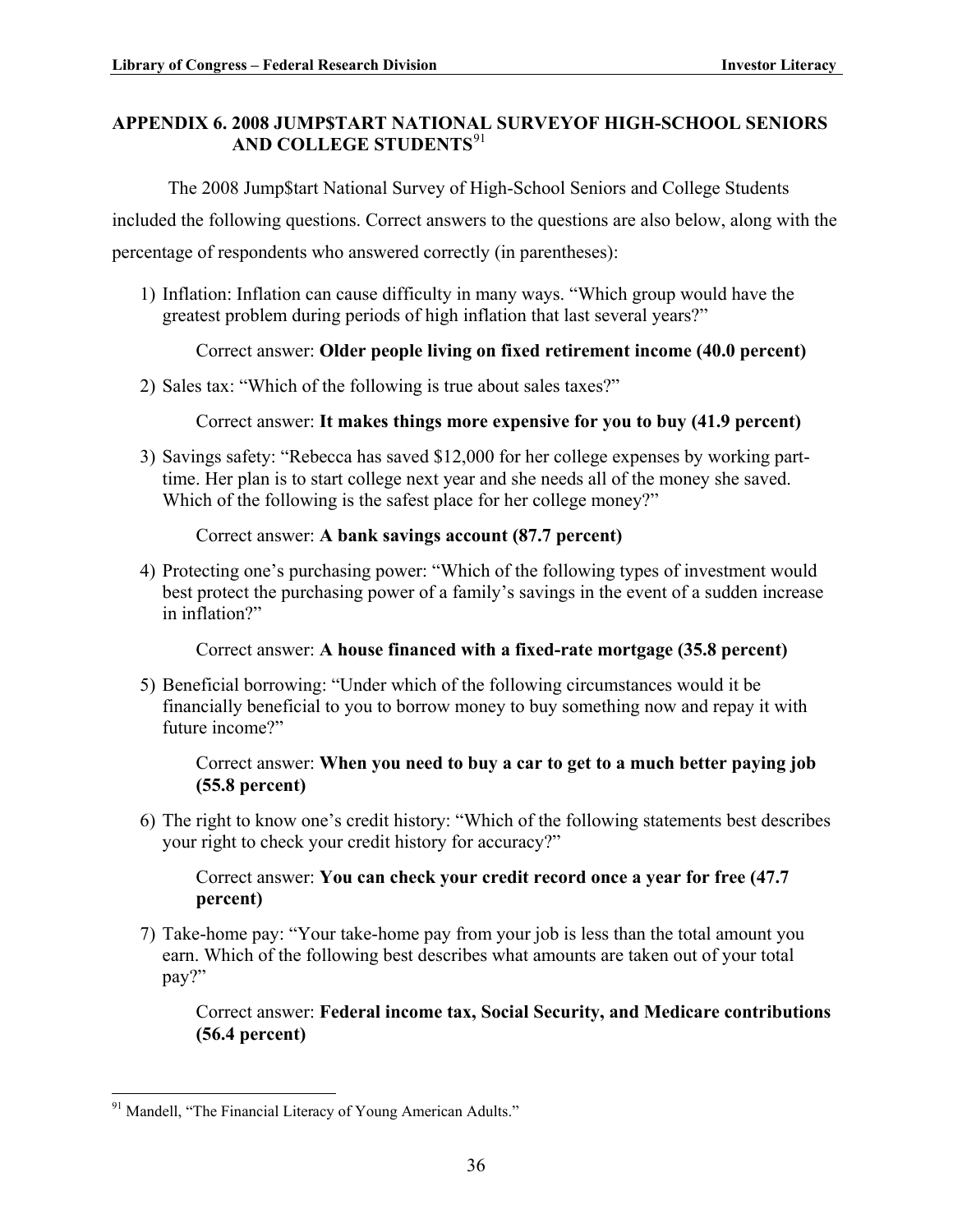8) Pensions: "Retirement income paid by a company is called: …."

Correct answer: **Pension (36.2 percent)**

9) Emergency savings: "Many people put aside money to take care of unexpected expenses. If Juan and Elva have money put aside for emergencies, in which of the following forms would it be of LEAST benefit to them if they needed it right away?"

Correct answer: **Invested in a down payment on the house (40.1 percent)**

10) Personal budgeting: "David just found a job with a take-home pay of \$2,000 per month. He must pay \$900 for rent and \$150 for groceries each month. He also spends \$250 per month on transportation. If he budgets \$100 each month for clothing, \$200 for restaurants and \$250 for everything else, how long will it take him to accumulate savings of \$600?"

Correct answer: **4 months (60.2 percent)**

11) Long-term investing: "Sara and Joshua just had a baby. They received money as baby gifts and want to put it away for the baby's education. Which of the following tends to have the highest growth over periods as long as 18 years?"

Correct answer: **Stocks (16.8 percent)**

12) Lack of credit history: "Barbara has just applied for a credit card. She is an 18-year-old high school graduate with a few valuable possessions and no credit history. If the credit card company grants Barbara a credit card, which of the following is the most likely way that the credit card company will reduce *its* risk?"

#### Correct answer: **The bank will start Barbara out with a small line of credit to see how she handles the account (45.9 percent)**

13) Income tax: "Chelsea worked her way through college earning \$15,000 per year. After graduation, her first job pays \$30,000. The total dollar amount Chelsea will have to pay in federal income taxes in her new job will: …?

Correct answer: **Double, at least, from when she was in college (47.1 percent)**

14) Sources of income: "Which of the following best describes the primary sources of income for most people  $20-35$ ?"

Correct answer: **Salaries, wages, tips (75.3 percent)**

15) Credit counseling: "If you are behind on your debt payments and go to a responsible credit counseling service such as the Consumer Credit Counseling Services, what help can they give you?"

Correct answer: **They can work with those who loaned you money to set up a payment schedule that you can meet (70.5 percent)**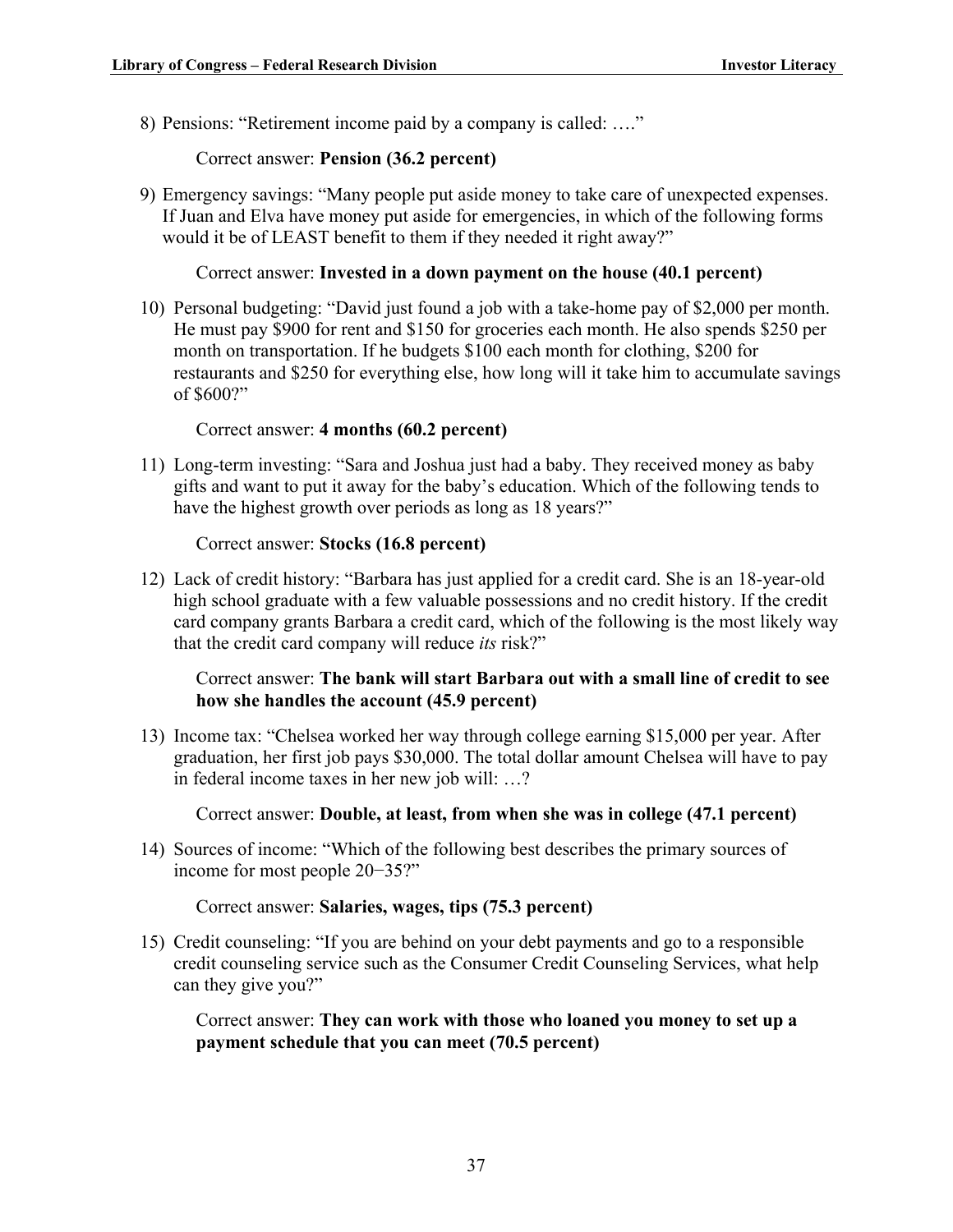16) Compound interest: "Rob and Mary are the same age. At age 25, Mary began saving \$2,000 a year while Rob saved nothing. At age 50, Rob realized that he needed money for retirement and started saving \$4,000 per year while Mary kept saving her \$2,000. Now they are both 75 years old. Who has the most money in his or her retirement account?"

#### Correct answer: **Mary, because her money has grown for a longer time at compound interest (51.1 percent)**

17) Health insurance: "Many young people receive health insurance benefits through their parents. Which of the following statements is true about health insurance coverage?"

#### Correct answer: **If your parents become unemployed, your insurance coverage may stop, regardless of your age (40.4 percent).**

18) Continuing education: "Don and Bill work together in the finance department of the same company and earn the same pay. Bill spends his free time taking work-related classes to improve his computer skills; while Don spends his free time socializing with friends and working out at a fitness center. After five years, what is likely to be true?"

#### Correct answer: **Bill will make more money because he is more valuable to his company (67.9 percent).**

19) Stolen credit cards: "If a thief steals your credit card and runs up a total debt of \$1,000, but you notify the issuer of the card as soon as you discover it is missing, what is the maximum amount that you can be forced to pay, according to federal law?"

Correct answer: **\$50 (13.0 percent)**

20) ATM cards: "Which of the following statements is *not* correct about most ATM (Automated Teller Machine) cards?"

#### Correct answer: **You can get cash anywhere in the world with no fee (68.0 percent).**

21) State business tax rates: "Matt has a good job on the production line of a factory in his home town. During the past year or two, the state in which Matt lives has been raising taxes on its businesses to the point where they are much higher than in neighboring states. What effect is this likely to have on Matt's job?"

#### Correct answer: **Matt's company may consider moving to a lower-tax state, threatening Matt's job (57.3 percent).**

22) Automobile insurance: "If you have caused an accident, which type of automobile insurance would cover damage to your own car?"

Correct answer: **Collision (36.8 percent)**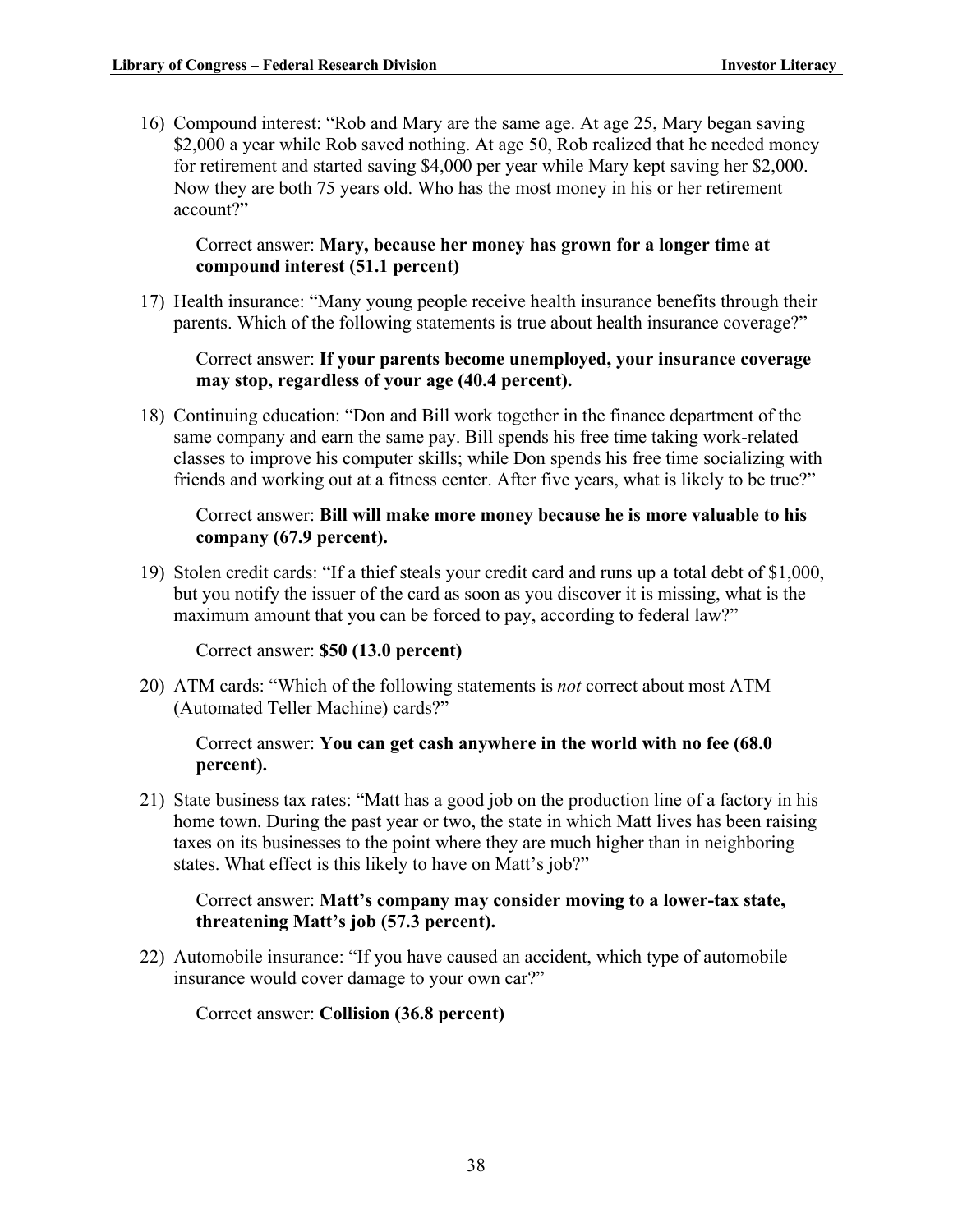23) Finance charges: "Scott and Eric are young men. Each has a good credit history. They work at the same company and make approximately the same salary. Scott has borrowed \$6,000 to take a foreign vacation. Eric has borrowed \$6,000 to buy a car. Who is likely to pay the lowest finance charge?"

Correct answer: **Eric will pay less because the car is collateral for the loan (43.1 percent).**

24) Value of a college degree: "If you went to college and earned a four-year degree, how much more money could you expect to earn than if you only had a high school diploma?"

Correct answer: **A lot more; about 70 percent more (47.6 percent)**

25) Federally insured savings: "Many savings programs are protected by the federal government against loss. Which of the following is not?"

Correct answer: **A bond issued by one of the 50 states (28.4 percent)**

26) Life insurance: "If each of the following persons had the same amount of take home pay, who would need the greatest amount of life insurance?"

Correct answer: **A young single woman with two young children (51.1 percent)**

27) Accounts for spending: "Which of the following instruments is *not* typically associated with spending?"

Correct answer: **Certificate of deposit (82.1 percent)**

28) Credit card finance charges: "Which of the following credit card users is likely to pay the GREATEST dollar amount in finance charges per year, if they all charge the same amount per year on their cards?"

Correct answer: **Erin, who only pays the minimum amount each month (48.0 percent)**

29) Missed loan payments: "Which of the following statements is true?"

Correct answer: **Banks and other lenders share the credit history of their borrowers with each other and are likely to know of any loan payments that you have missed (53.7 percent).**

30) College borrowing: "Dan must borrow \$12,000 to complete his college education. Which of the following would NOT be likely to reduce the finance charge rate?"

Correct answer: **If he went to a state college rather than a private college (32.5 percent).**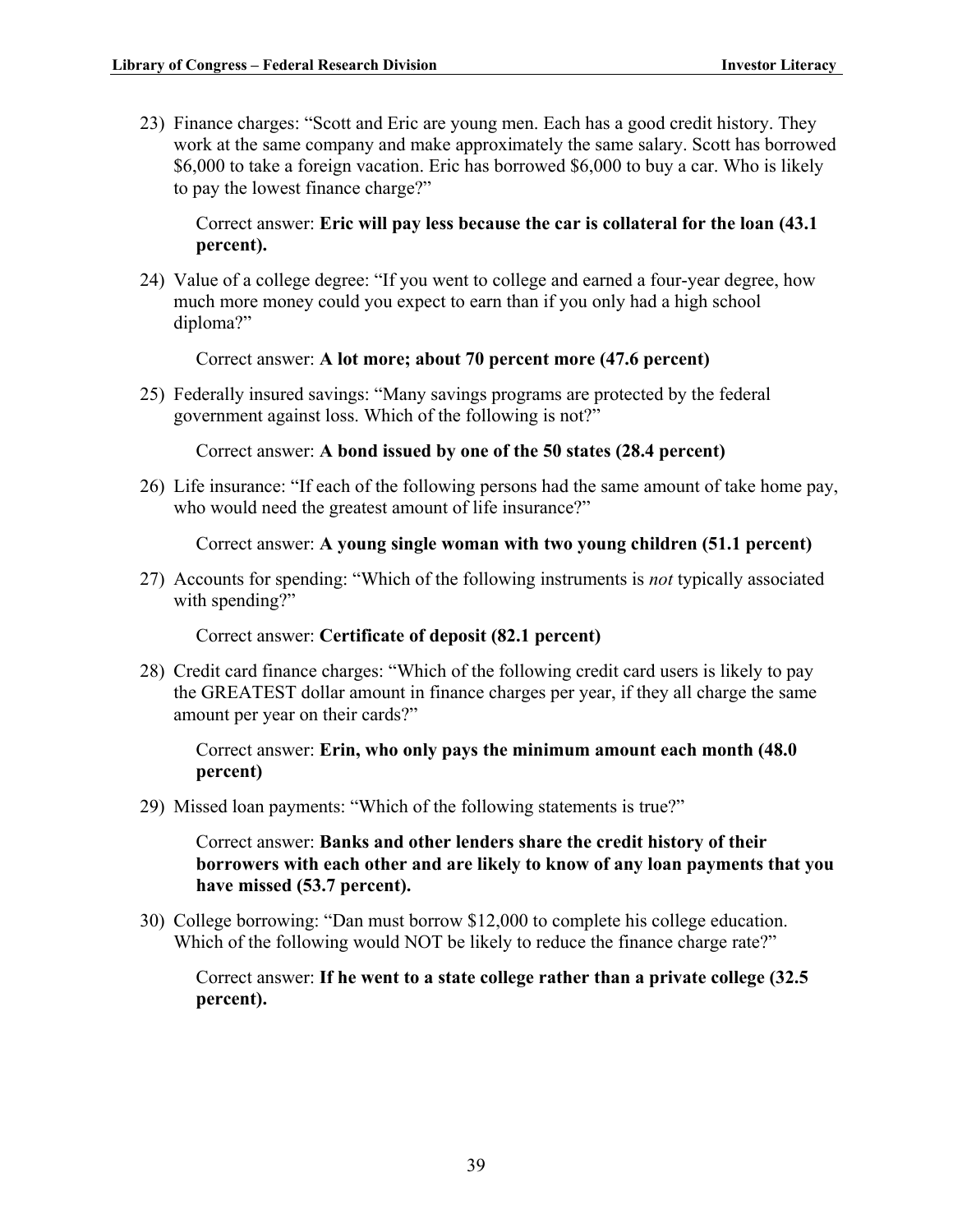31) Savings account interest: "If you had a savings account at a bank, which of the following would be correct concerning the interest that you would earn on this account?"

Correct answer: **Income tax may be charged on the interest if your income is high enough (27.3 percent).**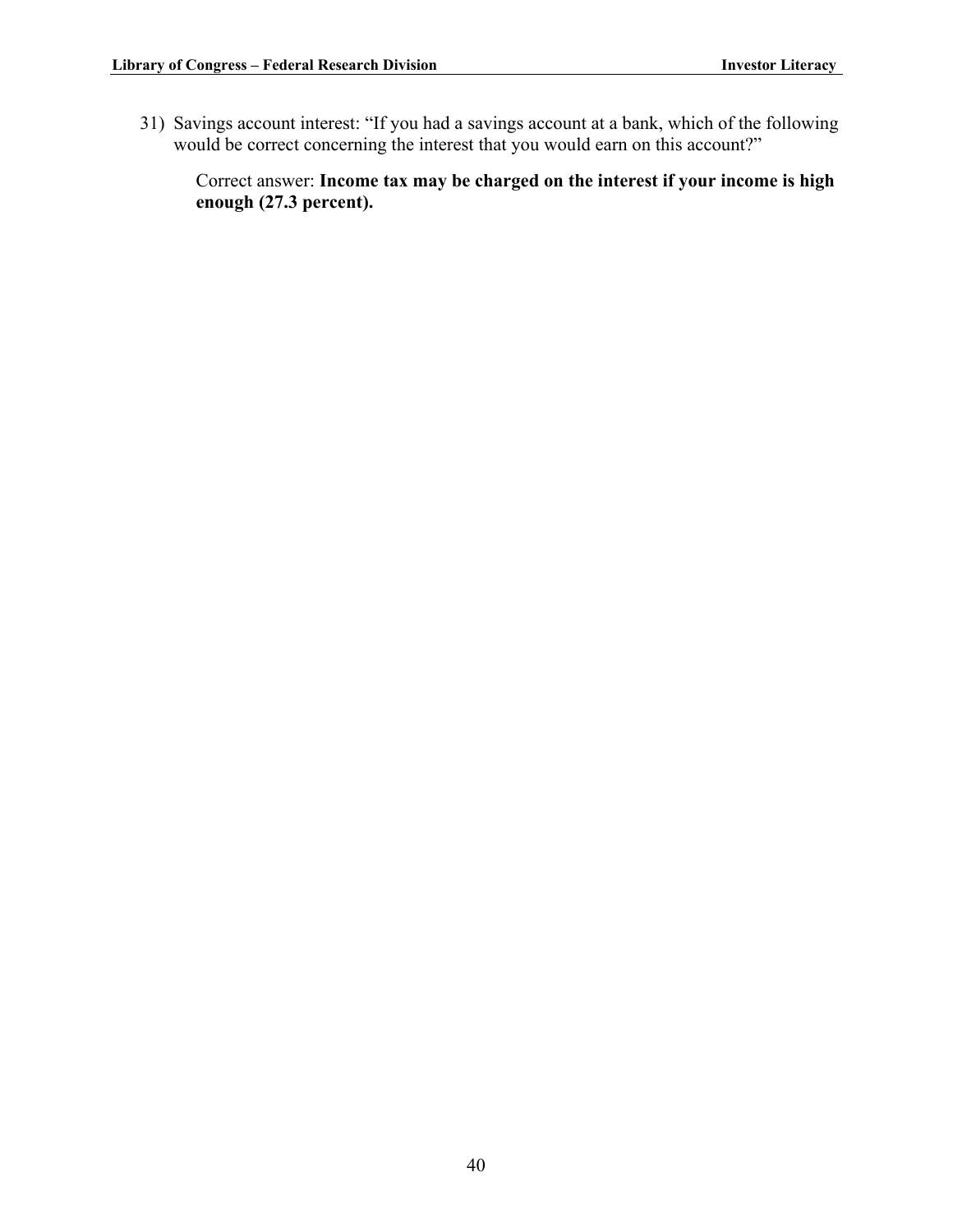# <span id="page-44-0"></span>**APPENDIX 7. 2007 MONEYTRACK/IPT INVESTING SECRETS SURVEY**[92](#page-44-1)

"The *MoneyTrack*/IPT Investing Secrets Survey," prepared in 2007 by Opinion Research Corporation for *MoneyTrack* and Investor Protection Trust, included the following questions. Correct answers to the questions are also below, along with the percentage of respondents who answered correctly (in parentheses):

1) Long-term returns: "Which of the following has offered the best returns over the last 20 years?"

Correct answer: **Stocks (56 percent)**

2) Nest egg: "How do you think a 25-year-old American is *most* likely to come up with a half-million-dollar or one-million-dollar nest egg for retirement? Would you say ...?"

Correct answer: **Investing in the stock market over time (58 percent)**

3) Compound interest: "Would you rather have one million dollars now or one penny that would double in value every day for a month?"

Correct answer: **Penny that doubles every day for a month (39 percent)**

4) Concept of diversification: "What does the term "diversification" mean …?"

Correct answer: **Balancing both risk and return in pursuit of financial returns (39 percent)**

1

<span id="page-44-1"></span><sup>92</sup> *MoneyTrack* and Investor Protection Trust, "The *MoneyTrack*/IPT Investing Secrets Survey."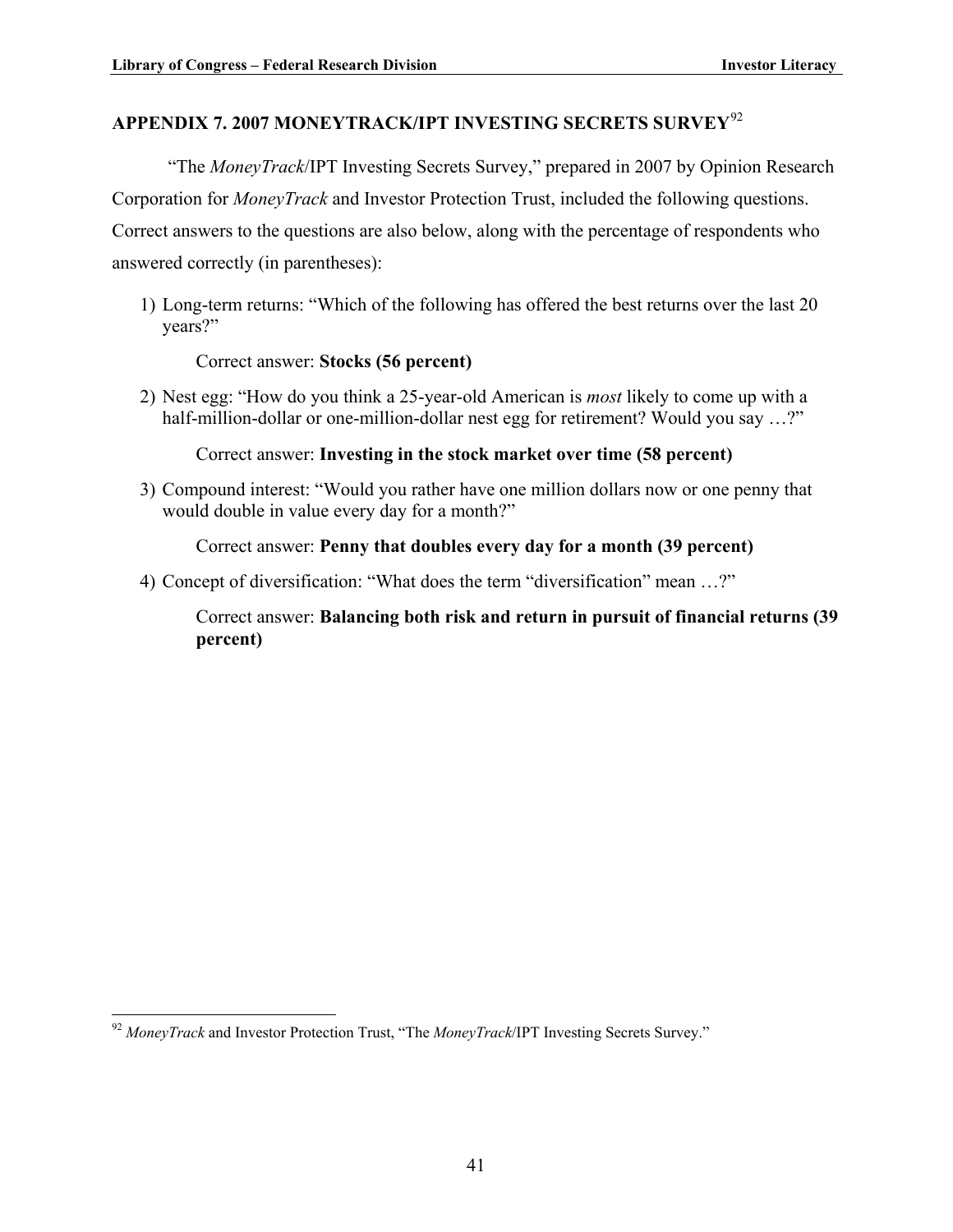#### <span id="page-45-0"></span>**APPENDIX 8. 2006 NATIONAL ASSOCIATION OF SECURITIES DEALERS (NASD) INVESTOR FRAUD STUDY**

The quiz consisted of the following eight questions. However, because of the nature of

the survey, the total number of correct responses is not available. Instead, the percentage

responding correctly is shown in Table 6, broken down according to category of respondent.

1) Credit card rates: "The APR (annual percentage rate) is the most important thing to look for when comparing credit card offers."

Correct answer: **True**

2) Long-term returns: "Over a 40-year period, which do you think gave the highest return? Bonds, stocks, bank savings account, IRA, no answer?"

Correct answer: **Stocks**

3) Compound interest: "With compound interest, you earn interest on interest in addition to your principal."

Correct answer: **True**

4) Diversification: "When an investor diversifies his or her investment, does the risk of losing money decrease, increase, or stay the same?"

#### Correct answer: **Decrease**

5) Mutual-fund returns: "Mutual funds pay a guaranteed rate of return."

Correct answer: **False**

6) No-load mutual funds: "A no-load mutual fund involves no sales charges or other fees."

Correct answer: **False**

7) Bond prices: "What happens to bond prices when interest rates go up? Do bond prices fall, remain the same, or go up?"

Correct answer: **Fall**

8) Loan characteristics: "Which do you consider the most important factor in selecting a loan? The overall interest rate or the monthly loan payment?"

Correct answer: **The overall interest rate**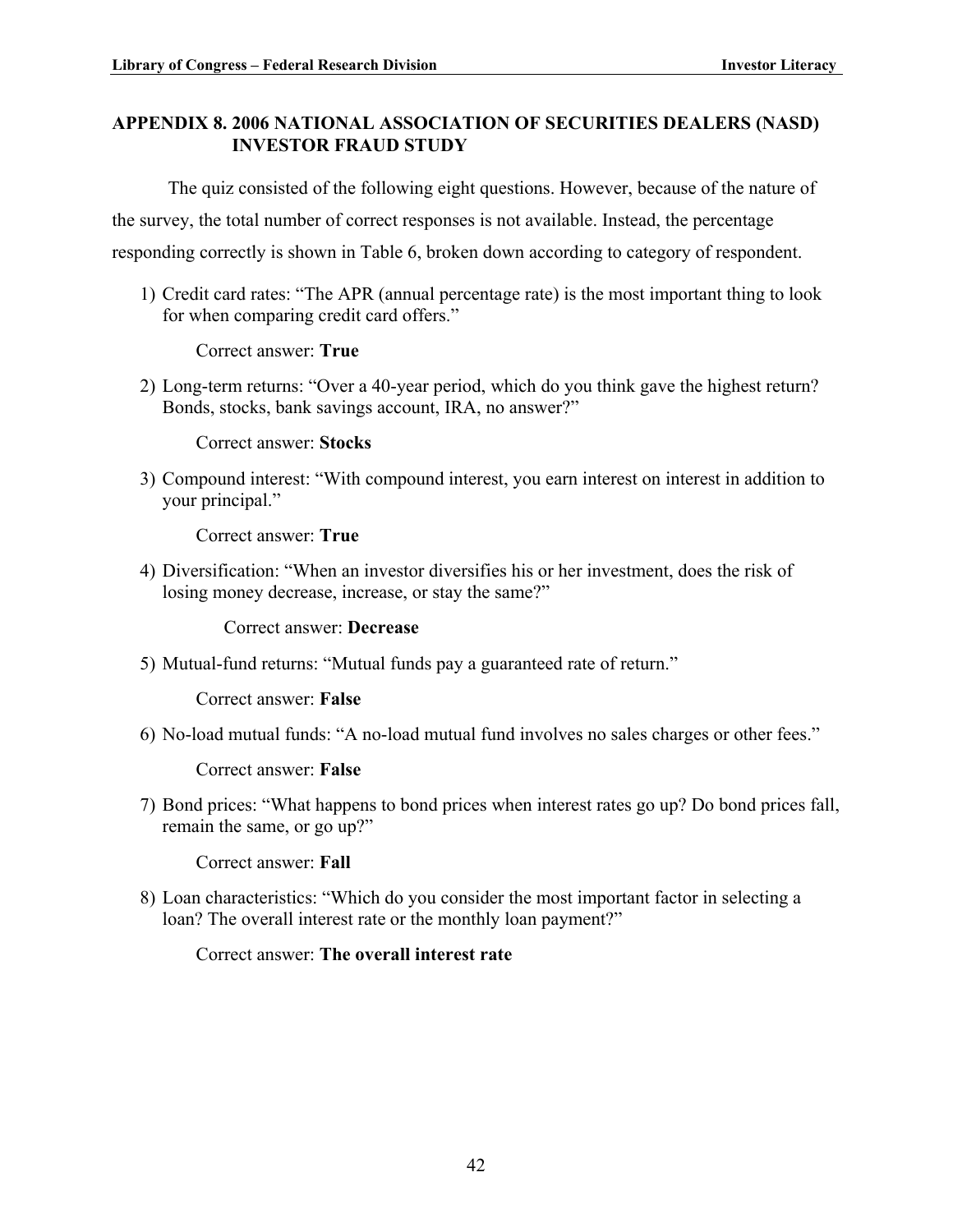#### <span id="page-46-0"></span>**BIBLIOGRAPHY**

- American Savings Education Council (ASEC) and AARP. "Preparing for Their Future: A Look at the Financial State of Gen X and Gen Y." Washington, DC, March 2008. http://www. ebri.org/surveys/preparing.pdf (accessed October 21, 2011).
- Applied Research and Consulting. "Financial Capability in the United States: Initial Report of Research Findings from the 2009 National Survey." Survey prepared for the Financial Industry Regulatory Authority (FINRA) Investor Education Foundation, Washington, DC, December 1, 2009. http://www.finrafoundation.org/web/groups/foundation/ @foundation/documents/foundation/p120536.pdf (accessed September 9, 2011).
- Applied Research and Consulting. "NASD Investor Literacy Research; Executive Summary." Survey prepared for the National Association of Securities Dealers (NASD), New York, 2003. http://www.finra.org/web/groups/investors/@inv/@protect/documents/investors/ p011459.pdf (accessed November 9, 2011).
- Ariel Education Initiatives and Hewitt Associates. "401(k) Plans in Living Color—A Study of 401(k) Savings Disparities across Racial and Ethnic Groups." July 2009. http://www.arielinvestments.com/images/stories/PDF/arielhewittstudy finalweb 7.3.pdf (accessed December 22, 2011).
- Financial Industry Regulatory Authority (FINRA) Investor Education Foundation. "Financial Capability in the United States—Military Survey—Executive Summary." Washington, DC, October 2010. http://www.finra.org/web/groups/foundation/@foundation/ documents/foundation/p122257.pdf (accessed December 21, 2011).
- Financial Industry Regulatory Authority (FINRA) Investor Education Foundation. "Financial Capability in the United States: National Survey—Executive Summary." Washington, DC, December 2009. http://www.finrafoundation.org/web/groups/foundation/ @foundation/documents/foundation/p120535.pdf (accessed October 31, 2011).
- Fonseca, Raquel, Kathleen J. Mullen, Gema Zamarro, and Julie M. Zissimopoulos. "What Explains the Gender Gap in Financial Literacy? The Role of Household Decision-Making." RAND Working Paper Series WR-762, Santa Monica, CA, June 1, 2010. http://ssrn.com/abstract=1633689 (accessed October 31, 2011).
- Herd, Pamela, and Karen Holden. "Early Life Schooling and Cognition and Late Life Financial Literacy in the Wisconsin Longitudinal Study." CFS Research Brief No. FLRC 10-1, Center for Financial Security, University of Wisconsin at Madison, Madison, WI, September 2010. http://cfs.wisc.edu/Publications-Briefs/Early\_Life\_Schooling\_and Cognition and Late Life Financial Literacy.pdf (accessed September 27, 2011).
- Herd, Pamela, and Karen Holden. "Early-Life Schooling and Cognition and Late-Life Financial Literacy in the Wisconsin Longitudinal Study." Working Paper WP No. 10-1, Center for Financial Security, University of Wisconsin at Madison, Madison, WI, September 2010.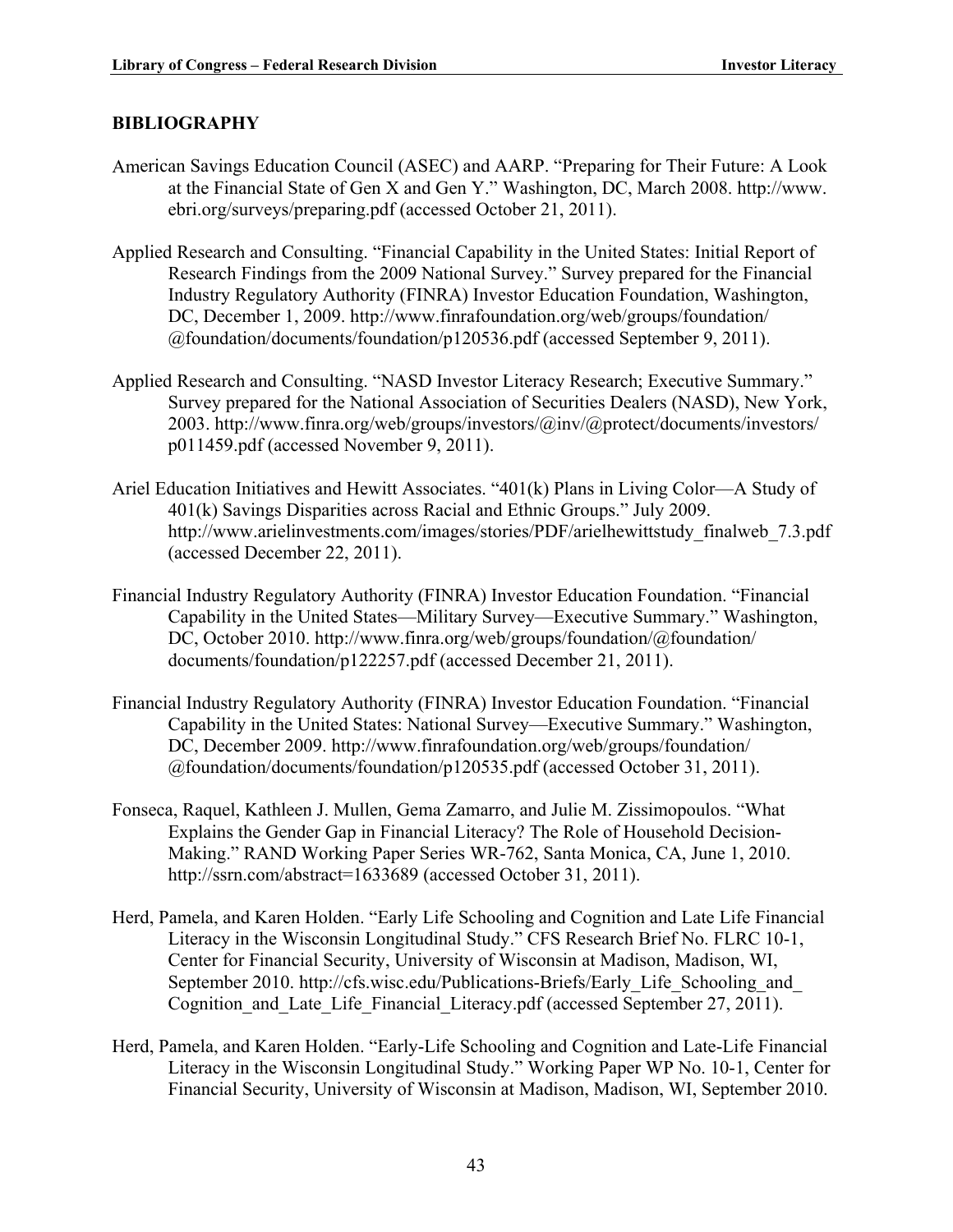http://www.rand.org/content/dam/rand/www/external/events/2010/11/18/early-lifeschooling-cognition-late-life-financial-literacy.pdf (accessed September 12, 2011).

- Hung, Angela A., Andrew M. Parker, and Joanne K. Yoong. "Defining and Measuring Financial Literacy." RAND Corporation Working Papers Series WR-708, Santa Monica, CA, September 23, 2009. http://www.rand.org/pubs/working\_papers/WR708 (accessed September 9, 2011).
- Huston, Sandra J. "Measuring Financial Literacy." *Journal of Consumer Affairs* 44, no. 2 (Summer 2010): 296-316. http://onlinelibrary.wiley.com/doi/10.1111/j.1745-6606.2010. 01170.x/pdf (accessed September 9, 2011).
- Infogroup/ORC. "Elder Investment Fraud and Financial Exploitation; A Survey Conducted for Investor Protection Trust." Survey, Infogroup, Papillion, NE, June 15, 2010. http://www. investorprotection.org/downloads/pdf/learn/research/EIFFE\_Survey\_Report.pdf (accessed September 9, 2011).
- Lusardi, Annamaria. "Americans' Financial Capability." NBER Working Paper No. 17103, National Bureau of Economic Research, Cambridge, MA, June 2011. http://www.nber. org/papers/w17103.pdf (accessed September 12, 2011).
- Lusardi, Annamaria, and Olivia S. Mitchell. "Financial Literacy and Retirement Planning in the United States." NBER Working Paper No. 17108, National Bureau of Economic Research, Cambridge, MA, June 2011. http://www.nber.org/papers/w17108.pdf (accessed September 12, 2011).
- Lusardi, Annamaria, Olivia S. Mitchell, and Vilsa Curto. "Financial Literacy and Financial Sophistication Among Older Americans." NBER Working Paper No. 15469, National Bureau of Economic Research, Cambridge, MA, November 2009. http://www.nber.org/ papers/w15469.pdf (accessed September 12, 2011).
- Mandell, Lewis. "The Financial Literacy of Young American Adults; Results of the 2008 National Jump\$tart Survey of High School Seniors and College Students." Survey, Jump\$tart Coalition for Personal Financial Literacy, Washington, DC, 2008. http://www. jumpstart.org/assets/files/2008SurveyBook.pdf (accessed September 9, 2011).
- *MoneyTrack* and Investor Protection Trust. "*MoneyTrack*/IPT Investing Secrets Survey." Survey prepared by Opinion Research Corporation, Washington, DC, May 10, 2007. http://www. investorprotection.org/downloads/pdf/learn/research/Secrets\_Survey\_Report.pdf (accessed September 9, 2011).
- National Association of Securities Dealers (NASD) Investor Education Foundation. "Investor Fraud Study Final Report." Survey prepared by Consumer Fraud Research Group for WISE Senior Services and the NASD Investor Education Foundation, Washington, DC, May 12, 2006. http://www.sec.gov/news/press/extra/seniors/nasdfraudstudy051206.pdf (accessed September 9, 2011).